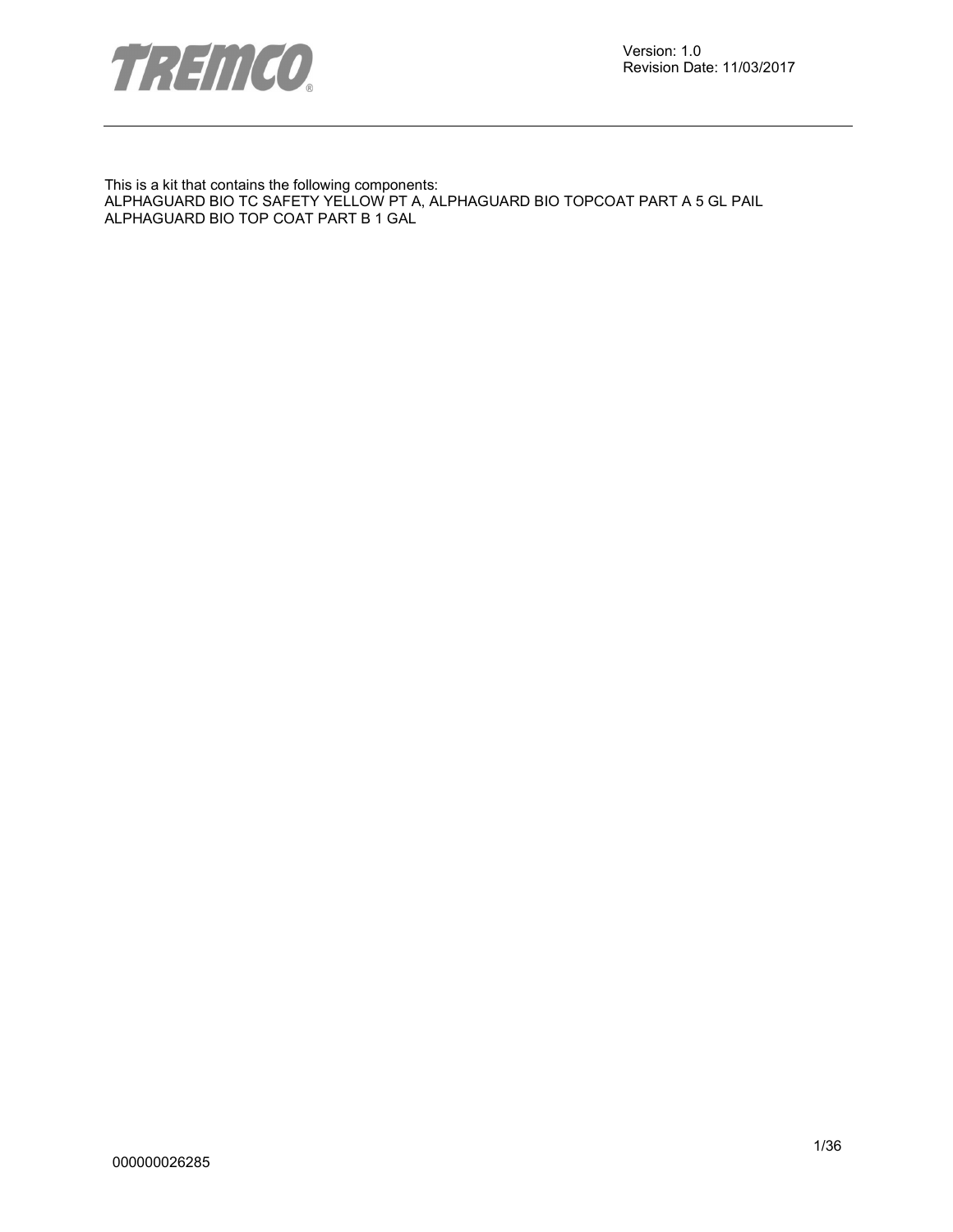

## **SAFETY DATA SHEET**

#### **1. Identification**

**Product identifier:** ALPHAGUARD BIO TC SAFETY YELLOW PT A, ALPHAGUARD BIO TOPCOAT PART A 5 GL PAIL **Product Code:** 351719T800

#### **Recommended use and restriction on use**

**Recommended use:** Coatings **Restrictions on use:** Not known.

#### **Manufacturer/Importer/Supplier/Distributor Information**

Tremco U.S. Roofing 3735 Green Road Beachwood OH 44122 US

**Contact person:** EH&S Department **Telephone:** 216-292-5000

**Emergency telephone number:** 1-800-424-9300 (US); 1-613-996-6666 (Canada)

#### **2. Hazard(s) identification**

#### **Hazard Classification**

#### **Health Hazards**

| Acute toxicity (Inhalation - dust and<br>mist) | Category 4  |
|------------------------------------------------|-------------|
| Skin Corrosion/Irritation                      | Category 2  |
| Serious Eye Damage/Eye Irritation              | Category 2A |
| Carcinogenicity                                | Category 1A |

#### **Unknown toxicity - Health**

| Acute toxicity, oral              | 68.48 % |
|-----------------------------------|---------|
| Acute toxicity, dermal            | 81.66 % |
| Acute toxicity, inhalation, vapor | 97.26 % |
| Acute toxicity, inhalation, dust  | 88.39 % |
| or mist                           |         |

#### **Unknown toxicity** - **Environment**

| Acute hazards to the aguatic<br>environment   | 89.81 % |
|-----------------------------------------------|---------|
| Chronic hazards to the aquatic<br>environment | 97.26%  |

#### **Label Elements**

#### **Hazard Symbol:**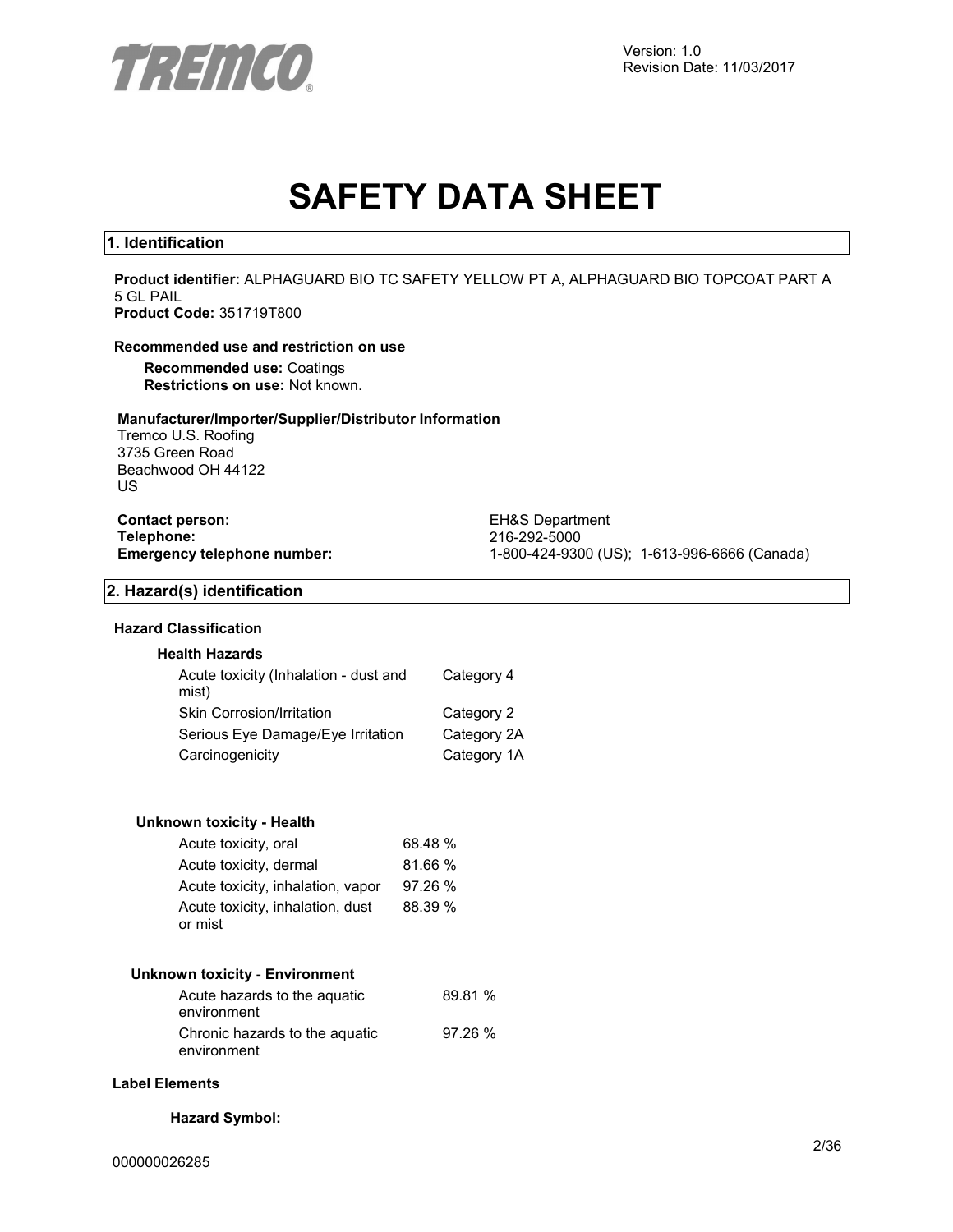

| <b>Signal Word:</b>                           | Danger                                                                                                                                                                                                                                                                                                                                                                                                                                                                                                        |
|-----------------------------------------------|---------------------------------------------------------------------------------------------------------------------------------------------------------------------------------------------------------------------------------------------------------------------------------------------------------------------------------------------------------------------------------------------------------------------------------------------------------------------------------------------------------------|
| <b>Hazard Statement:</b>                      | Harmful if inhaled.<br>Causes skin irritation.<br>Causes serious eye irritation.<br>May cause cancer.                                                                                                                                                                                                                                                                                                                                                                                                         |
| Precautionary<br><b>Statements</b>            |                                                                                                                                                                                                                                                                                                                                                                                                                                                                                                               |
| <b>Prevention:</b>                            | Avoid breathing dust/fume/gas/mist/vapors/spray. Use only outdoors or in a<br>well-ventilated area. Wash thoroughly after handling. Wear protective<br>gloves/protective clothing/eye protection/face protection. Obtain special<br>instructions before use. Do not handle until all safety precautions have been<br>read and understood. Use personal protective equipment as required.                                                                                                                      |
| <b>Response:</b>                              | IF INHALED: Remove person to fresh air and keep comfortable for<br>breathing. IF IN EYES: Rinse cautiously with water for several minutes.<br>Remove contact lenses, if present and easy to do. Continue rinsing. If eye<br>irritation persists: Get medical advice/attention. IF ON SKIN: Wash with<br>plenty of water/ If skin irritation occurs: Get medical advice/attention. Call<br>a POISON CENTER/doctor/ if you feel unwell. Specific treatment (see this<br>label). Take off contaminated clothing. |
| Storage:                                      | Store locked up.                                                                                                                                                                                                                                                                                                                                                                                                                                                                                              |
| Disposal:                                     | Dispose of contents/container to an appropriate treatment and disposal<br>facility in accordance with applicable laws and regulations, and product<br>characteristics at time of disposal.                                                                                                                                                                                                                                                                                                                    |
| Hazard(s) not otherwise<br>classified (HNOC): | None.                                                                                                                                                                                                                                                                                                                                                                                                                                                                                                         |

## **3. Composition/information on ingredients**

#### **Mixtures**

| <b>Chemical Identity</b>         | <b>CAS number</b> | Content in percent (%)* |
|----------------------------------|-------------------|-------------------------|
| Low acid filtered neutral oil    | 8001-79-4         | $20 - 50\%$             |
| Talc                             | 14807-96-6        | $10 - 20%$              |
| Calcium Carbonate<br>(Limestone) | 1317-65-3         | $10 - 20%$              |
| Aluminum hydroxide               | 21645-51-2        | $5 - 10\%$              |
| Calcium carbonate                | 471-34-1          | $5 - 10\%$              |
| Titanium dioxide                 | 13463-67-7        | $1 - 5\%$               |
| Calcium oxide                    | 1305-78-8         | $1 - 5\%$               |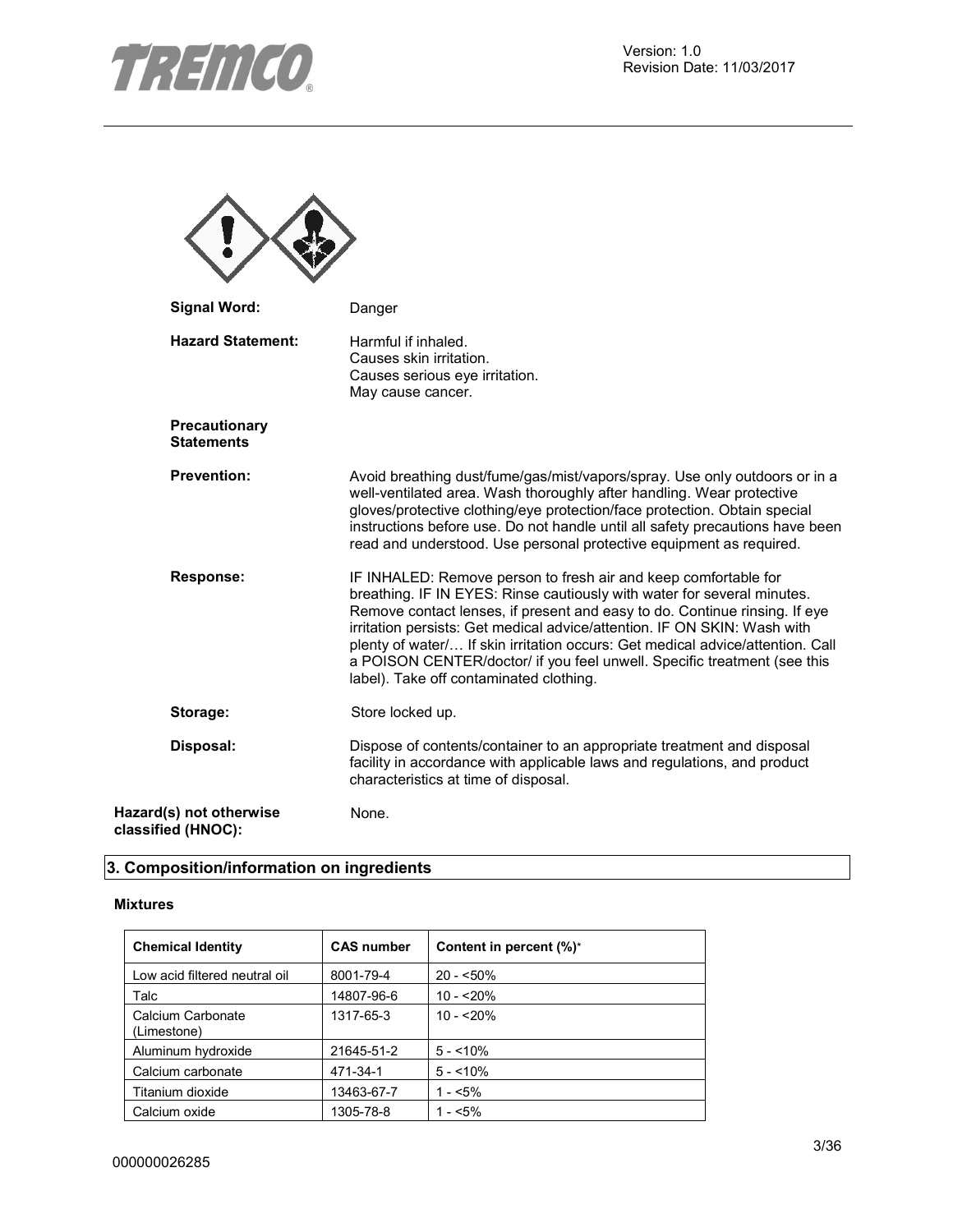

| Zinc oxide                                  | 1314-13-2  | 1 - $<$ 5%   |
|---------------------------------------------|------------|--------------|
| Hydrotreated heavy<br>naphthenic distillate | 64742-52-5 | $0.1 - 51\%$ |
| Amorphous silica                            | 7631-86-9  | $0.1 - 1\%$  |
| Dolomite                                    | 16389-88-1 | $0.1 - 1\%$  |
| Magnesite                                   | 546-93-0   | $0.1 - 1\%$  |
| Crystalline Silica (Quartz)/<br>Silica Sand | 14808-60-7 | $0.1 - 1\%$  |
| Aluminum oxide                              | 1344-28-1  | $0.1 - 1\%$  |

\* All concentrations are percent by weight unless ingredient is a gas. Gas concentrations are in percent by volume.

| 4. First-aid measures                                         |                                                                                                                                                                                      |
|---------------------------------------------------------------|--------------------------------------------------------------------------------------------------------------------------------------------------------------------------------------|
| Ingestion:                                                    | Call a POISON CENTER/doctor/ if you feel unwell. Rinse mouth.                                                                                                                        |
| Inhalation:                                                   | Move to fresh air.                                                                                                                                                                   |
| <b>Skin Contact:</b>                                          | Immediately flush with plenty of water for at least 15 minutes while<br>removing contaminated clothing and shoes. Wash contaminated clothing<br>before reuse. Get medical attention. |
| Eye contact:                                                  | Immediately flush with plenty of water for at least 15 minutes. If easy to do,<br>remove contact lenses. Get medical attention.                                                      |
| Most important symptoms/effects, acute and delayed            |                                                                                                                                                                                      |
| Symptoms:                                                     | Not applicable.                                                                                                                                                                      |
| Hazards:                                                      | No data available.                                                                                                                                                                   |
|                                                               | Indication of immediate medical attention and special treatment needed                                                                                                               |
| Treatment:                                                    | No data available.                                                                                                                                                                   |
| 5. Fire-fighting measures                                     |                                                                                                                                                                                      |
| <b>General Fire Hazards:</b>                                  | No unusual fire or explosion hazards noted.                                                                                                                                          |
| Suitable (and unsuitable) extinguishing media                 |                                                                                                                                                                                      |
| Suitable extinguishing<br>media:                              | Use fire-extinguishing media appropriate for surrounding materials.                                                                                                                  |
| <b>Unsuitable extinguishing</b><br>media:                     | Do not use water jet as an extinguisher, as this will spread the fire.                                                                                                               |
| Specific hazards arising from<br>the chemical:                | During fire, gases hazardous to health may be formed.                                                                                                                                |
| Special protective equipment and precautions for firefighters |                                                                                                                                                                                      |
| <b>Special fire fighting</b><br>procedures:                   | No data available.                                                                                                                                                                   |

 $\overline{\mathbf{1}}$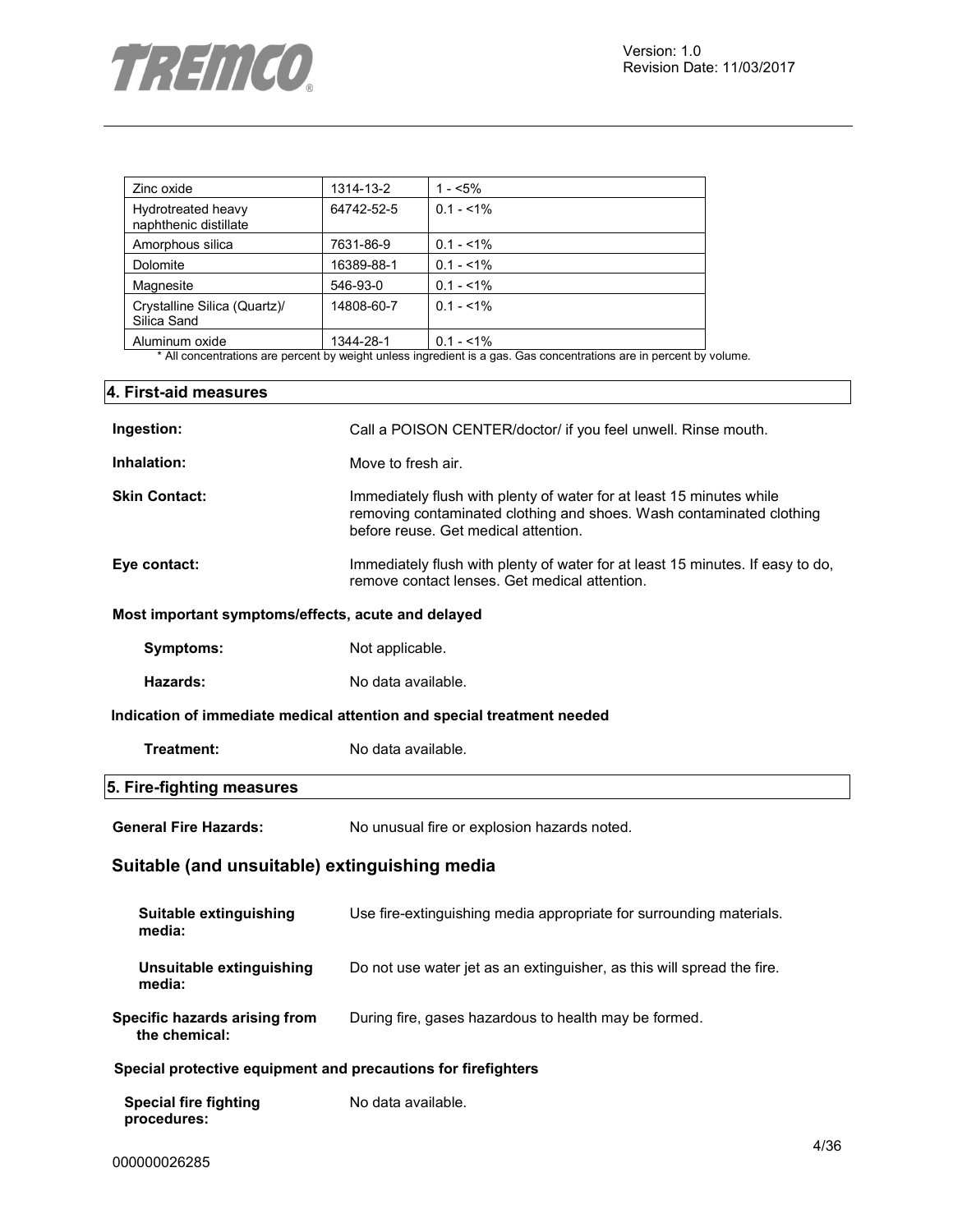

| Special protective equipment<br>for fire-fighters:                         | Self-contained breathing apparatus and full protective clothing must be<br>worn in case of fire.                                                                                                                                                                                                                                                                                                 |
|----------------------------------------------------------------------------|--------------------------------------------------------------------------------------------------------------------------------------------------------------------------------------------------------------------------------------------------------------------------------------------------------------------------------------------------------------------------------------------------|
| 6. Accidental release measures                                             |                                                                                                                                                                                                                                                                                                                                                                                                  |
| Personal precautions,<br>protective equipment and<br>emergency procedures: | See Section 8 of the SDS for Personal Protective Equipment. Do not touch<br>damaged containers or spilled material unless wearing appropriate<br>protective clothing. Keep unauthorized personnel away.                                                                                                                                                                                          |
| <b>Methods and material for</b><br>containment and cleaning<br>up:         | Stop the flow of material, if this is without risk. Absorb with sand or other<br>inert absorbent.                                                                                                                                                                                                                                                                                                |
| <b>Environmental Precautions:</b>                                          | Do not contaminate water sources or sewer. Prevent further leakage or<br>spillage if safe to do so.                                                                                                                                                                                                                                                                                              |
| 7. Handling and storage                                                    |                                                                                                                                                                                                                                                                                                                                                                                                  |
| Precautions for safe handling:                                             | Wash hands thoroughly after handling. Do not handle until all safety<br>precautions have been read and understood. Obtain special instructions<br>before use. Use personal protective equipment as required. Avoid contact<br>with eyes. Avoid contact with skin. Provide adequate ventilation. Wear<br>appropriate personal protective equipment. Observe good industrial<br>hygiene practices. |
| Conditions for safe storage,<br>including any<br>incompatibilities:        | Store locked up.                                                                                                                                                                                                                                                                                                                                                                                 |

## **8. Exposure controls/personal protection**

### **Control Parameters**

**Occupational Exposure Limits** 

| <b>Chemical Identity</b>    | Type       | <b>Exposure Limit Values</b> | <b>Source</b>                             |
|-----------------------------|------------|------------------------------|-------------------------------------------|
| Talc - Respirable fraction. | <b>TWA</b> | $2 \text{ mg/m}$             | US. ACGIH Threshold Limit Values (2011)   |
| Talc                        | <b>TWA</b> | 20 millions of               | US. OSHA Table Z-3 (29 CFR 1910.1000)     |
|                             |            | particles per                | (2000)                                    |
|                             |            | cubic foot of                |                                           |
|                             |            | air                          |                                           |
| Talc - Respirable.          | <b>TWA</b> | 2.4 millions                 | US. OSHA Table Z-3 (29 CFR 1910.1000)     |
|                             |            | of particles                 | (2000)                                    |
|                             |            | per cubic foot               |                                           |
|                             |            | of air                       |                                           |
|                             | <b>TWA</b> | $0.1$ mg/m $3$               | US. OSHA Table Z-3 (29 CFR 1910.1000)     |
|                             |            |                              | (2000)                                    |
| Calcium Carbonate           | PEL        | $15 \text{ mg/m}$            | US. OSHA Table Z-1 Limits for Air         |
| (Limestone) - Total dust.   |            |                              | Contaminants (29 CFR 1910.1000) (02 2006) |
| Calcium Carbonate           | PEL        | $5 \text{ mg/m}$             | US. OSHA Table Z-1 Limits for Air         |
| (Limestone) - Respirable    |            |                              | Contaminants (29 CFR 1910.1000) (02 2006) |
| fraction.                   |            |                              |                                           |
| Aluminum hydroxide -        | <b>TWA</b> | 1 $mg/m3$                    | US. ACGIH Threshold Limit Values (2011)   |
| Respirable fraction.        |            |                              |                                           |
|                             | <b>TWA</b> | $5 \text{ mg/m}$             | US. OSHA Table Z-3 (29 CFR 1910.1000) (03 |
|                             |            |                              | 2016)                                     |
| Aluminum hydroxide - Total  | <b>TWA</b> | $15 \text{ mg/m}$            | US. OSHA Table Z-3 (29 CFR 1910.1000) (03 |
| dust.                       |            |                              | 2016)                                     |
|                             | <b>TWA</b> | 50 millions of               | US. OSHA Table Z-3 (29 CFR 1910.1000) (03 |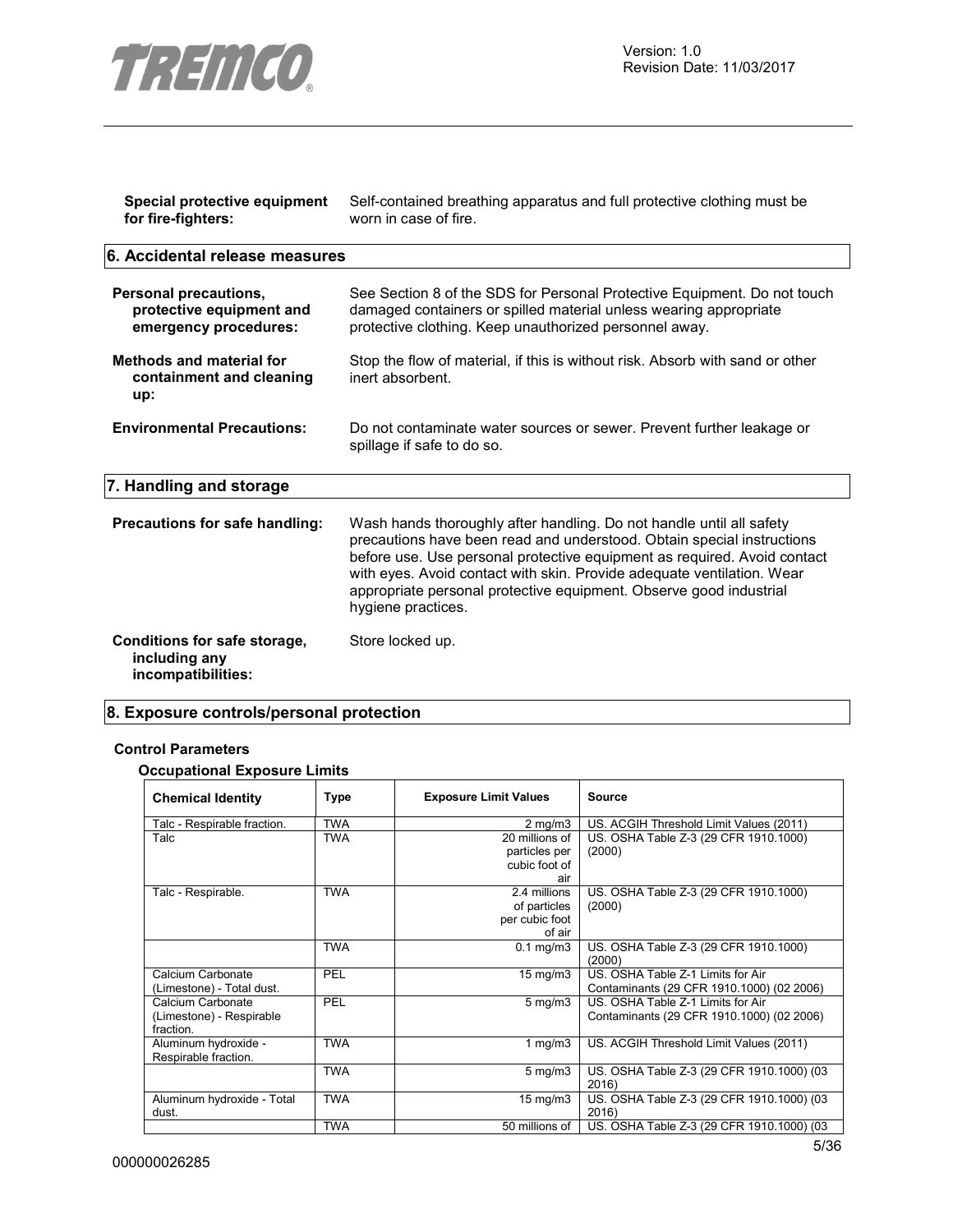

|                                               |             | particles per                   | 2016)                                              |
|-----------------------------------------------|-------------|---------------------------------|----------------------------------------------------|
|                                               |             | cubic foot of                   |                                                    |
|                                               |             | air                             |                                                    |
| Aluminum hydroxide -<br>Respirable fraction.  | <b>TWA</b>  | 15 millions of<br>particles per | US. OSHA Table Z-3 (29 CFR 1910.1000) (03<br>2016) |
|                                               |             | cubic foot of                   |                                                    |
|                                               |             | air                             |                                                    |
| Calcium carbonate - Total                     | PEL         | 15 mg/m3                        | US. OSHA Table Z-1 Limits for Air                  |
| dust.                                         |             |                                 | Contaminants (29 CFR 1910.1000) (02 2006)          |
| Calcium carbonate -                           | PEL         | $5$ mg/m $3$                    | US. OSHA Table Z-1 Limits for Air                  |
| Respirable fraction.                          |             |                                 | Contaminants (29 CFR 1910.1000) (02 2006)          |
| Titanium dioxide                              | <b>TWA</b>  | 10 mg/m3                        | US. ACGIH Threshold Limit Values (2011)            |
| Titanium dioxide - Total dust.                | PEL         | $15 \text{ mg/m}$               | US. OSHA Table Z-1 Limits for Air                  |
|                                               |             |                                 | Contaminants (29 CFR 1910.1000) (02 2006)          |
| Titanium dioxide - Respirable                 | <b>TWA</b>  | 15 millions of                  | US. OSHA Table Z-3 (29 CFR 1910.1000) (03          |
| fraction.                                     |             | particles per                   | 2016)                                              |
|                                               |             | cubic foot of                   |                                                    |
|                                               |             | air                             |                                                    |
| Titanium dioxide - Total dust.                | <b>TWA</b>  | 15 mg/m3                        | US. OSHA Table Z-3 (29 CFR 1910.1000) (03          |
|                                               | <b>TWA</b>  |                                 | 2016)                                              |
| Titanium dioxide - Respirable<br>fraction.    |             | $5$ mg/m $3$                    | US. OSHA Table Z-3 (29 CFR 1910.1000) (03<br>2016) |
| Titanium dioxide - Total dust.                | <b>TWA</b>  | 50 millions of                  | US. OSHA Table Z-3 (29 CFR 1910.1000) (03          |
|                                               |             | particles per                   | 2016)                                              |
|                                               |             | cubic foot of                   |                                                    |
|                                               |             | air                             |                                                    |
| Calcium oxide                                 | <b>TWA</b>  | $2$ mg/m $3$                    | US. ACGIH Threshold Limit Values (2011)            |
|                                               | PEL         | $5 \text{ mg/m}$                | US. OSHA Table Z-1 Limits for Air                  |
|                                               |             |                                 | Contaminants (29 CFR 1910.1000) (02 2006)          |
| Zinc oxide - Respirable                       | <b>TWA</b>  | $2$ mg/m $3$                    | US. ACGIH Threshold Limit Values (2011)            |
| fraction.                                     |             |                                 |                                                    |
|                                               | <b>STEL</b> | $10 \text{ mg/m}$               | US. ACGIH Threshold Limit Values (2011)            |
| Zinc oxide - Fume.                            | PEL         | $5$ mg/m $3$                    | US. OSHA Table Z-1 Limits for Air                  |
|                                               |             |                                 | Contaminants (29 CFR 1910.1000) (02 2006)          |
| Zinc oxide - Total dust.                      | PEL         | 15 mg/m3                        | US. OSHA Table Z-1 Limits for Air                  |
|                                               |             |                                 | Contaminants (29 CFR 1910.1000) (02 2006)          |
| Zinc oxide - Respirable                       | PEL         | 5 mg/m3                         | US. OSHA Table Z-1 Limits for Air                  |
| fraction.                                     |             |                                 | Contaminants (29 CFR 1910.1000) (02 2006)          |
| Hydrotreated heavy<br>naphthenic distillate - | <b>TWA</b>  | $5$ mg/m $3$                    | US. ACGIH Threshold Limit Values (03 2014)         |
| Inhalable fraction.                           |             |                                 |                                                    |
| Hydrotreated heavy                            | PEL         | 500 ppm 2,000 mg/m3             | US. OSHA Table Z-1 Limits for Air                  |
| naphthenic distillate                         |             |                                 | Contaminants (29 CFR 1910.1000) (02 2006)          |
| Hydrotreated heavy                            | PEL         | $\frac{1}{5}$ mg/m3             | US. OSHA Table Z-1 Limits for Air                  |
| naphthenic distillate - Mist.                 |             |                                 | Contaminants (29 CFR 1910.1000) (02 2006)          |
| Amorphous silica                              | <b>TWA</b>  | 20 millions of                  | US. OSHA Table Z-3 (29 CFR 1910.1000)              |
|                                               |             | particles per                   | (2000)                                             |
|                                               |             | cubic foot of                   |                                                    |
|                                               |             | air                             |                                                    |
|                                               | <b>TWA</b>  | $0.8$ mg/m $3$                  | US. OSHA Table Z-3 (29 CFR 1910.1000)              |
|                                               |             |                                 | (2000)                                             |
| Dolomite - Inhalable                          | <b>TWA</b>  | $10 \text{ mg/m}$               | US. ACGIH Threshold Limit Values (03 2016)         |
| particles.                                    |             |                                 |                                                    |
| Dolomite - Respirable                         | <b>TWA</b>  | 3 mg/m3                         | US. ACGIH Threshold Limit Values (03 2016)         |
| particles.<br>Dolomite - Respirable           | <b>TWA</b>  | 15 millions of                  | US. OSHA Table Z-3 (29 CFR 1910.1000) (03          |
| fraction.                                     |             | particles per                   | 2016)                                              |
|                                               |             | cubic foot of                   |                                                    |
|                                               |             | air                             |                                                    |
| Dolomite - Total dust.                        | <b>TWA</b>  | 50 millions of                  | US. OSHA Table Z-3 (29 CFR 1910.1000) (03          |
|                                               |             | particles per                   | 2016)                                              |
|                                               |             | cubic foot of                   |                                                    |
|                                               |             | air                             |                                                    |
|                                               | <b>TWA</b>  | $15 \text{ mg/m}$               | US. OSHA Table Z-3 (29 CFR 1910.1000) (03          |
|                                               |             |                                 | 2016)                                              |
| Dolomite - Respirable                         | <b>TWA</b>  | 5 mg/m3                         | US. OSHA Table Z-3 (29 CFR 1910.1000) (03          |
| fraction.                                     |             |                                 | 2016)                                              |
| Magnesite - Total dust.                       | PEL         | $15 \text{ mg/m}$               | US. OSHA Table Z-1 Limits for Air                  |
|                                               |             |                                 | Contaminants (29 CFR 1910.1000) (02 2006)          |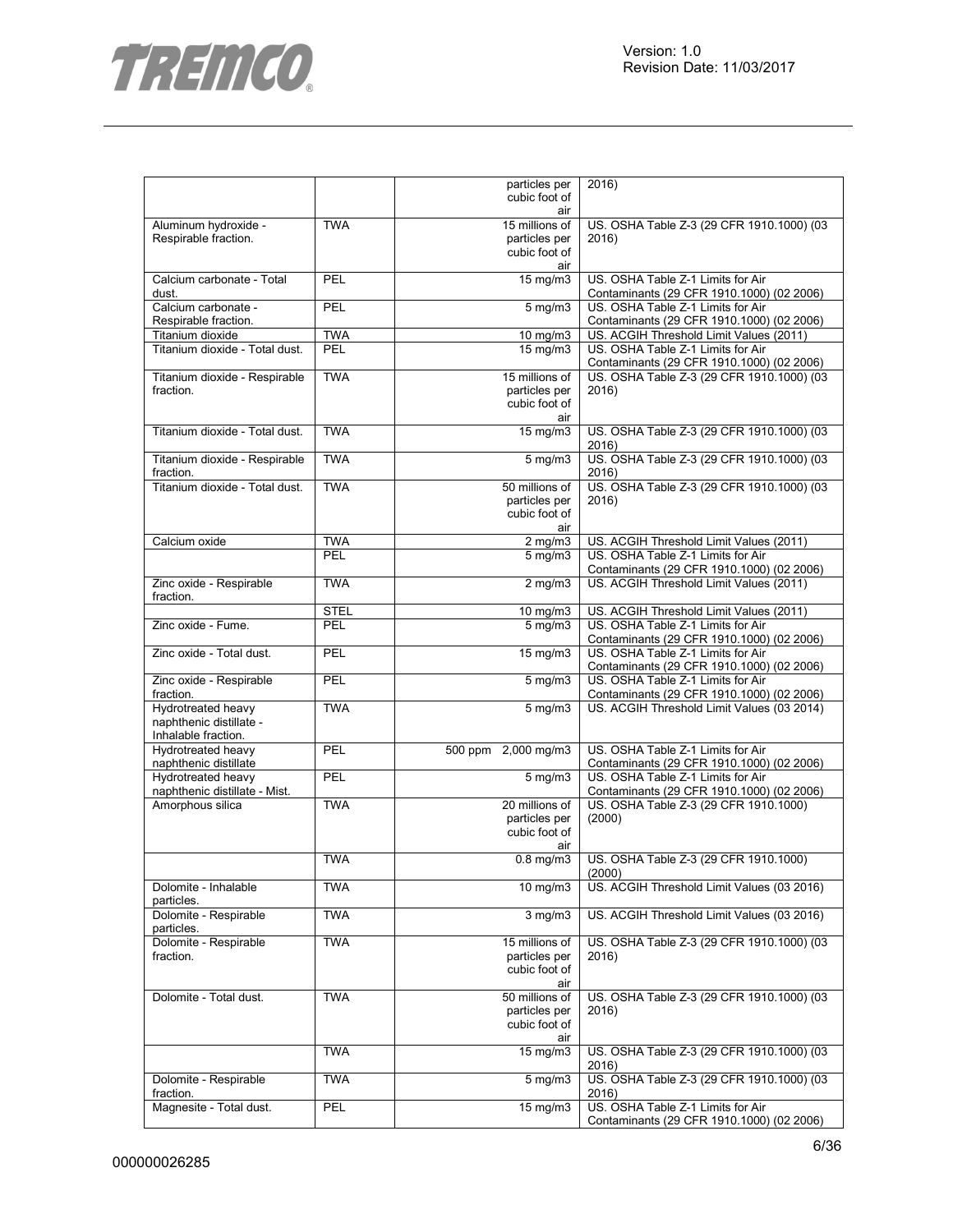

| Magnesite - Respirable         | PEL        | $5 \text{ mg/m}$  | US. OSHA Table Z-1 Limits for Air          |
|--------------------------------|------------|-------------------|--------------------------------------------|
| fraction.                      |            |                   | Contaminants (29 CFR 1910.1000) (02 2006)  |
| Crystalline Silica (Quartz)/   | <b>TWA</b> | $0.025$ mg/m3     | US. ACGIH Threshold Limit Values (2011)    |
| Silica Sand - Respirable       |            |                   |                                            |
| fraction.                      |            |                   |                                            |
| Crystalline Silica (Quartz)/   | <b>TWA</b> | $0.05$ mg/m $3$   | US. OSHA Specifically Regulated Substances |
| Silica Sand - Respirable dust. |            |                   | (29 CFR 1910.1001-1053) (03 2016)          |
|                                | OSHA AC    | $0.025$ mg/m $3$  | US. OSHA Specifically Regulated Substances |
|                                | т          |                   | (29 CFR 1910.1001-1053) (03 2016)          |
| Crystalline Silica (Quartz)/   | PEL        | $0.05$ mg/m3      | US. OSHA Table Z-1 Limits for Air          |
| Silica Sand - Respirable dust. |            |                   | Contaminants (29 CFR 1910.1000) (03 2016)  |
| Crystalline Silica (Quartz)/   | <b>TWA</b> | 2.4 millions      | US. OSHA Table Z-3 (29 CFR 1910.1000)      |
| Silica Sand - Respirable.      |            | of particles      | (2000)                                     |
|                                |            | per cubic foot    |                                            |
|                                |            | of air            |                                            |
|                                | <b>TWA</b> | $0.1$ mg/m $3$    | US. OSHA Table Z-3 (29 CFR 1910.1000)      |
|                                |            |                   | (2000)                                     |
| Aluminum oxide - Respirable    | <b>TWA</b> | $1$ mg/m $3$      | US. ACGIH Threshold Limit Values (2011)    |
| fraction.                      |            |                   |                                            |
|                                | PEL        | $5$ mg/m $3$      | US. OSHA Table Z-1 Limits for Air          |
|                                |            |                   | Contaminants (29 CFR 1910.1000) (02 2006)  |
| Aluminum oxide - Total dust.   | PEL        | $15 \text{ mg/m}$ | US. OSHA Table Z-1 Limits for Air          |
|                                |            |                   | Contaminants (29 CFR 1910.1000) (02 2006)  |
|                                | <b>TWA</b> | 50 millions of    | US. OSHA Table Z-3 (29 CFR 1910.1000) (03  |
|                                |            | particles per     | 2016)                                      |
|                                |            | cubic foot of     |                                            |
|                                |            | air               |                                            |
| Aluminum oxide - Respirable    | <b>TWA</b> | 15 millions of    | US. OSHA Table Z-3 (29 CFR 1910.1000) (03  |
| fraction.                      |            | particles per     | 2016)                                      |
|                                |            | cubic foot of     |                                            |
|                                |            | air               |                                            |
|                                | <b>TWA</b> | $5$ mg/m $3$      | US. OSHA Table Z-3 (29 CFR 1910.1000) (03  |
|                                |            |                   | 2016)                                      |
| Aluminum oxide - Total dust.   | <b>TWA</b> | 15 mg/m3          | US. OSHA Table Z-3 (29 CFR 1910.1000) (03  |
|                                |            |                   | 2016)                                      |

| <b>Chemical name</b>                           | Type        | <b>Exposure Limit Values</b> | Source                                                                                                                                                                 |
|------------------------------------------------|-------------|------------------------------|------------------------------------------------------------------------------------------------------------------------------------------------------------------------|
| Talc - Respirable.                             | <b>TWA</b>  | $2 \text{ mg/m}$             | Canada. British Columbia OELs. (Occupational<br>Exposure Limits for Chemical Substances,<br>Occupational Health and Safety Regulation<br>296/97, as amended) (07 2007) |
| Talc                                           | TWA         | 2 fibers/mL                  | Canada. Ontario OELs. (Control of Exposure to<br>Biological or Chemical Agents) (11 2010)                                                                              |
| Talc - Respirable fraction.                    | <b>TWA</b>  | $2 \text{ mg/m}$             | Canada. Ontario OELs. (Control of Exposure to<br>Biological or Chemical Agents) (06 2015)                                                                              |
| Talc - Respirable dust.                        | <b>TWA</b>  | $3$ mg/m $3$                 | Canada. Quebec OELs. (Ministry of Labor -<br>Regulation Respecting the Quality of the Work<br>Environment) (12 2008)                                                   |
| Calcium Carbonate<br>(Limestone) - Total dust. | <b>STEL</b> | $20 \text{ mg/m}$            | Canada. British Columbia OELs. (Occupational<br>Exposure Limits for Chemical Substances,<br>Occupational Health and Safety Regulation<br>296/97, as amended) (07 2007) |
|                                                | TWA         | $10 \text{ mg/m}$            | Canada. British Columbia OELs. (Occupational<br>Exposure Limits for Chemical Substances,<br>Occupational Health and Safety Regulation<br>296/97, as amended) (07 2007) |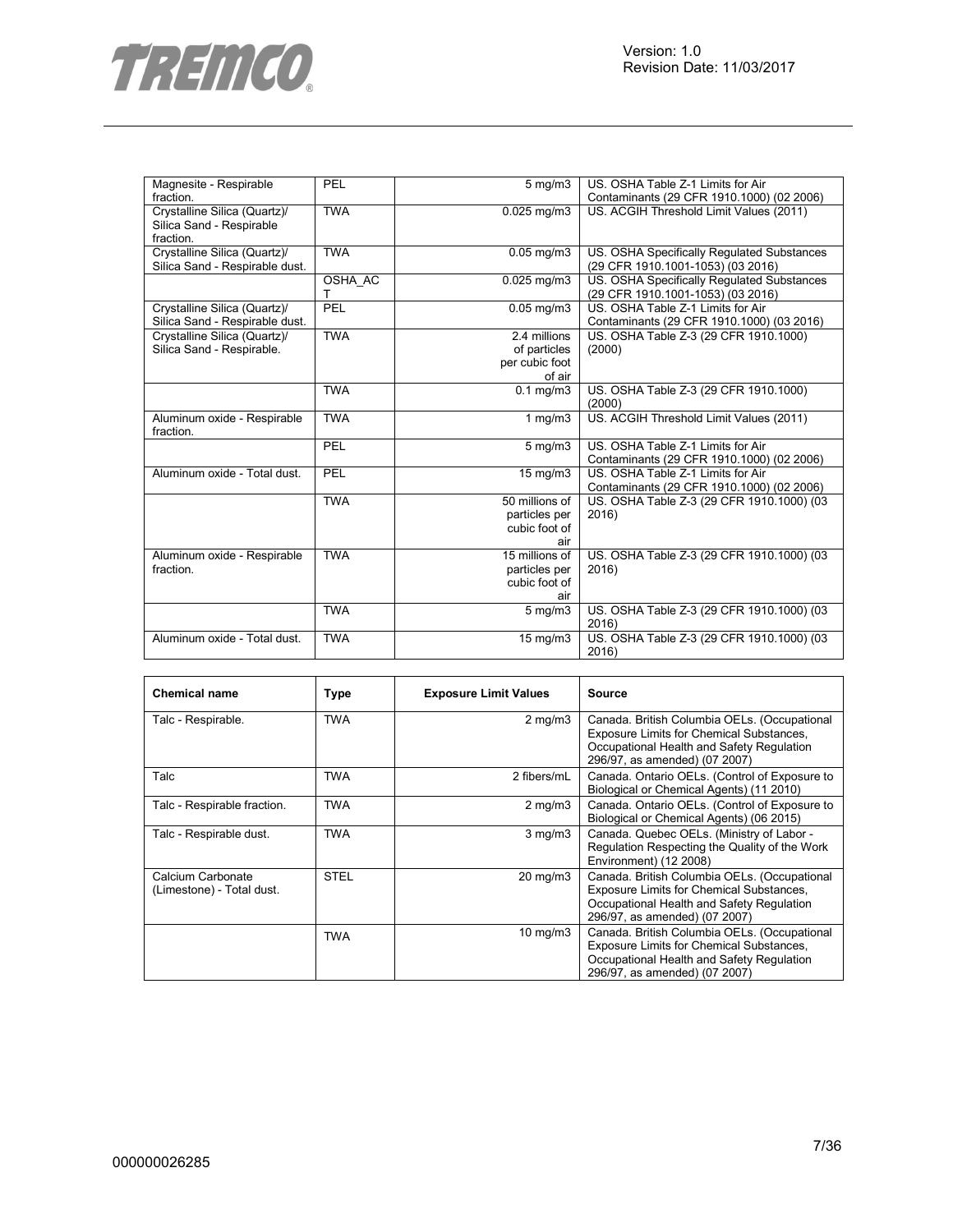

| Calcium Carbonate<br>(Limestone) - Respirable<br>fraction. | <b>TWA</b>  | $3$ mg/m $3$      | Canada. British Columbia OELs. (Occupational<br>Exposure Limits for Chemical Substances,<br>Occupational Health and Safety Regulation<br>296/97, as amended) (07 2007) |
|------------------------------------------------------------|-------------|-------------------|------------------------------------------------------------------------------------------------------------------------------------------------------------------------|
| Calcium Carbonate<br>(Limestone) - Total dust.             | <b>TWA</b>  | 10 mg/m3          | Canada. Quebec OELs. (Ministry of Labor -<br>Regulation Respecting the Quality of the Work<br>Environment) (12 2008)                                                   |
| Aluminum hydroxide -<br>Respirable.                        | <b>TWA</b>  | $1$ mg/m $3$      | Canada. British Columbia OELs. (Occupational<br>Exposure Limits for Chemical Substances,<br>Occupational Health and Safety Regulation<br>296/97, as amended) (07 2007) |
| Aluminum hydroxide -<br>Respirable fraction.               | <b>TWA</b>  | $3$ mg/m $3$      | Canada. British Columbia OELs. (Occupational<br>Exposure Limits for Chemical Substances,<br>Occupational Health and Safety Regulation<br>296/97, as amended) (05 2013) |
| Aluminum hydroxide - Total<br>dust.                        | <b>TWA</b>  | 10 mg/m3          | Canada. British Columbia OELs. (Occupational<br>Exposure Limits for Chemical Substances,<br>Occupational Health and Safety Regulation<br>296/97, as amended) (05 2013) |
| Aluminum hydroxide -<br>Respirable fraction.               | <b>TWA</b>  | $1$ mg/m $3$      | Canada. Ontario OELs. (Control of Exposure to<br>Biological or Chemical Agents) (11 2010)                                                                              |
| Aluminum hydroxide -<br>Inhalable fraction.                | <b>TWA</b>  | 10 mg/m3          | Canada. Ontario OELs. (Control of Exposure to<br>Biological or Chemical Agents) (06 2015)                                                                              |
| Aluminum hydroxide -<br>Respirable fraction.               | <b>TWA</b>  | $3$ mg/m $3$      | Canada. Ontario OELs. (Control of Exposure to<br>Biological or Chemical Agents) (06 2015)                                                                              |
| Aluminum hydroxide - Total<br>dust.                        | <b>TWA</b>  | 10 mg/m3          | Canada. Quebec OELs. (Ministry of Labor -<br>Regulation Respecting the Quality of the Work<br>Environment) (11 2011)                                                   |
| Calcium carbonate - Total<br>dust.                         | <b>STEL</b> | 20 mg/m3          | Canada. British Columbia OELs. (Occupational<br>Exposure Limits for Chemical Substances,<br>Occupational Health and Safety Regulation<br>296/97, as amended) (07 2007) |
| Calcium carbonate -<br>Respirable fraction.                | <b>TWA</b>  | 3 mg/m3           | Canada. British Columbia OELs. (Occupational<br>Exposure Limits for Chemical Substances,<br>Occupational Health and Safety Regulation<br>296/97, as amended) (07 2007) |
| Calcium carbonate - Total<br>dust.                         | <b>TWA</b>  | 10 mg/m3          | Canada. British Columbia OELs. (Occupational<br>Exposure Limits for Chemical Substances,<br>Occupational Health and Safety Regulation<br>296/97, as amended) (07 2007) |
| Calcium carbonate - Total<br>dust.                         | <b>TWA</b>  | 10 mg/m3          | Canada. Quebec OELs. (Ministry of Labor -<br>Regulation Respecting the Quality of the Work<br>Environment) (12 2008)                                                   |
| Titanium dioxide - Total dust.                             | <b>TWA</b>  | $10 \text{ mg/m}$ | Canada. British Columbia OELs. (Occupational<br>Exposure Limits for Chemical Substances,<br>Occupational Health and Safety Regulation<br>296/97, as amended) (07 2007) |
| Titanium dioxide - Respirable<br>fraction.                 | <b>TWA</b>  | $3$ mg/m $3$      | Canada. British Columbia OELs. (Occupational<br>Exposure Limits for Chemical Substances,<br>Occupational Health and Safety Regulation<br>296/97, as amended) (07 2007) |
| Titanium dioxide                                           | <b>TWA</b>  | $10$ mg/m $3$     | Canada. Ontario OELs. (Control of Exposure to<br>Biological or Chemical Agents) (11 2010)                                                                              |
| Titanium dioxide - Total dust.                             | <b>TWA</b>  | 10 mg/m3          | Canada. Quebec OELs. (Ministry of Labor -<br>Regulation Respecting the Quality of the Work<br>Environment) (12 2008)                                                   |
| Calcium oxide                                              | <b>TWA</b>  | $2$ mg/m $3$      | Canada. British Columbia OELs. (Occupational<br>Exposure Limits for Chemical Substances,<br>Occupational Health and Safety Regulation<br>296/97, as amended) (07 2007) |
| Calcium oxide                                              | <b>TWA</b>  | $2$ mg/m $3$      | Canada. Ontario OELs. (Control of Exposure to<br>Biological or Chemical Agents) (11 2010)                                                                              |
| Calcium oxide                                              | <b>TWA</b>  | $2$ mg/m $3$      | Canada. Quebec OELs. (Ministry of Labor -<br>Regulation Respecting the Quality of the Work<br>Environment) (12 2008)                                                   |
| Zinc oxide - Respirable.                                   | <b>TWA</b>  | $2$ mg/m $3$      | Canada. British Columbia OELs. (Occupational<br>Exposure Limits for Chemical Substances,<br>Occupational Health and Safety Regulation                                  |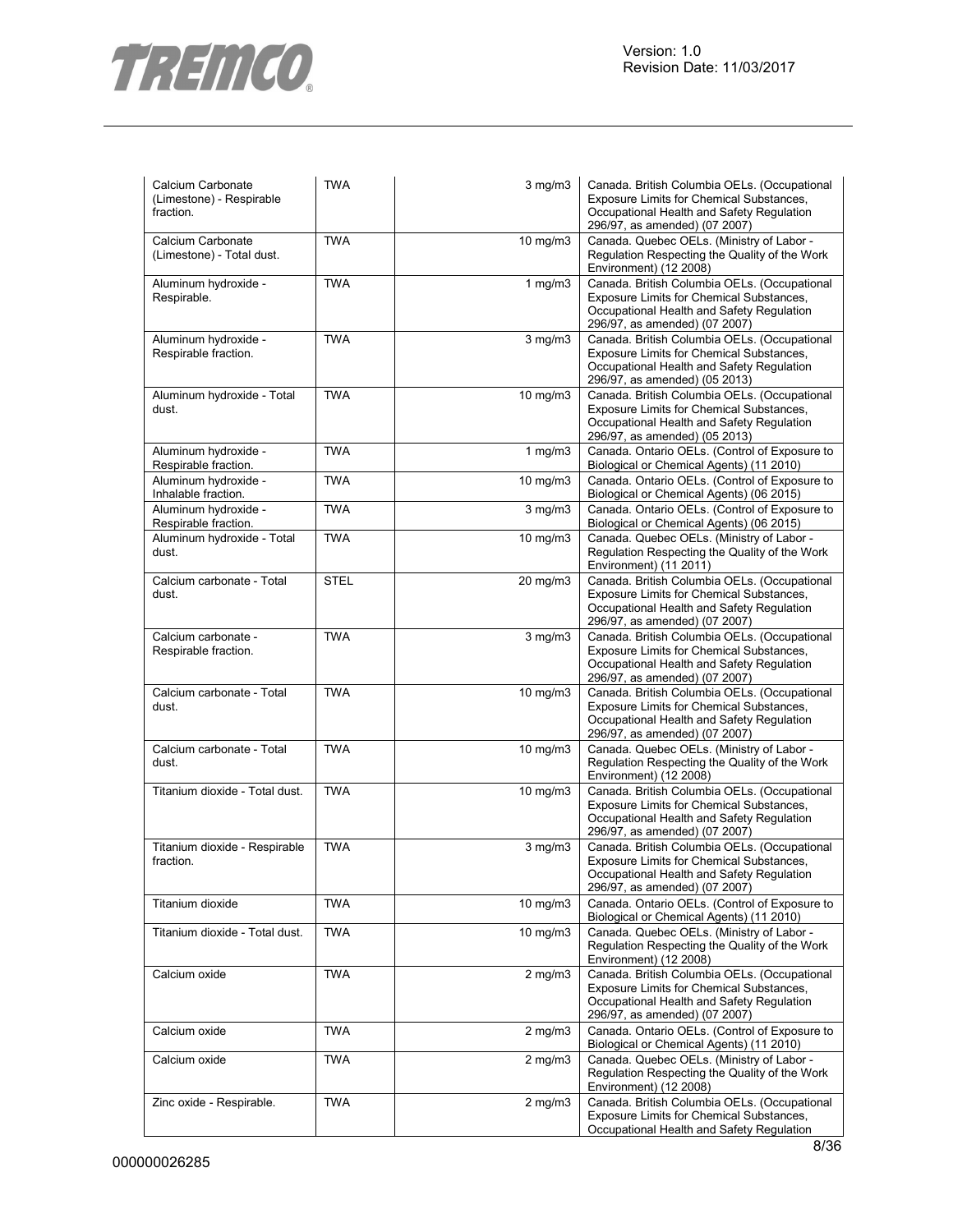

|                                                                      |             |                | 296/97, as amended) (07 2007)                                                                                                                                                 |
|----------------------------------------------------------------------|-------------|----------------|-------------------------------------------------------------------------------------------------------------------------------------------------------------------------------|
|                                                                      | <b>STEL</b> | 10 mg/m3       | Canada. British Columbia OELs. (Occupational<br>Exposure Limits for Chemical Substances,<br>Occupational Health and Safety Regulation<br>296/97, as amended) (07 2007)        |
| Zinc oxide - Respirable<br>fraction.                                 | <b>TWA</b>  | $2$ mg/m $3$   | Canada. Ontario OELs. (Control of Exposure to<br>Biological or Chemical Agents) (11 2010)                                                                                     |
|                                                                      | <b>STEL</b> | 10 mg/m3       | Canada. Ontario OELs. (Control of Exposure to<br>Biological or Chemical Agents) (11 2010)                                                                                     |
| Zinc oxide - Fume.                                                   | <b>TWA</b>  | $5$ mg/m $3$   | Canada. Quebec OELs. (Ministry of Labor -<br>Regulation Respecting the Quality of the Work<br>Environment) (12 2008)                                                          |
| Zinc oxide - Total dust.                                             | <b>TWA</b>  | 10 mg/m3       | Canada. Quebec OELs. (Ministry of Labor -<br>Regulation Respecting the Quality of the Work<br>Environment) (12 2008)                                                          |
| Zinc oxide - Fume.                                                   | <b>STEL</b> | 10 mg/m3       | Canada. Quebec OELs. (Ministry of Labor -<br>Regulation Respecting the Quality of the Work<br>Environment) (12 2008)                                                          |
| Hydrotreated heavy<br>naphthenic distillate - Mist.                  | <b>TWA</b>  | $0.2$ mg/m $3$ | Canada. British Columbia OELs. (Occupational<br>Exposure Limits for Chemical Substances,<br>Occupational Health and Safety Regulation<br>296/97, as amended) (05 2013)        |
|                                                                      | <b>TWA</b>  | 1 $mg/m3$      | Canada. British Columbia OELs. (Occupational<br><b>Exposure Limits for Chemical Substances,</b><br>Occupational Health and Safety Regulation<br>296/97, as amended) (05 2013) |
| Hydrotreated heavy<br>naphthenic distillate -<br>Inhalable fraction. | <b>TWA</b>  | 5 mg/m3        | Canada. Ontario OELs. (Control of Exposure to<br>Biological or Chemical Agents) (06 2015)                                                                                     |
|                                                                      | <b>TWA</b>  | $5$ mg/m $3$   | Canada. Ontario OELs. (Control of Exposure to<br>Biological or Chemical Agents) (06 2015)                                                                                     |
| Hydrotreated heavy<br>naphthenic distillate - Mist.                  | <b>TWA</b>  | $5$ mg/m $3$   | Canada. Quebec OELs. (Ministry of Labor -<br>Regulation Respecting the Quality of the Work<br>Environment) (12 2008)                                                          |
|                                                                      | <b>STEL</b> | 10 mg/m3       | Canada. Quebec OELs. (Ministry of Labor -<br>Regulation Respecting the Quality of the Work<br>Environment) (12 2008)                                                          |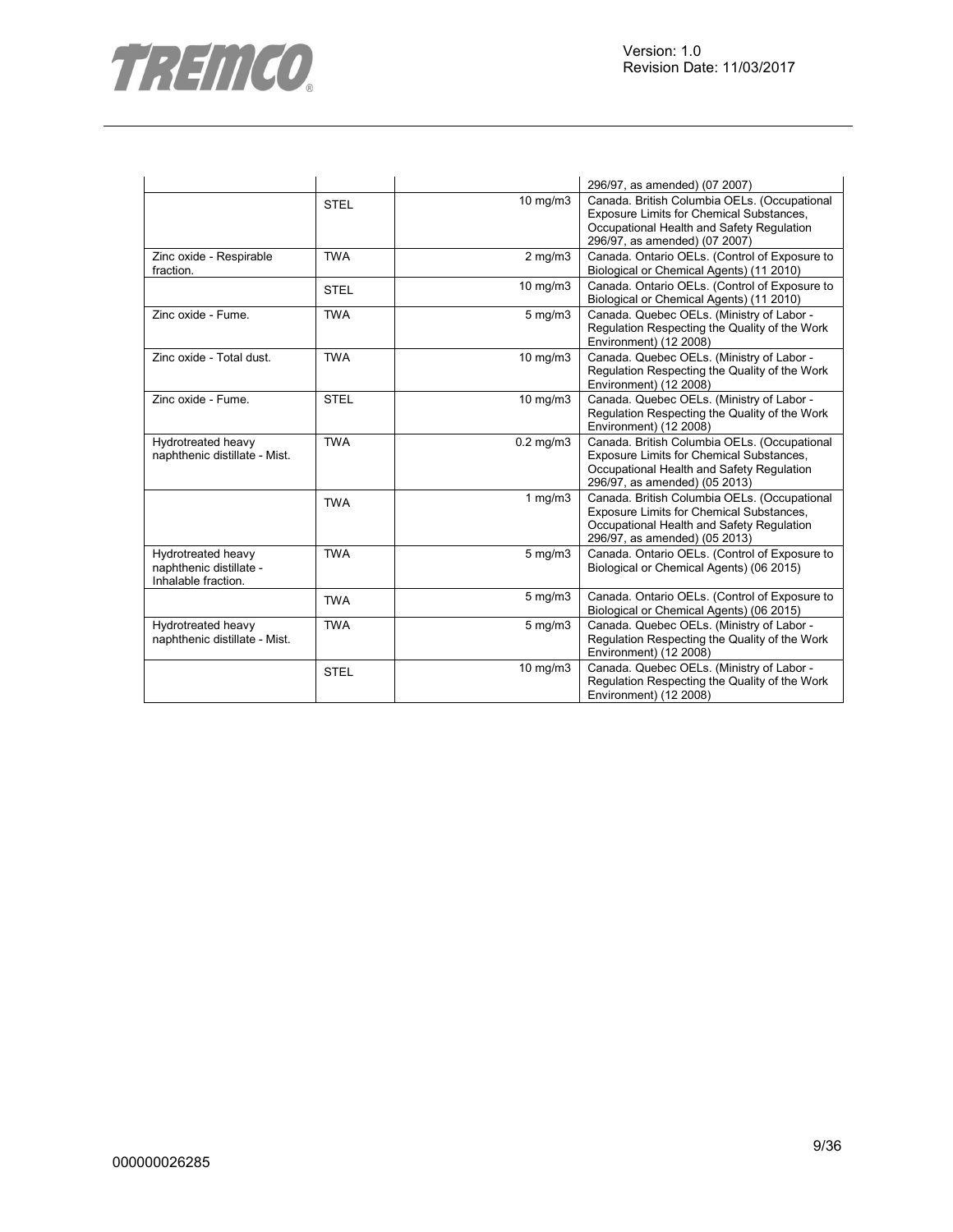



| Amorphous silica - Total                                              | <b>TWA</b>  | 4 mg/m3            | Canada. British Columbia OELs. (Occupational<br>Exposure Limits for Chemical Substances,<br>Occupational Health and Safety Regulation<br>296/97, as amended) (07 2007) |
|-----------------------------------------------------------------------|-------------|--------------------|------------------------------------------------------------------------------------------------------------------------------------------------------------------------|
| Amorphous silica -<br>Respirable.                                     | <b>TWA</b>  | $1.5 \text{ mg/m}$ | Canada. British Columbia OELs. (Occupational<br>Exposure Limits for Chemical Substances,<br>Occupational Health and Safety Regulation<br>296/97, as amended) (07 2007) |
| Amorphous silica -<br>Respirable dust.                                | <b>TWA</b>  | $6$ mg/m $3$       | Canada. Quebec OELs. (Ministry of Labor -<br>Regulation Respecting the Quality of the Work<br>Environment) (12 2008)                                                   |
| Dolomite - Respirable<br>fraction.                                    | <b>TWA</b>  | $3$ mg/m $3$       | Canada. British Columbia OELs. (Occupational<br>Exposure Limits for Chemical Substances,<br>Occupational Health and Safety Regulation<br>296/97, as amended) (05 2013) |
| Dolomite - Total dust.                                                | <b>TWA</b>  | $10$ mg/m $3$      | Canada. British Columbia OELs. (Occupational<br>Exposure Limits for Chemical Substances,<br>Occupational Health and Safety Regulation<br>296/97, as amended) (05 2013) |
| Dolomite - Respirable<br>fraction.                                    | <b>TWA</b>  | 3 mg/m3            | Canada. Ontario OELs. (Control of Exposure to<br>Biological or Chemical Agents) (06 2015)                                                                              |
| Dolomite - Inhalable fraction.                                        | <b>TWA</b>  | 10 mg/m3           | Canada. Ontario OELs. (Control of Exposure to<br>Biological or Chemical Agents) (06 2015)                                                                              |
| Dolomite - Total dust.                                                | <b>TWA</b>  | $10 \text{ mg/m}$  | Canada. Quebec OELs. (Ministry of Labor -<br>Regulation Respecting the Quality of the Work<br>Environment) (11 2011)                                                   |
| Magnesite - Total dust.                                               | <b>TWA</b>  | $10$ mg/m $3$      | Canada. Quebec OELs. (Ministry of Labor -<br>Regulation Respecting the Quality of the Work<br>Environment) (12 2008)                                                   |
| Crystalline Silica (Quartz)/<br>Silica Sand - Respirable<br>fraction. | <b>TWA</b>  | $0.025$ mg/m $3$   | Canada. British Columbia OELs. (Occupational<br>Exposure Limits for Chemical Substances,<br>Occupational Health and Safety Regulation<br>296/97, as amended) (07 2007) |
| Crystalline Silica (Quartz)/<br>Silica Sand - Respirable<br>fraction. | <b>TWA</b>  | $0.10$ mg/m $3$    | Canada. Ontario OELs. (Control of Exposure to<br>Biological or Chemical Agents) (06 2015)                                                                              |
| Crystalline Silica (Quartz)/<br>Silica Sand - Respirable dust.        | <b>TWA</b>  | $0.1$ mg/m $3$     | Canada. Quebec OELs. (Ministry of Labor -<br>Regulation Respecting the Quality of the Work<br>Environment) (12 2008)                                                   |
| Aluminum oxide - Respirable.                                          | <b>TWA</b>  | 1 $mg/m3$          | Canada. British Columbia OELs. (Occupational<br>Exposure Limits for Chemical Substances,<br>Occupational Health and Safety Regulation<br>296/97, as amended) (07 2007) |
| Aluminum oxide - Total dust.                                          | <b>TWA</b>  | 10 mg/m3           | Canada. British Columbia OELs. (Occupational<br>Exposure Limits for Chemical Substances,<br>Occupational Health and Safety Regulation<br>296/97, as amended) (05 2013) |
| Aluminum oxide - Respirable<br>fraction.                              | <b>TWA</b>  | 3 mg/m3            | Canada. British Columbia OELs. (Occupational<br>Exposure Limits for Chemical Substances,<br>Occupational Health and Safety Regulation<br>296/97, as amended) (05 2013) |
| Aluminum oxide - Respirable<br>fraction.                              | <b>TWA</b>  | 1 mg/m $3$         | Canada. Ontario OELs. (Control of Exposure to<br>Biological or Chemical Agents) (11 2010)                                                                              |
| Aluminum oxide - Inhalable<br>fraction.                               | <b>TWA</b>  | $10 \text{ mg/m}$  | Canada. Ontario OELs. (Control of Exposure to<br>Biological or Chemical Agents) (06 2015)                                                                              |
| Aluminum oxide - Respirable<br>fraction.                              | <b>TWA</b>  | $3$ mg/m $3$       | Canada. Ontario OELs. (Control of Exposure to<br>Biological or Chemical Agents) (06 2015)                                                                              |
| Aluminum oxide - Total dust.<br>- as Al                               | <b>TWA</b>  | 10 mg/m3           | Canada. Quebec OELs. (Ministry of Labor -<br>Regulation Respecting the Quality of the Work<br>Environment) (12 2008)                                                   |
| Stearic acid                                                          | <b>TWA</b>  | $10 \text{ mg/m}$  | Canada. British Columbia OELs. (Occupational<br>Exposure Limits for Chemical Substances,<br>Occupational Health and Safety Regulation<br>296/97, as amended) (07 2007) |
| Stearic acid                                                          | <b>TWA</b>  | $10 \text{ mg/m}$  | Canada. Ontario OELs. (Control of Exposure to<br>Biological or Chemical Agents) (11 2010)                                                                              |
| Dibutyl tin dilaurate - as Sn                                         | <b>STEL</b> | $0.2$ mg/m $3$     | Canada. British Columbia OELs. (Occupational                                                                                                                           |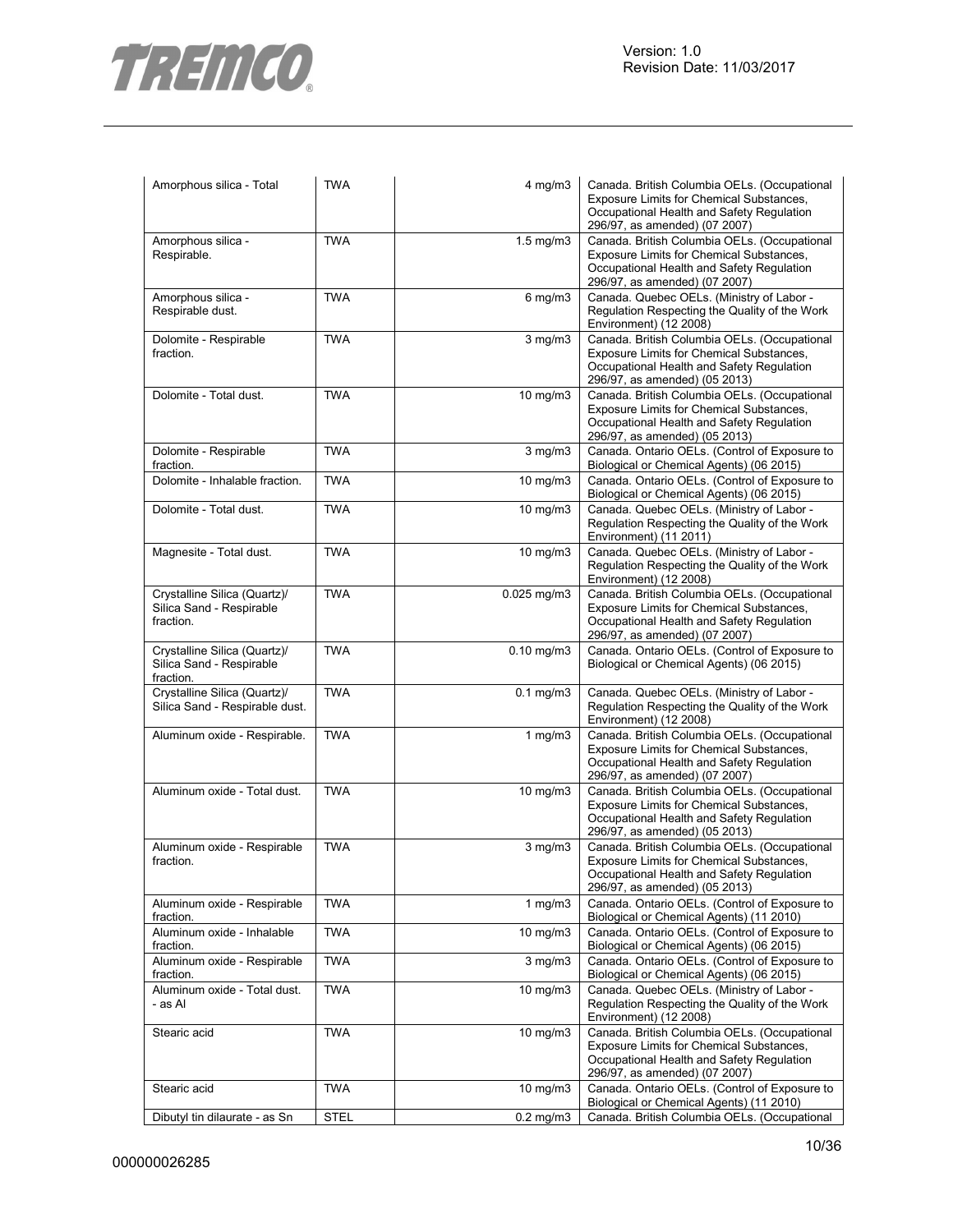

|                                       |             |           |                      | Exposure Limits for Chemical Substances,<br>Occupational Health and Safety Regulation<br>296/97, as amended) (07 2007)                                                 |
|---------------------------------------|-------------|-----------|----------------------|------------------------------------------------------------------------------------------------------------------------------------------------------------------------|
|                                       | <b>TWA</b>  |           | $0.1$ mg/m $3$       | Canada. British Columbia OELs. (Occupational<br>Exposure Limits for Chemical Substances,<br>Occupational Health and Safety Regulation<br>296/97, as amended) (07 2007) |
| Dibutyl tin dilaurate - as Sn         | <b>TWA</b>  |           | $0.1$ mg/m $3$       | Canada. Ontario OELs. (Control of Exposure to<br>Biological or Chemical Agents) (11 2010)                                                                              |
| Dibutyl tin dilaurate - as Sn         | <b>TWA</b>  |           | $0.1$ mg/m $3$       | Canada. Quebec OELs. (Ministry of Labor -<br>Regulation Respecting the Quality of the Work<br>Environment) (12 2008)                                                   |
|                                       | <b>STEL</b> |           | $0.2$ mg/m $3$       | Canada. Quebec OELs. (Ministry of Labor -<br>Regulation Respecting the Quality of the Work<br>Environment) (12 2008)                                                   |
| Zirconium 2-ethylhexanoate -<br>as Zr | <b>STEL</b> |           | 10 mg/m3             | Canada. British Columbia OELs. (Occupational<br>Exposure Limits for Chemical Substances,<br>Occupational Health and Safety Regulation<br>296/97, as amended) (07 2007) |
|                                       | <b>TWA</b>  |           | $5$ mg/m $3$         | Canada. British Columbia OELs. (Occupational<br>Exposure Limits for Chemical Substances,<br>Occupational Health and Safety Regulation<br>296/97, as amended) (07 2007) |
| Zirconium 2-ethylhexanoate -<br>as Zr | <b>TWA</b>  |           | $5$ mg/m $3$         | Canada. Ontario OELs. (Control of Exposure to<br>Biological or Chemical Agents) (11 2010)                                                                              |
|                                       | <b>STEL</b> |           | $10 \text{ mg/m}$    | Canada. Ontario OELs. (Control of Exposure to<br>Biological or Chemical Agents) (11 2010)                                                                              |
| Zirconium 2-ethylhexanoate -<br>as Zr | <b>TWA</b>  |           | $\overline{5}$ mg/m3 | Canada. Quebec OELs. (Ministry of Labor -<br>Regulation Respecting the Quality of the Work<br>Environment) (12 2008)                                                   |
|                                       | <b>STEL</b> |           | 10 mg/m3             | Canada. Quebec OELs. (Ministry of Labor -<br>Regulation Respecting the Quality of the Work<br>Environment) (12 2008)                                                   |
| Dipropylene glycol methyl<br>ether    | <b>TWA</b>  | $100$ ppm |                      | Canada. British Columbia OELs. (Occupational<br>Exposure Limits for Chemical Substances,<br>Occupational Health and Safety Regulation<br>296/97, as amended) (07 2007) |
|                                       | <b>STEL</b> | 150 ppm   |                      | Canada. British Columbia OELs. (Occupational<br>Exposure Limits for Chemical Substances,<br>Occupational Health and Safety Regulation<br>296/97, as amended) (07 2007) |
| Dipropylene glycol methyl<br>ether    | <b>TWA</b>  | $100$ ppm |                      | Canada. Ontario OELs. (Control of Exposure to<br>Biological or Chemical Agents) (11 2010)                                                                              |
|                                       | <b>STEL</b> | 150 ppm   |                      | Canada. Ontario OELs. (Control of Exposure to<br>Biological or Chemical Agents) (11 2010)                                                                              |
| Dipropylene glycol methyl<br>ether    | <b>TWA</b>  | $100$ ppm | 606 mg/m3            | Canada. Quebec OELs. (Ministry of Labor -<br>Regulation Respecting the Quality of the Work<br>Environment) (12 2008)                                                   |
|                                       | <b>STEL</b> | $150$ ppm | 909 mg/m3            | Canada. Quebec OELs. (Ministry of Labor -<br>Regulation Respecting the Quality of the Work<br>Environment) (12 2008)                                                   |
| - Total                               | <b>TWA</b>  |           | $4$ mg/m $3$         | Canada. British Columbia OELs. (Occupational<br>Exposure Limits for Chemical Substances,<br>Occupational Health and Safety Regulation<br>296/97, as amended) (07 2007) |
| - Respirable.                         | TWA         |           | $1.5 \text{ mg/m}$   | Canada. British Columbia OELs. (Occupational<br>Exposure Limits for Chemical Substances,<br>Occupational Health and Safety Regulation<br>296/97, as amended) (07 2007) |
| - Respirable dust.                    | TWA         |           | $6$ mg/m $3$         | Canada. Quebec OELs. (Ministry of Labor -<br>Regulation Respecting the Quality of the Work<br>Environment) (12 2008)                                                   |
| Phosphoric acid                       | <b>TWA</b>  |           | $1$ mg/m $3$         | Canada. British Columbia OELs. (Occupational<br>Exposure Limits for Chemical Substances,<br>Occupational Health and Safety Regulation<br>296/97, as amended) (07 2007) |
|                                       | <b>STEL</b> |           | $3$ mg/m $3$         | Canada. British Columbia OELs. (Occupational                                                                                                                           |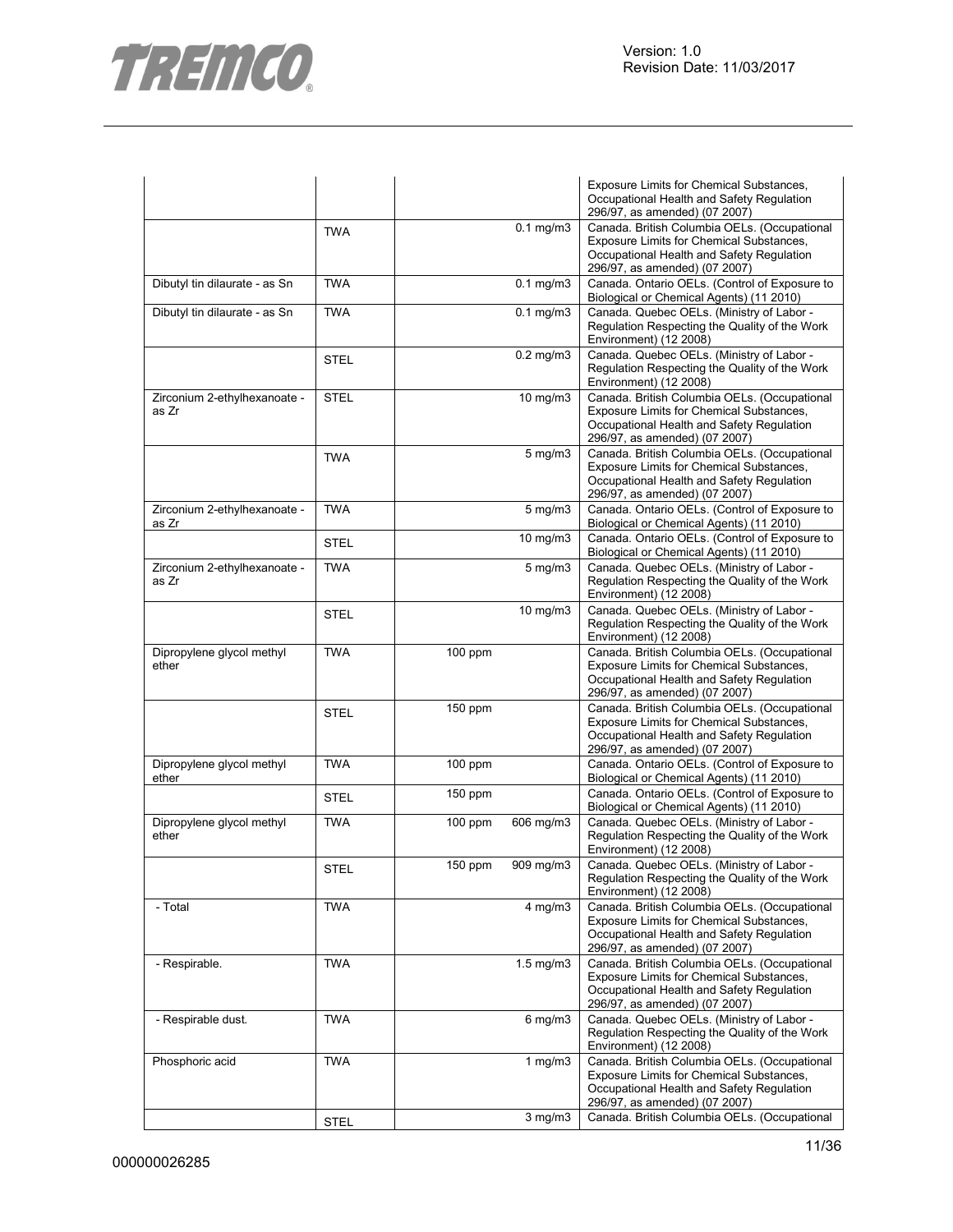

|                 |             |          |                   | Exposure Limits for Chemical Substances,<br>Occupational Health and Safety Regulation<br>296/97, as amended) (07 2007)                                                 |
|-----------------|-------------|----------|-------------------|------------------------------------------------------------------------------------------------------------------------------------------------------------------------|
| Phosphoric acid | <b>TWA</b>  |          | 1 $mg/m3$         | Canada. Ontario OELs. (Control of Exposure to<br>Biological or Chemical Agents) (11 2010)                                                                              |
|                 | <b>STEL</b> |          | $3$ mg/m $3$      | Canada. Ontario OELs. (Control of Exposure to<br>Biological or Chemical Agents) (11 2010)                                                                              |
| Phosphoric acid | <b>TWA</b>  |          | 1 $mg/m3$         | Canada. Quebec OELs. (Ministry of Labor -<br>Regulation Respecting the Quality of the Work<br>Environment) (12 2008)                                                   |
|                 | <b>STEL</b> |          | $3$ mg/m $3$      | Canada. Quebec OELs. (Ministry of Labor -<br>Regulation Respecting the Quality of the Work<br>Environment) (12 2008)                                                   |
| Propionic acid  | <b>TWA</b>  | 10 ppm   |                   | Canada. British Columbia OELs. (Occupational<br>Exposure Limits for Chemical Substances,<br>Occupational Health and Safety Regulation<br>296/97, as amended) (07 2007) |
| Propionic acid  | <b>TWA</b>  | $10$ ppm |                   | Canada. Ontario OELs. (Control of Exposure to<br>Biological or Chemical Agents) (11 2010)                                                                              |
| Propionic acid  | <b>TWA</b>  | 10 ppm   | $30 \text{ mg/m}$ | Canada. Quebec OELs. (Ministry of Labor -<br>Regulation Respecting the Quality of the Work<br>Environment) (12 2008)                                                   |

#### **Appropriate Engineering Controls**

No data available.

#### **Individual protection measures, such as personal protective equipment**

| <b>General information:</b>                       | Provide easy access to water supply and eye wash facilities. Good general<br>ventilation (typically 10 air changes per hour) should be used. Ventilation<br>rates should be matched to conditions. If applicable, use process<br>enclosures, local exhaust ventilation, or other engineering controls to<br>maintain airborne levels below recommended exposure limits. If exposure<br>limits have not been established, maintain airborne levels to an acceptable<br>level. |
|---------------------------------------------------|------------------------------------------------------------------------------------------------------------------------------------------------------------------------------------------------------------------------------------------------------------------------------------------------------------------------------------------------------------------------------------------------------------------------------------------------------------------------------|
| <b>Eye/face protection:</b>                       | Wear safety glasses with side shields (or goggles).                                                                                                                                                                                                                                                                                                                                                                                                                          |
| <b>Skin Protection</b><br><b>Hand Protection:</b> | No data available.                                                                                                                                                                                                                                                                                                                                                                                                                                                           |
| Other:                                            | Wear suitable protective clothing. Wear chemical-resistant gloves, footwear,<br>and protective clothing appropriate for the risk of exposure. Contact health<br>and safety professional or manufacturer for specific information.                                                                                                                                                                                                                                            |
| <b>Respiratory Protection:</b>                    | In case of inadequate ventilation use suitable respirator. Seek advice from<br>local supervisor.                                                                                                                                                                                                                                                                                                                                                                             |
| Hygiene measures:                                 | Observe good industrial hygiene practices. Wash hands before breaks and<br>immediately after handling the product. Avoid contact with eyes. Wash<br>contaminated clothing before reuse. Avoid contact with skin.                                                                                                                                                                                                                                                             |
|                                                   |                                                                                                                                                                                                                                                                                                                                                                                                                                                                              |

## **9. Physical and chemical properties**

#### **Appearance**

| <b>Physical state:</b> | liquid |
|------------------------|--------|
| Form:                  | liauid |
| Color:                 | Yellow |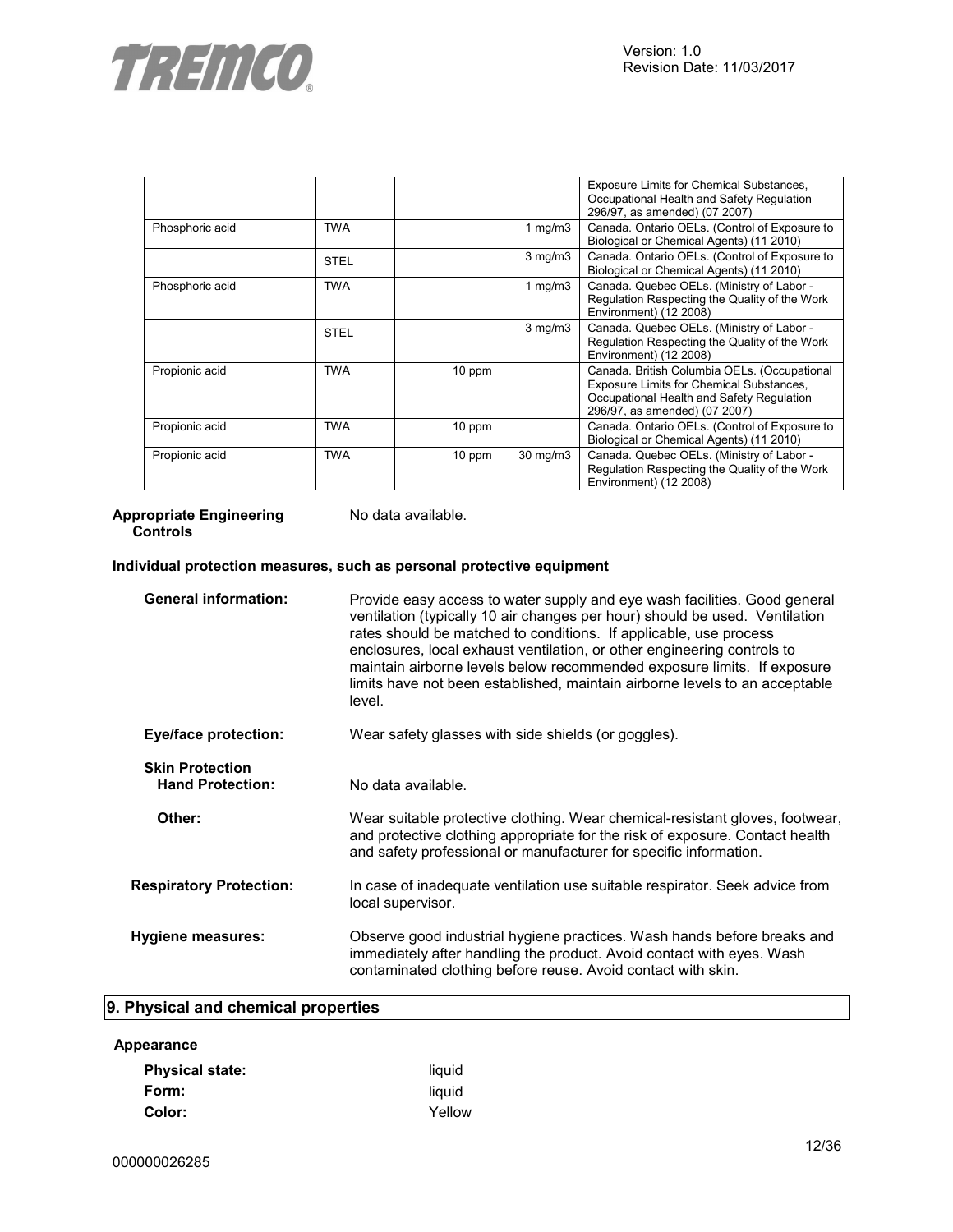

| Odor:                                                 | Mild                                                                                           |
|-------------------------------------------------------|------------------------------------------------------------------------------------------------|
| Odor threshold:                                       | No data available.                                                                             |
| pH:                                                   | No data available.                                                                             |
| <b>Melting point/freezing point:</b>                  | No data available.                                                                             |
| Initial boiling point and boiling range:              | 100 °C 212 °F                                                                                  |
| <b>Flash Point:</b>                                   | 200 °C 392 °F                                                                                  |
| <b>Evaporation rate:</b>                              | Slower than Ether                                                                              |
| Flammability (solid, gas):                            | N <sub>o</sub>                                                                                 |
| Upper/lower limit on flammability or explosive limits |                                                                                                |
| Flammability limit - upper (%):                       | No data available.                                                                             |
| Flammability limit - lower (%):                       | No data available.                                                                             |
| Explosive limit - upper (%):                          | No data available.                                                                             |
| Explosive limit - lower (%):                          | No data available.                                                                             |
| Vapor pressure:                                       | No data available.                                                                             |
| Vapor density:                                        | Vapors are heavier than air and may travel along the floor and<br>in the bottom of containers. |
| <b>Relative density:</b>                              | 1.462                                                                                          |
| Solubility(ies)                                       |                                                                                                |
| <b>Solubility in water:</b>                           | Soluble                                                                                        |
| Solubility (other):                                   | No data available.                                                                             |
| Partition coefficient (n-octanol/water):              | No data available.                                                                             |
| Auto-ignition temperature:                            | No data available.                                                                             |
| Decomposition temperature:                            | No data available.                                                                             |
| <b>Viscosity:</b>                                     | No data available.                                                                             |
|                                                       |                                                                                                |

## **10. Stability and reactivity**

| <b>Reactivity:</b>                                 | No data available.                                                                                 |
|----------------------------------------------------|----------------------------------------------------------------------------------------------------|
| <b>Chemical Stability:</b>                         | Material is stable under normal conditions.                                                        |
| Possibility of hazardous<br>reactions:             | No data available.                                                                                 |
| Conditions to avoid:                               | Avoid heat or contamination.                                                                       |
| <b>Incompatible Materials:</b>                     | Strong acids. Strong bases.                                                                        |
| <b>Hazardous Decomposition</b><br><b>Products:</b> | Thermal decomposition or combustion may liberate carbon oxides and<br>other toxic gases or vapors. |

## **11. Toxicological information**

| Information on likely routes of exposure<br>Inhalation: | In high concentrations, vapors, fumes or mists may irritate nose, throat and<br>mucus membranes. |       |
|---------------------------------------------------------|--------------------------------------------------------------------------------------------------|-------|
| <b>Skin Contact:</b>                                    | May be harmful in contact with skin. Causes skin irritation.                                     |       |
| Eye contact:                                            | Causes serious eye irritation.                                                                   | 12/26 |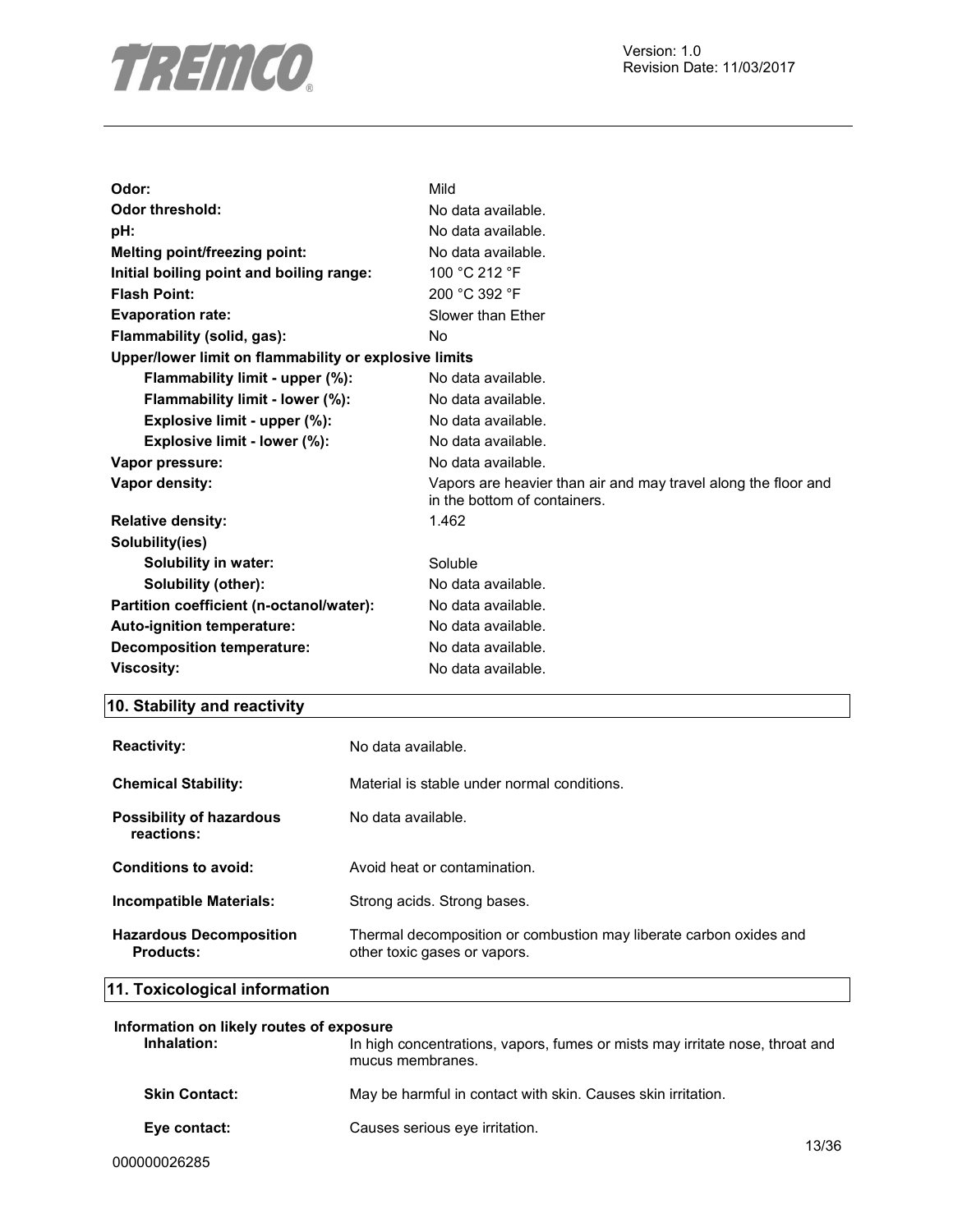

| Ingestion:                                                                     | May be harmful if swallowed.                                                 |
|--------------------------------------------------------------------------------|------------------------------------------------------------------------------|
|                                                                                | Symptoms related to the physical, chemical and toxicological characteristics |
| Inhalation:                                                                    | No data available.                                                           |
| <b>Skin Contact:</b>                                                           | No data available.                                                           |
| Eye contact:                                                                   | No data available.                                                           |
| Ingestion:                                                                     | No data available.                                                           |
| Information on toxicological effects                                           |                                                                              |
| Acute toxicity (list all possible routes of exposure)                          |                                                                              |
| Oral<br><b>Product:</b>                                                        | ATEmix: 3,736.21 mg/kg                                                       |
| Dermal<br><b>Product:</b>                                                      | ATEmix: 4,573.9 mg/kg                                                        |
| <b>Inhalation</b><br>Product:                                                  | ATEmix: 2.61 mg/l                                                            |
| <b>Repeated dose toxicity</b><br>Product:                                      | No data available.                                                           |
| <b>Skin Corrosion/Irritation</b><br><b>Product:</b><br>Specified substance(s): | No data available.                                                           |
|                                                                                |                                                                              |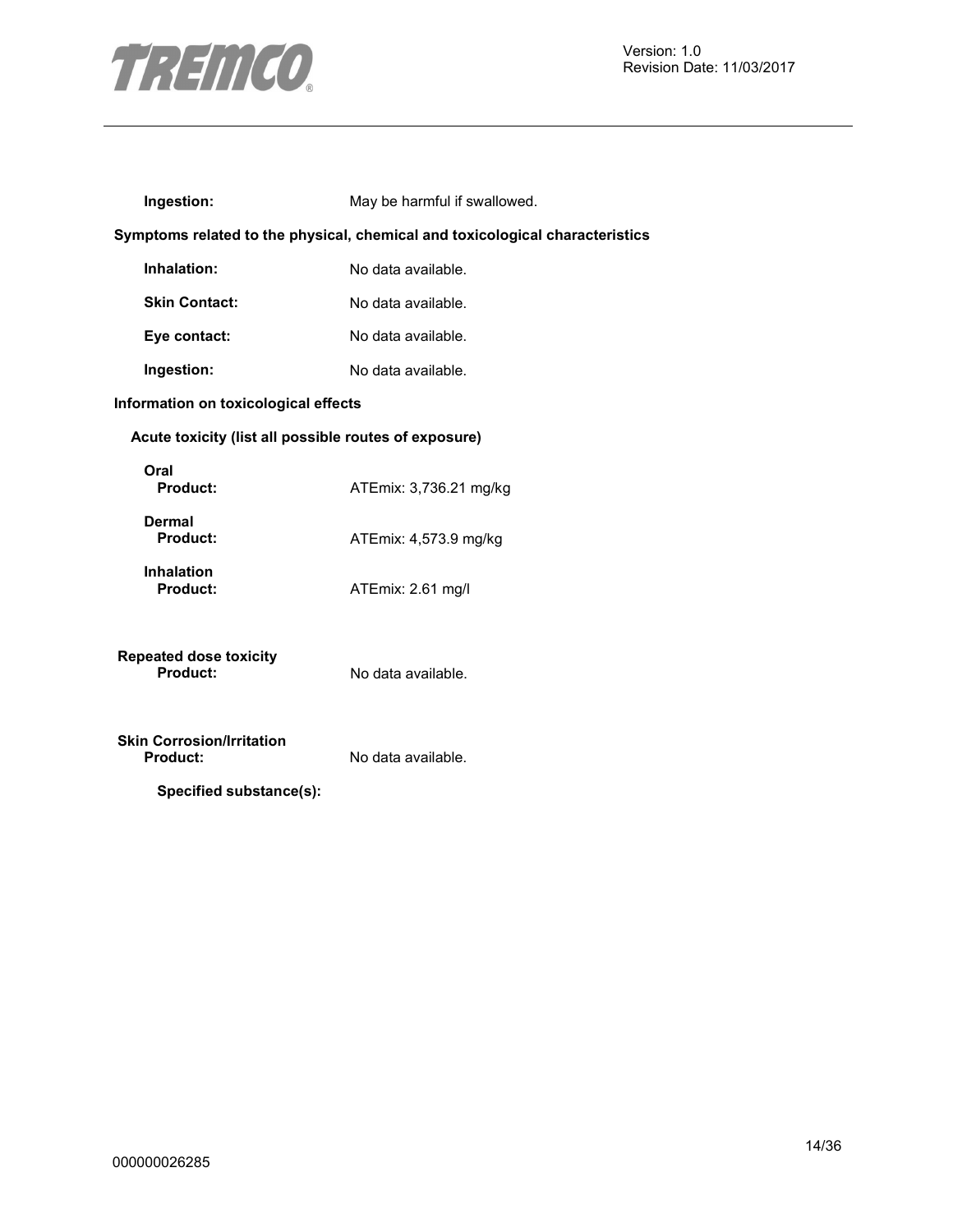

| Aluminum hydroxide                          | in vivo (Rabbit): Not classified as an Irritant Experimental result, Key study                           |
|---------------------------------------------|----------------------------------------------------------------------------------------------------------|
| Calcium carbonate                           | in vivo (Rabbit): Not irritant Experimental result, Key study                                            |
| Titanium dioxide                            | in vivo (Rabbit): Not irritant Experimental result, Supporting study                                     |
| Zinc oxide                                  | in vivo (Rabbit): Not irritant Experimental result, Key study                                            |
| Hydrotreated heavy<br>naphthenic distillate | in vivo (Rabbit): Not irritant Experimental result, Key study                                            |
| Amorphous silica                            | in vivo (Rabbit): Not irritant Experimental result, Key study                                            |
| Magnesite                                   | In vitro (Human, in vitro reconstituted epidermis model): Not irritant<br>Experimental result, Key study |
| Aluminum oxide                              | in vivo (Rabbit): Not irritant Experimental result, Key study                                            |

#### **Serious Eye Damage/Eye Irritation**

| Product:<br>Specified substance(s): |                                             | No data available.                                             |
|-------------------------------------|---------------------------------------------|----------------------------------------------------------------|
|                                     | Aluminum hydroxide                          | Rabbit, 24 hrs: Not irritating                                 |
|                                     | Calcium carbonate                           | Rabbit, 24 - 72 hrs: Not irritating                            |
|                                     | Titanium dioxide                            | Rabbit, 24 hrs: Not irritating                                 |
|                                     | Zinc oxide                                  | Rabbit, 24 - 72 hrs: Not irritating                            |
|                                     | Hydrotreated heavy<br>naphthenic distillate | Rabbit, 24 hrs: Not irritating                                 |
|                                     | Amorphous silica                            | Rabbit, 24 hrs: Not irritating                                 |
|                                     | Magnesite                                   | Reconstituted Corneal Epithelium model, 10 min: Not irritating |
|                                     | Aluminum oxide                              | Rabbit, 24 hrs: Not irritating                                 |
|                                     |                                             |                                                                |

#### **Respiratory or Skin Sensitization**  No data available.

| Carcinogenicity |  |
|-----------------|--|
| <b>Product:</b> |  |

**Product:** No data available.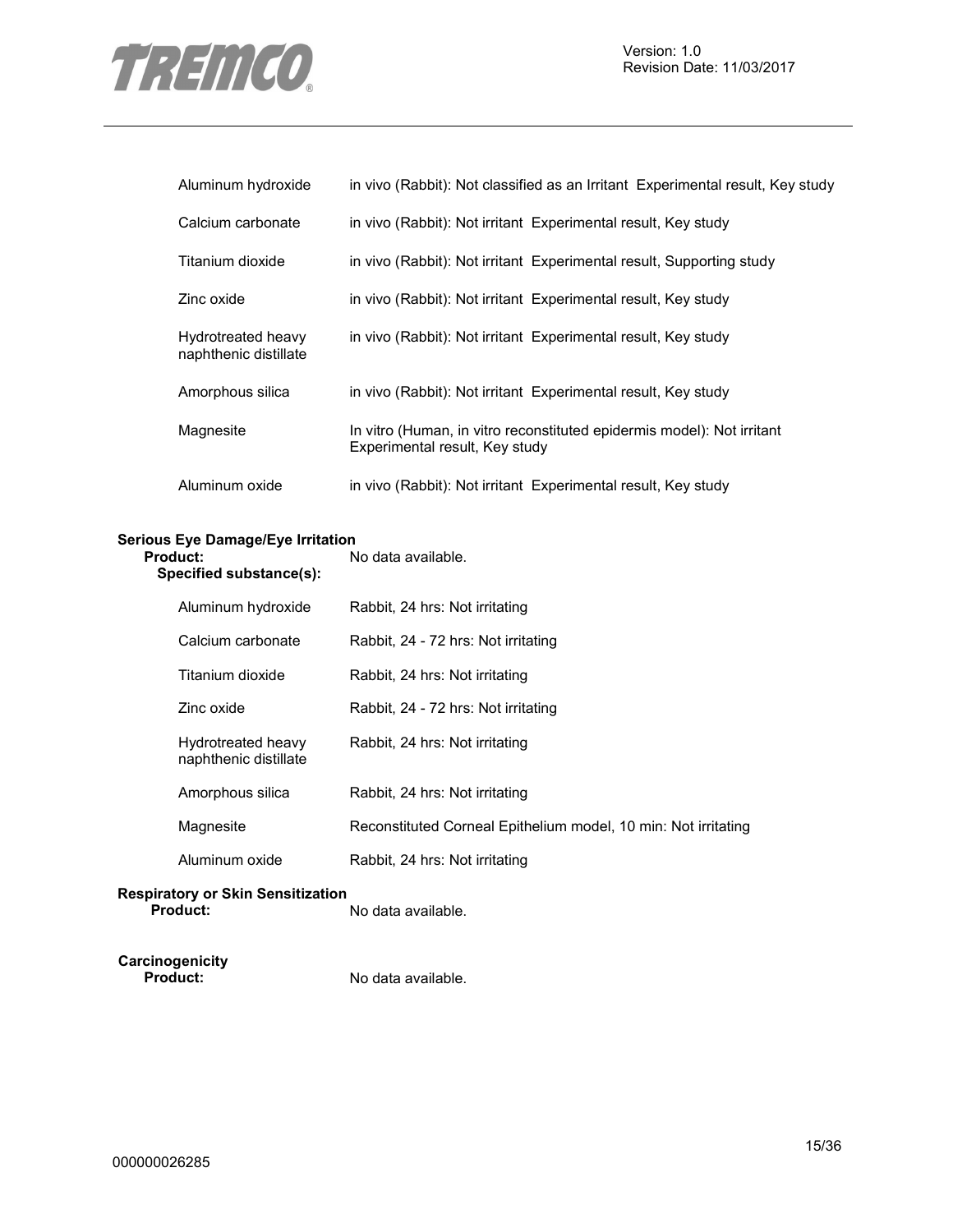

## **IARC Monographs on the Evaluation of Carcinogenic Risks to Humans:**

|                                                 | Talc                                                      | Overall evaluation: Not classifiable as to carcinogenicity to humans. Overall<br>evaluation: Possibly carcinogenic to humans.                     |       |
|-------------------------------------------------|-----------------------------------------------------------|---------------------------------------------------------------------------------------------------------------------------------------------------|-------|
|                                                 | Titanium dioxide                                          | Overall evaluation: Possibly carcinogenic to humans.                                                                                              |       |
|                                                 | Hydrotreated heavy<br>naphthenic distillate               | Overall evaluation: Not classifiable as to carcinogenicity to humans. Overall<br>evaluation: Carcinogenic to humans.                              |       |
|                                                 | Crystalline Silica<br>(Quartz)/ Silica<br>Sand            | Overall evaluation: Carcinogenic to humans.                                                                                                       |       |
|                                                 | naphthenic distillate<br>Crystalline<br>Silica            | US. National Toxicology Program (NTP) Report on Carcinogens:<br>Hydrotreated heavy Known To Be Human Carcinogen.<br>Known To Be Human Carcinogen. |       |
|                                                 | (Quartz)/<br>Silica<br>Sand                               |                                                                                                                                                   |       |
|                                                 |                                                           | US. OSHA Specifically Regulated Substances (29 CFR 1910.1001-1050):                                                                               |       |
|                                                 | Crystalline Silica<br>(Quartz)/ Silica<br>Sand            | Cancer                                                                                                                                            |       |
|                                                 | <b>Germ Cell Mutagenicity</b>                             |                                                                                                                                                   |       |
| In vitro<br><b>Product:</b>                     |                                                           | No data available.                                                                                                                                |       |
| In vivo<br><b>Product:</b>                      |                                                           | No data available.                                                                                                                                |       |
| <b>Reproductive toxicity</b><br><b>Product:</b> |                                                           | No data available.                                                                                                                                |       |
| <b>Product:</b>                                 | <b>Specific Target Organ Toxicity - Single Exposure</b>   | No data available.                                                                                                                                |       |
| Product:                                        | <b>Specific Target Organ Toxicity - Repeated Exposure</b> | No data available.                                                                                                                                |       |
| <b>Aspiration Hazard</b><br><b>Product:</b>     |                                                           | No data available.                                                                                                                                |       |
| Other effects:                                  |                                                           | No data available.                                                                                                                                |       |
|                                                 |                                                           |                                                                                                                                                   | 10100 |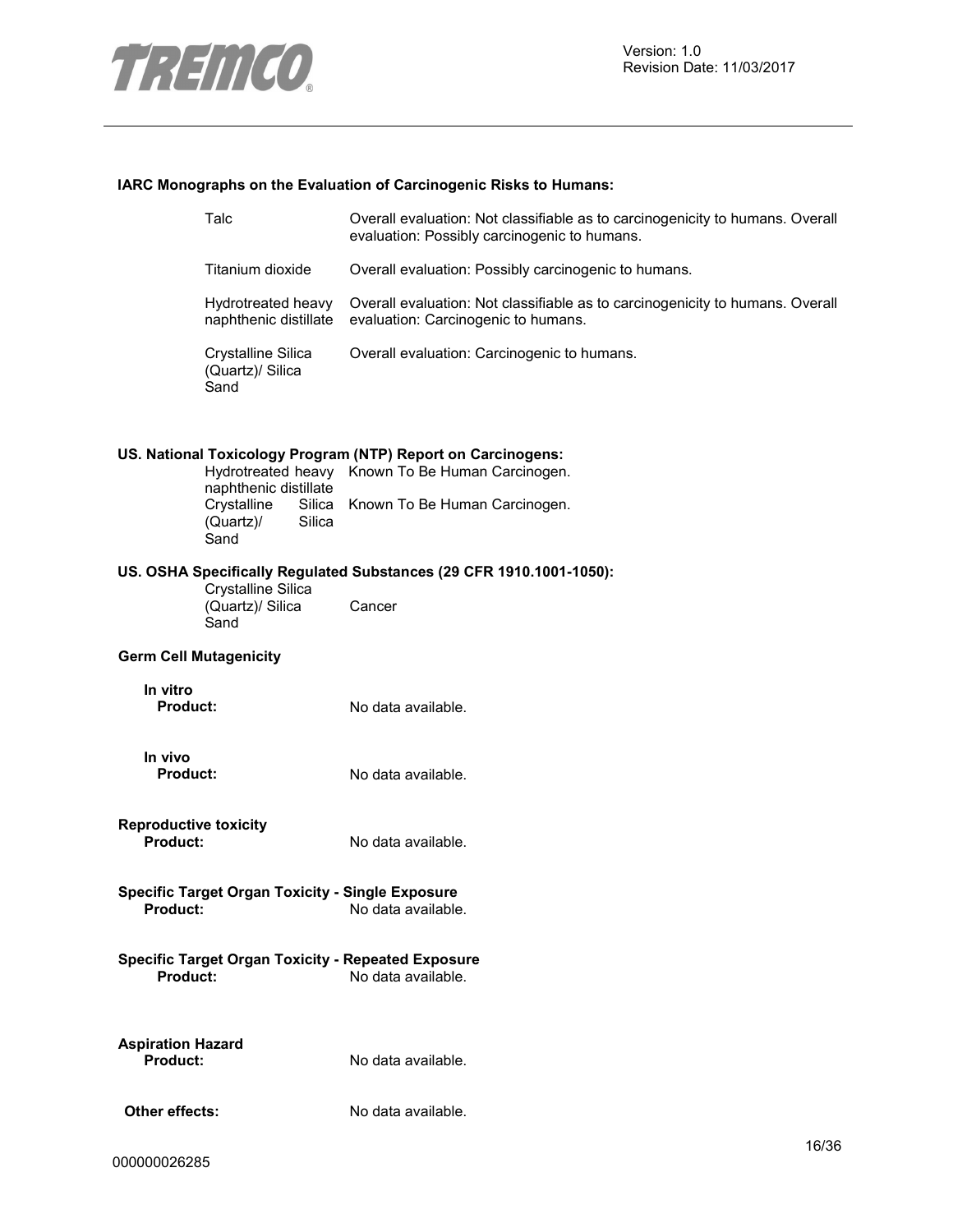

## **12. Ecological information**

#### **Ecotoxicity:**

#### **Acute hazards to the aquatic environment:**

| Fish<br><b>Product:</b>                                                  | No data available.                                                              |
|--------------------------------------------------------------------------|---------------------------------------------------------------------------------|
| Specified substance(s):<br>Zinc oxide                                    | LC 50 (Fathead minnow (Pimephales promelas), 96 h): 2,246 mg/l Mortality        |
| <b>Aquatic Invertebrates</b><br><b>Product:</b>                          | No data available.                                                              |
| Specified substance(s):<br>Titanium dioxide                              | EC 50 (Water flea (Daphnia magna), 48 h): > 1,000 mg/l Intoxication             |
| Chronic hazards to the aquatic environment:                              |                                                                                 |
| Fish<br><b>Product:</b>                                                  | No data available.                                                              |
| Specified substance(s):<br>Hydrotreated heavy<br>naphthenic distillate   | NOAEL (Oncorhynchus mykiss, 14 d): >= 1,000 mg/l QSAR QSAR,<br>Supporting study |
| <b>Aquatic Invertebrates</b><br>Product:                                 | No data available.                                                              |
| <b>Toxicity to Aquatic Plants</b><br><b>Product:</b>                     | No data available.                                                              |
| <b>Persistence and Degradability</b>                                     |                                                                                 |
| <b>Biodegradation</b><br>Product:                                        | No data available.                                                              |
| <b>BOD/COD Ratio</b><br>Product:                                         | No data available.                                                              |
| <b>Bioaccumulative potential</b><br><b>Bioconcentration Factor (BCF)</b> |                                                                                 |
| <b>Product:</b>                                                          | No data available.                                                              |
| Partition Coefficient n-octanol / water (log Kow)<br><b>Product:</b>     | No data available.                                                              |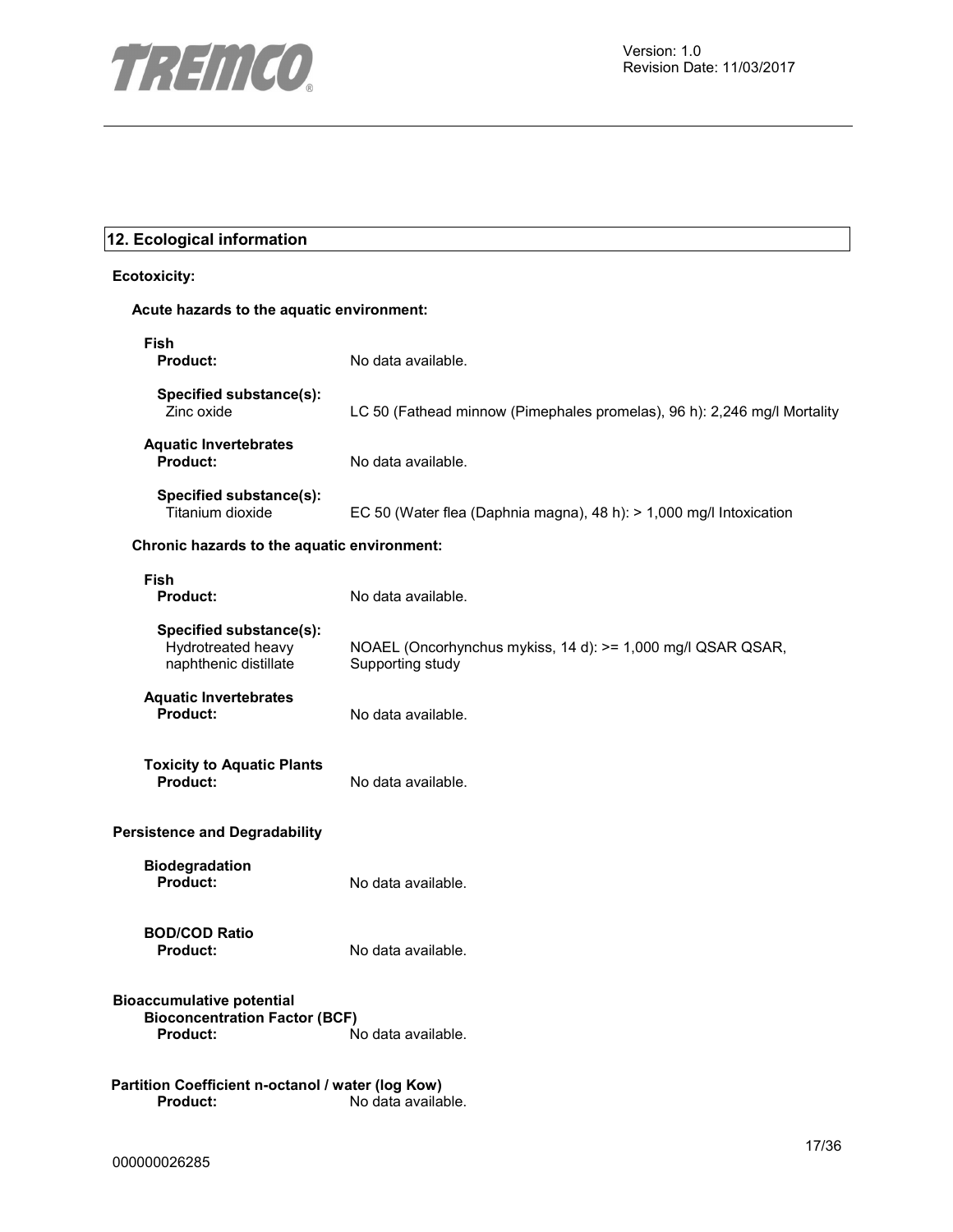

| Mobility in soil:                | No data available.                                                                                                                                                            |
|----------------------------------|-------------------------------------------------------------------------------------------------------------------------------------------------------------------------------|
| Other adverse effects:           | No data available.                                                                                                                                                            |
| 13. Disposal considerations      |                                                                                                                                                                               |
| <b>Disposal instructions:</b>    | Dispose of waste at an appropriate treatment and disposal facility in<br>accordance with applicable laws and regulations, and product<br>characteristics at time of disposal. |
| <b>Contaminated Packaging:</b>   | No data available.                                                                                                                                                            |
| <b>14. Transport information</b> |                                                                                                                                                                               |
|                                  |                                                                                                                                                                               |

#### **TDG:**

Not Regulated

#### **CFR / DOT:**

Not Regulated

#### **IMDG:**

Not Regulated

## **15. Regulatory information**

#### **US Federal Regulations**

#### **TSCA Section 12(b) Export Notification (40 CFR 707, Subpt. D)**

None present or none present in regulated quantities.

#### **US. OSHA Specifically Regulated Substances (29 CFR 1910.1001-1050)**

| <b>Chemical Identity</b> | <b>OSHA hazard(s)</b> |
|--------------------------|-----------------------|
| Crystalline Silica       | kidney effects        |
| (Quartz)/ Silica Sand    | lung effects          |
|                          | immune system effects |
|                          | Cancer                |

### **CERCLA Hazardous Substance List (40 CFR 302.4):**

| <b>Chemical Identity</b> | <b>Reportable quantity</b> |
|--------------------------|----------------------------|
| Methyl benzimidazole-2-  | $10$ lbs.                  |
| yl carbamate             |                            |
| Phosphoric acid          | 5000 lbs.                  |
| Propionic acid           | 5000 lbs.                  |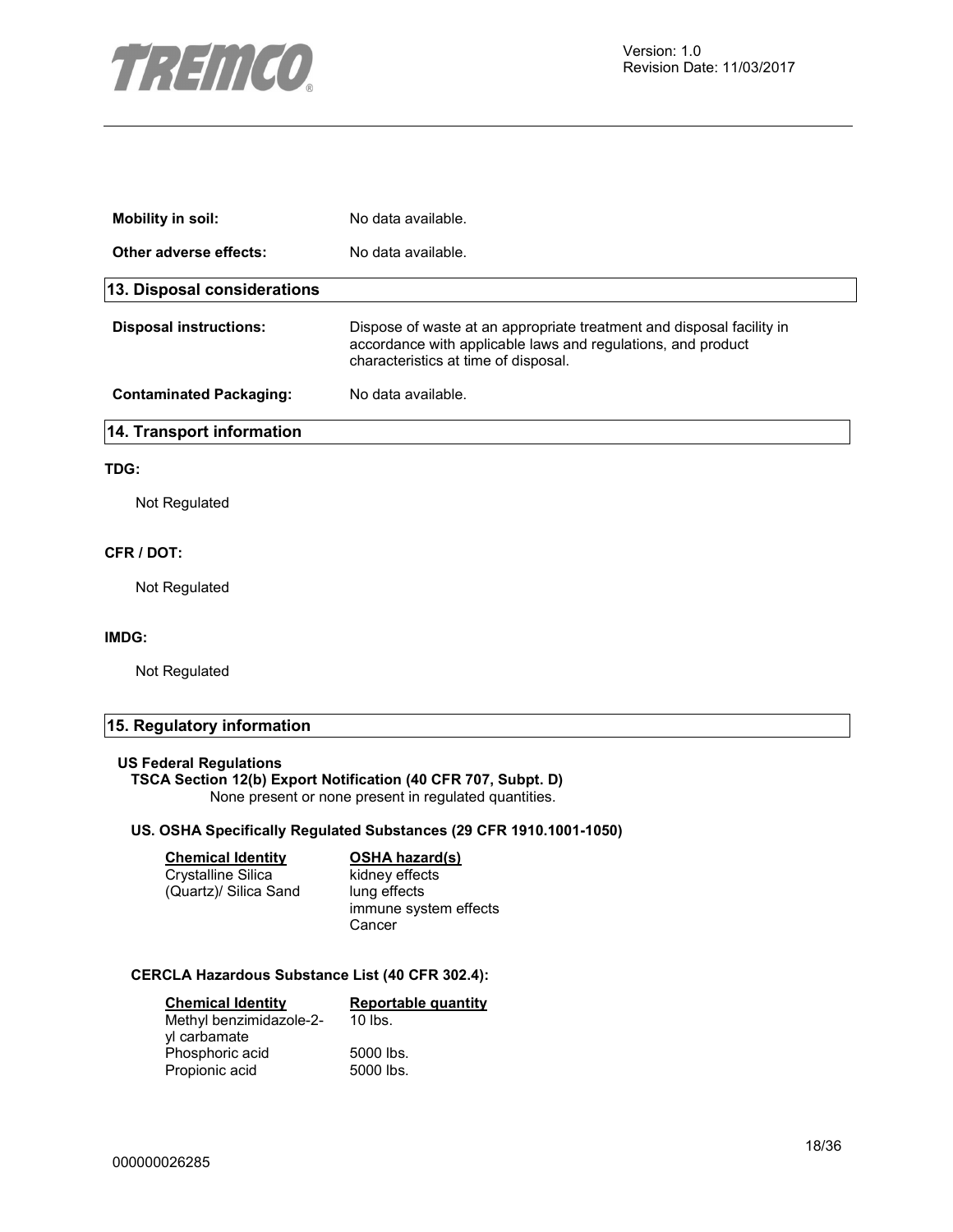

#### **Superfund Amendments and Reauthorization Act of 1986 (SARA)**

#### **Hazard categories**

Immediate (Acute) Health Hazards Delayed (Chronic) Health Hazard Acute toxicity Skin Corrosion/Irritation Serious Eye Damage/Eye Irritation **Carcinogenicity** 

#### **SARA 302 Extremely Hazardous Substance**

None present or none present in regulated quantities.

#### **SARA 304 Emergency Release Notification**

| <b>Chemical Identity</b>        | Reportable quantity |  |
|---------------------------------|---------------------|--|
| Zinc oxide                      |                     |  |
| Methyl benzimidazole-2- 10 lbs. |                     |  |
| yl carbamate                    |                     |  |
| Phosphoric acid                 | 5000 lbs.           |  |
| Propionic acid                  | 5000 lbs.           |  |

#### **SARA 311/312 Hazardous Chemical**

| <b>Chemical Identity</b>      | <b>Threshold Planning Quantity</b> |
|-------------------------------|------------------------------------|
| Low acid filtered neutral oil | 10000 lbs                          |
| Talc                          | 10000 lbs                          |
| Calcium Carbonate             | 10000 lbs                          |
| (Limestone)                   |                                    |
| Aluminum hydroxide            | 10000 lbs                          |
| Calcium carbonate             | 10000 lbs                          |
| Titanium dioxide              | 10000 lbs                          |
| Calcium oxide                 | 10000 lbs                          |
| Zinc oxide                    | 10000 lbs                          |
| Hydrotreated heavy            | 10000 lbs                          |
| naphthenic distillate         |                                    |
| Amorphous silica              | 10000 lbs                          |
| Dolomite                      | 10000 lbs                          |
| Magnesite                     | 10000 lbs                          |
| Crystalline Silica (Quartz)/  | 10000 lbs                          |
| Silica Sand                   |                                    |
| Aluminum oxide                | 10000 lbs                          |

#### **SARA 313 (TRI Reporting)**

**Chemical Identity** Zinc oxide

#### **Clean Air Act (CAA) Section 112(r) Accidental Release Prevention (40 CFR 68.130)**  None present or none present in regulated quantities.

**Clean Water Act Section 311 Hazardous Substances (40 CFR 117.3)** 

None present or none present in regulated quantities.

#### **US State Regulations**

#### **US. California Proposition 65**

This product contains chemical(s) known to the State of California to cause cancer and/or to cause birth defects or other reproductive harm.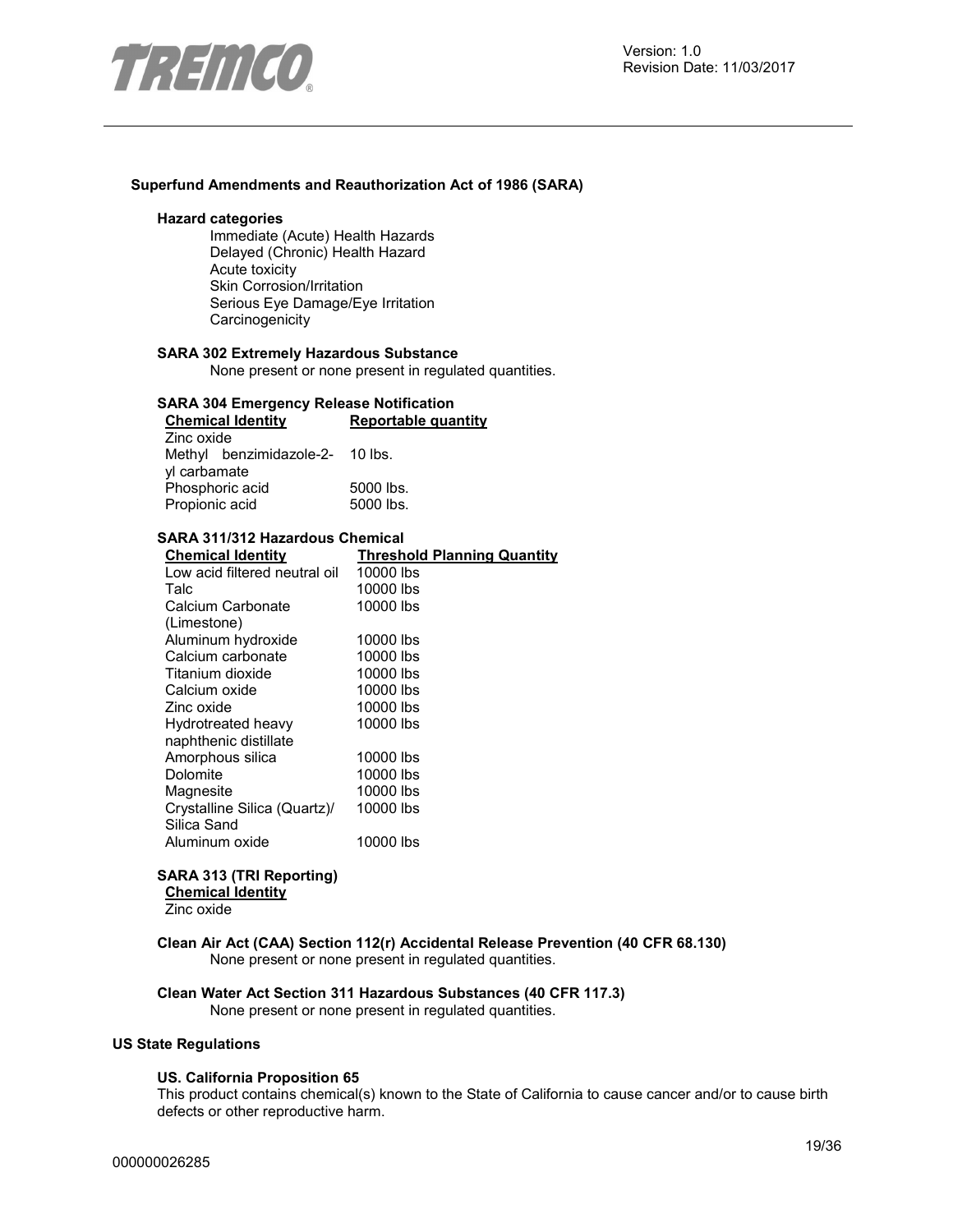

Titanium dioxide Carcinogenic. 09 2011 Crystalline Silica (Quartz)/ Silica Sand Carcinogenic. 09 2011

### **US. New Jersey Worker and Community Right-to-Know Act**

**Chemical Identity** Talc Calcium Carbonate (Limestone) Calcium carbonate Titanium dioxide Calcium oxide Zinc oxide Hydrotreated heavy naphthenic distillate Crystalline Silica (Quartz)/ Silica Sand

#### **US. Massachusetts RTK - Substance List**

#### **Chemical Identity**

Talc Calcium Carbonate (Limestone) Calcium carbonate Titanium dioxide Zinc oxide Crystalline Silica (Quartz)/ Silica Sand

#### **US. Pennsylvania RTK - Hazardous Substances**

## **Chemical Identity** Talc

Calcium Carbonate (Limestone) Calcium carbonate Titanium dioxide Calcium oxide Zinc oxide

#### **US. Rhode Island RTK**

#### **Chemical Identity**

Talc Calcium Carbonate (Limestone) Aluminum hydroxide Calcium carbonate Titanium dioxide Zinc oxide

#### **International regulations**

#### **Montreal protocol**

not applicable

#### **Stockholm convention**

not applicable

**Rotterdam convention** 

not applicable

**Kyoto protocol**  not applicable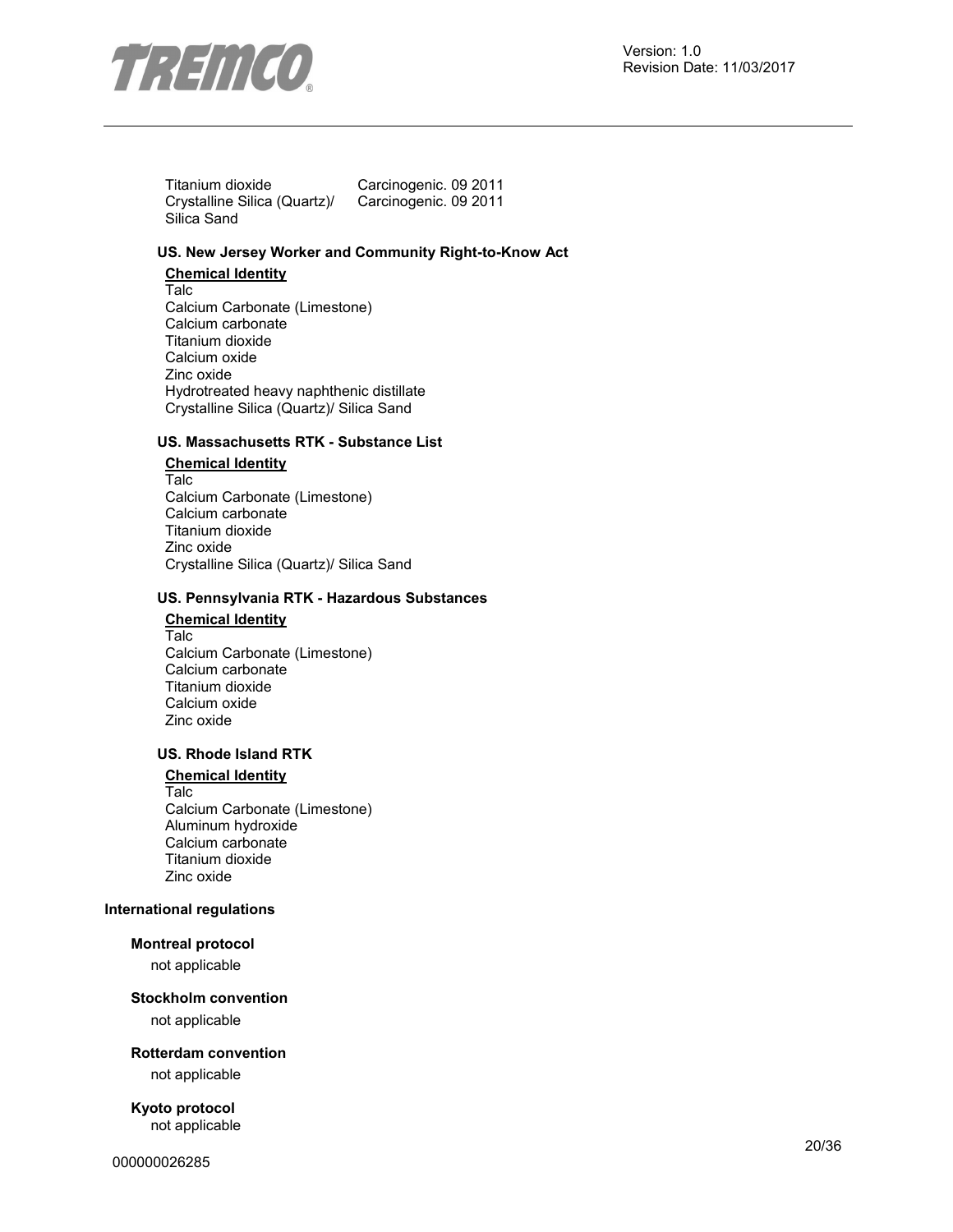

#### **VOC:**

| Regulatory VOC (less water and | $\therefore$ 1 g/l |
|--------------------------------|--------------------|
| exempt solvent)                |                    |
|                                | --                 |

VOC Method 310 : 0.04 %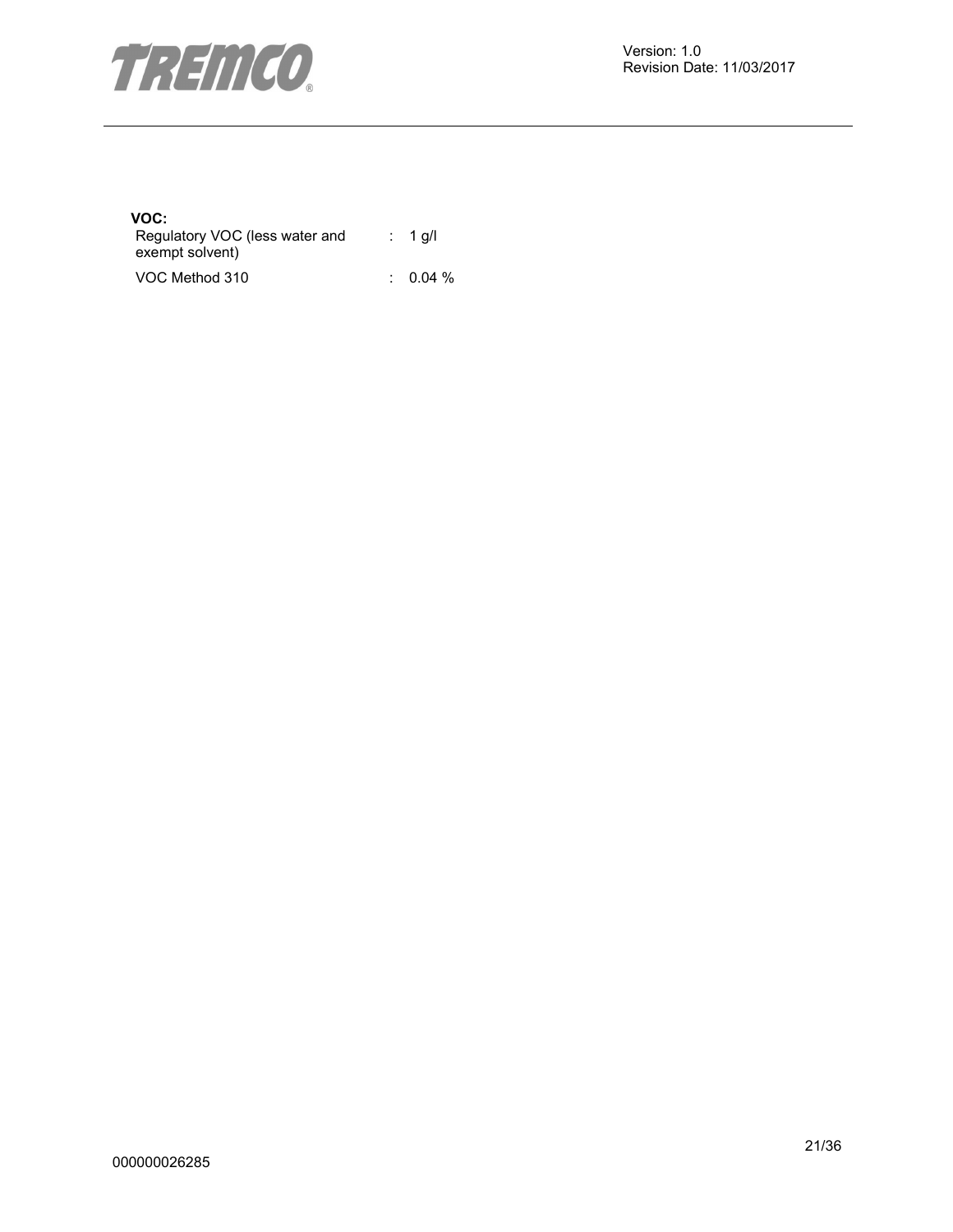

## **Inventory Status:**

Australia AICS: One or more components in this product are not listed on or exempt from the Inventory.

Canada DSL Inventory List:  $\qquad \qquad$  All components in this product are listed on or exempt from the Inventory.

EINECS, ELINCS or NLP: One or more components in this product are not listed on or exempt from the Inventory.

Japan (ENCS) List:  $\qquad \qquad$  One or more components in this product are not listed on or exempt from the Inventory.

China Inv. Existing Chemical Substances: One or more components in this product are not listed on or exempt from the Inventory.

Korea Existing Chemicals Inv. (KECI): One or more components in this product are not listed on or exempt from the Inventory.

Canada NDSL Inventory: One or more components in this product are not listed on or exempt from the Inventory.

Philippines PICCS: One or more components in this product are not listed on or exempt from the Inventory.

US TSCA Inventory: The same of the COLOR All components in this product are listed on or exempt from the Inventory.

New Zealand Inventory of Chemicals: One or more components in this product are not listed on or exempt from the Inventory.

Japan ISHL Listing: One or more components in this product are not listed on or exempt from the Inventory.

Japan Pharmacopoeia Listing: One or more components in this product are not listed on or exempt from the Inventory.

Mexico INSQ: One or more components in this product are not listed on or exempt from the Inventory.

Ontario Inventory: One or more components in this product are not listed on or exempt from the Inventory.

Taiwan Chemical Substance Inventory: One or more components in this product are not listed on or exempt from the Inventory.

#### **16.Other information, including date of preparation or last revision**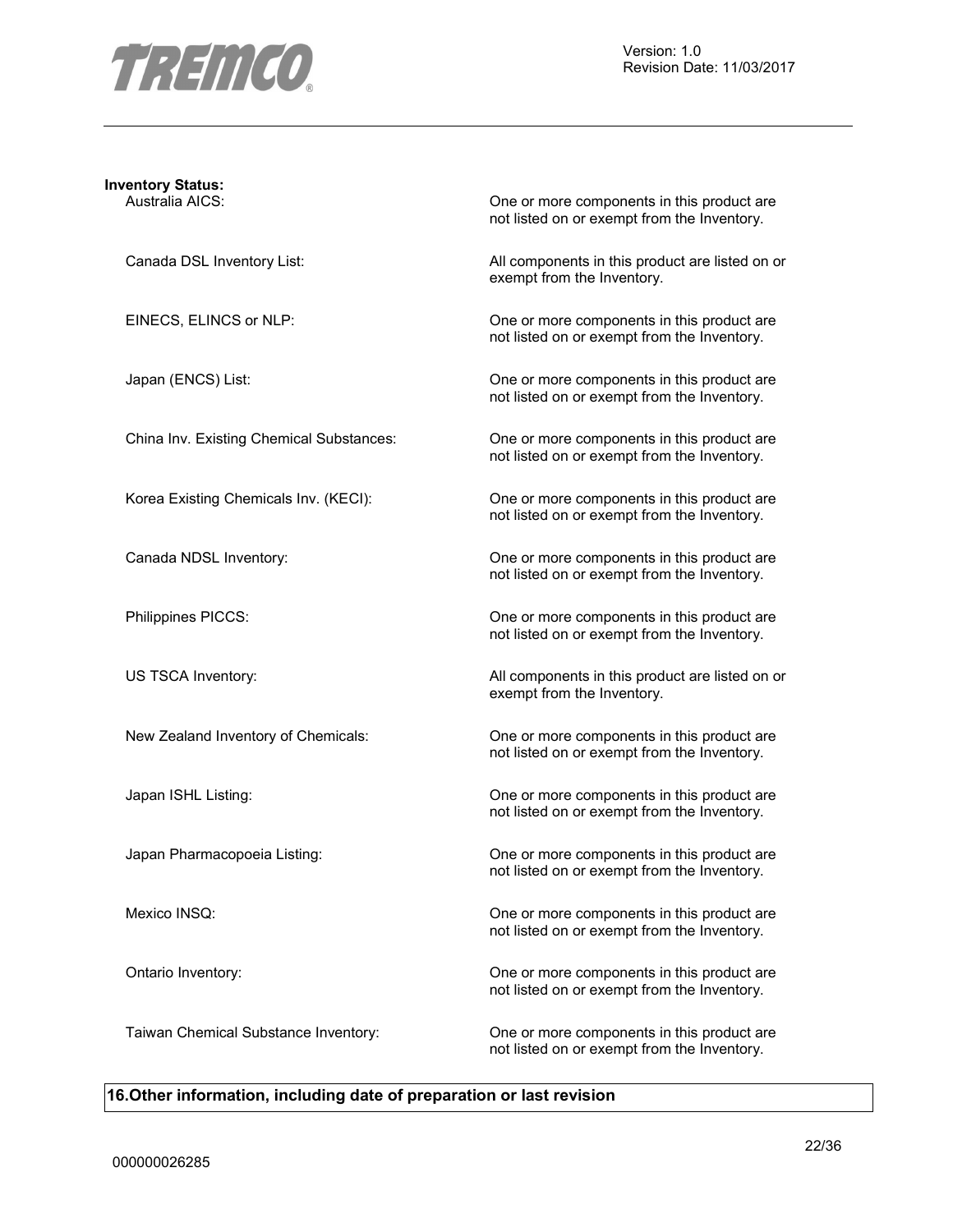

| <b>Revision Date:</b>       | 11/03/2017                                                                                                                                                                                                                                                                                                  |
|-----------------------------|-------------------------------------------------------------------------------------------------------------------------------------------------------------------------------------------------------------------------------------------------------------------------------------------------------------|
| <b>Version #:</b>           | 1.0                                                                                                                                                                                                                                                                                                         |
| <b>Further Information:</b> | No data available.                                                                                                                                                                                                                                                                                          |
| Disclaimer:                 | For Industrial Use Only. Keep out of Reach of Children. The hazard<br>information herein is offered solely for the consideration of the user, subject<br>to their own investigation of compliance with applicable regulations, including<br>the safe use of the product under every fore seeable condition. |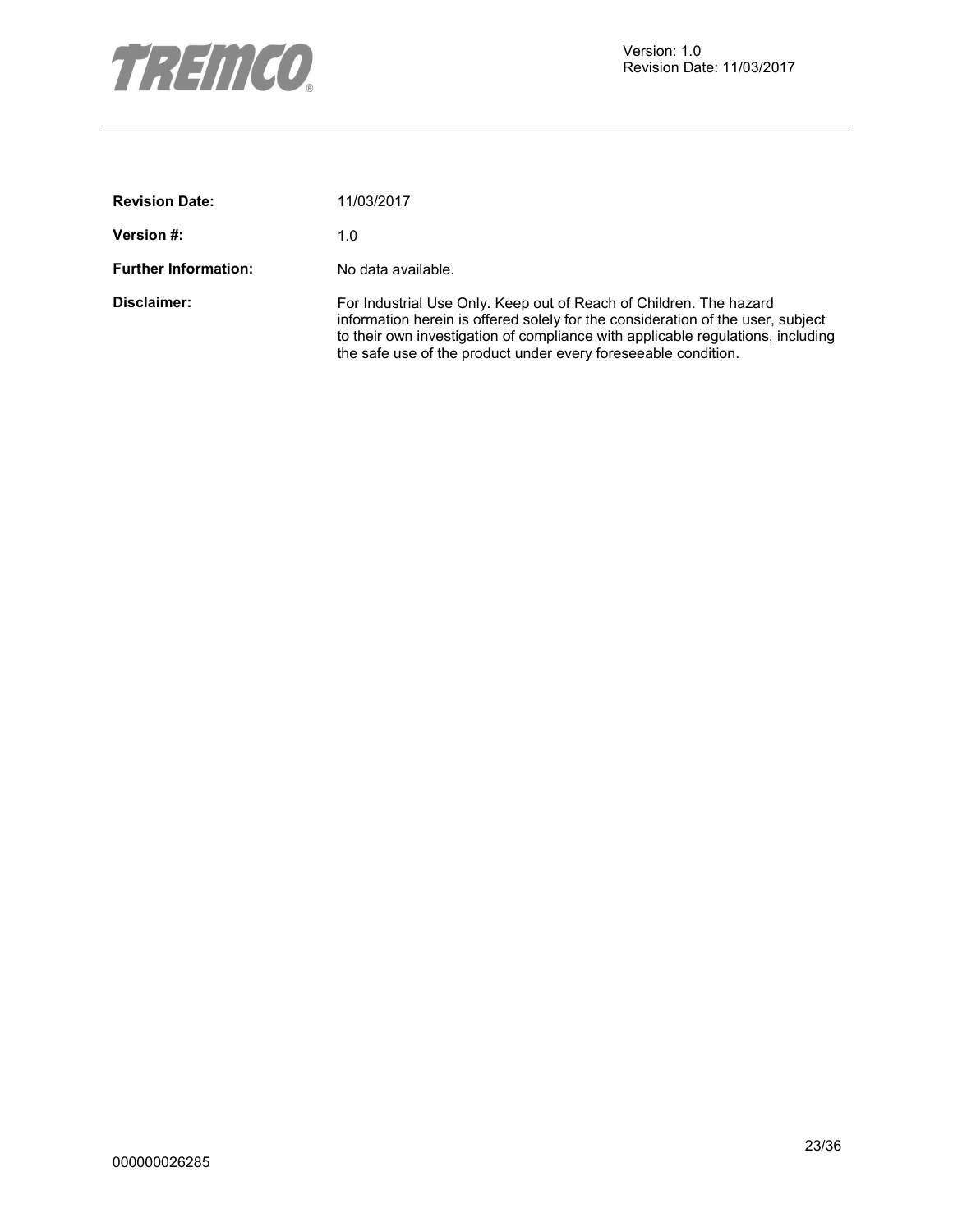

# **SAFETY DATA SHEET**

#### **1. Identification**

**Product identifier:** ALPHAGUARD BIO TOP COAT PART B 1 GAL **Product Code:** 351719T800

#### **Recommended use and restriction on use**

**Recommended use:** Coatings **Restrictions on use:** Not known.

#### **Manufacturer/Importer/Supplier/Distributor Information**

Tremco U.S. Roofing 3735 Green Road Beachwood OH 44122 US

**Contact person:** EH&S Department **Telephone:** 216-292-5000

**Emergency telephone number:** 1-800-424-9300 (US); 1-613-996-6666 (Canada)

#### **2. Hazard(s) identification**

#### **Hazard Classification**

#### **Health Hazards**

| Acute toxicity (Inhalation - dust and<br>mist) | Category 2 |
|------------------------------------------------|------------|
| Respiratory sensitizer                         | Category 1 |
| Acute toxicity (Inhalation - dust and<br>mist) | Category 2 |
| Respiratory sensitizer                         | Category 1 |
| Skin sensitizer                                | Category 1 |

#### **Unknown toxicity - Health**

| Acute toxicity, oral              | $0\%$    |
|-----------------------------------|----------|
| Acute toxicity, dermal            | $0\%$    |
| Acute toxicity, inhalation, vapor | 100 $%$  |
| Acute toxicity, inhalation, dust  | $0.1 \%$ |
| or mist                           |          |

| Acute hazards to the aguatic                  | 100%    |
|-----------------------------------------------|---------|
| environment                                   |         |
| Chronic hazards to the aquatic<br>environment | 100 $%$ |

#### **Label Elements**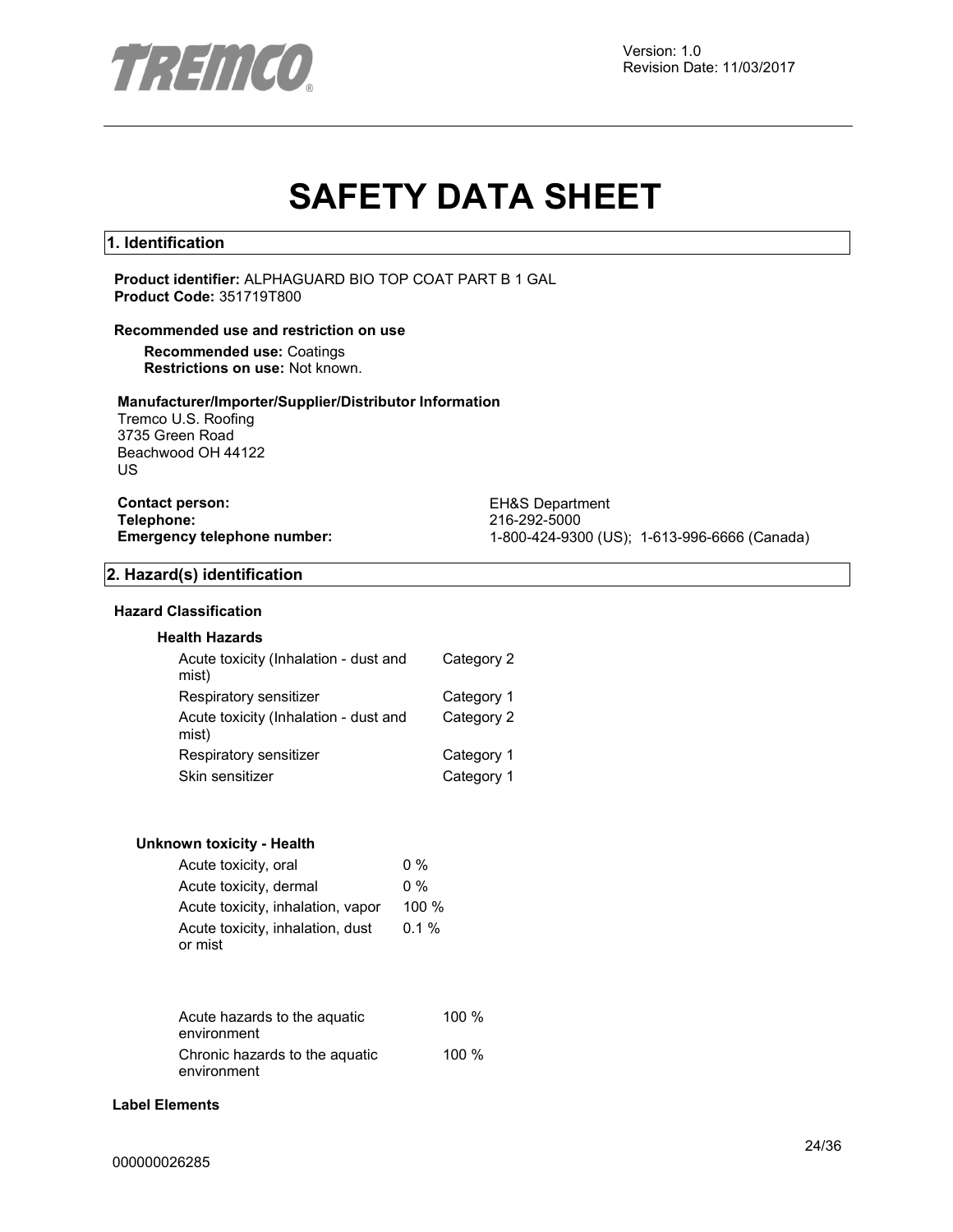

**Hazard Symbol:**

| <b>Signal Word:</b>                           | Danger                                                                                                                                                                                                                                                                                                                                                                                                |
|-----------------------------------------------|-------------------------------------------------------------------------------------------------------------------------------------------------------------------------------------------------------------------------------------------------------------------------------------------------------------------------------------------------------------------------------------------------------|
| <b>Hazard Statement:</b>                      | Toxic if inhaled.<br>May cause allergy or asthma symptoms or breathing difficulties if inhaled.<br>May cause an allergic skin reaction.                                                                                                                                                                                                                                                               |
| Precautionary<br><b>Statements</b>            |                                                                                                                                                                                                                                                                                                                                                                                                       |
| <b>Prevention:</b>                            | Do not breathe dust or mists. Use only outdoors or in a well-ventilated area.<br>[In case of inadequate ventilation] wear respiratory protection. Contaminated<br>work clothing must not be allowed out of the workplace. Wear protective<br>gloves/protective clothing/eye protection/face protection.                                                                                               |
| <b>Response:</b>                              | IF INHALED: Remove person to fresh air and keep comfortable for<br>breathing. If experiencing respiratory symptoms: Call a POISON<br>CENTER/doctor. IF ON SKIN: Wash with plenty of water. If skin irritation or<br>rash occurs: Get medical advice/attention. Immediately call a POISON<br>CENTER/doctor. Specific treatment is urgent (see this label). Wash<br>contaminated clothing before reuse. |
| Storage:                                      | Store in well-ventilated place. Keep container tightly closed. Store locked<br>up.                                                                                                                                                                                                                                                                                                                    |
| Disposal:                                     | Dispose of contents/container to an appropriate treatment and disposal<br>facility in accordance with applicable laws and regulations, and product<br>characteristics at time of disposal.                                                                                                                                                                                                            |
| Hazard(s) not otherwise<br>classified (HNOC): | None.                                                                                                                                                                                                                                                                                                                                                                                                 |

### **3. Composition/information on ingredients**

#### **Mixtures**

| <b>Chemical Identity</b>            | <b>CAS number</b> | Content in percent $(\%)^*$ |
|-------------------------------------|-------------------|-----------------------------|
| Homopolymer of HDI                  | 28182-81-2        | 60 - 100%                   |
| Hexamethylene diisocyanate<br>(HDI) | 822-06-0          | $0.1 - 1\%$                 |

\* All concentrations are percent by weight unless ingredient is a gas. Gas concentrations are in percent by volume.

#### **4. First-aid measures**

**Ingestion:** Rinse mouth thoroughly.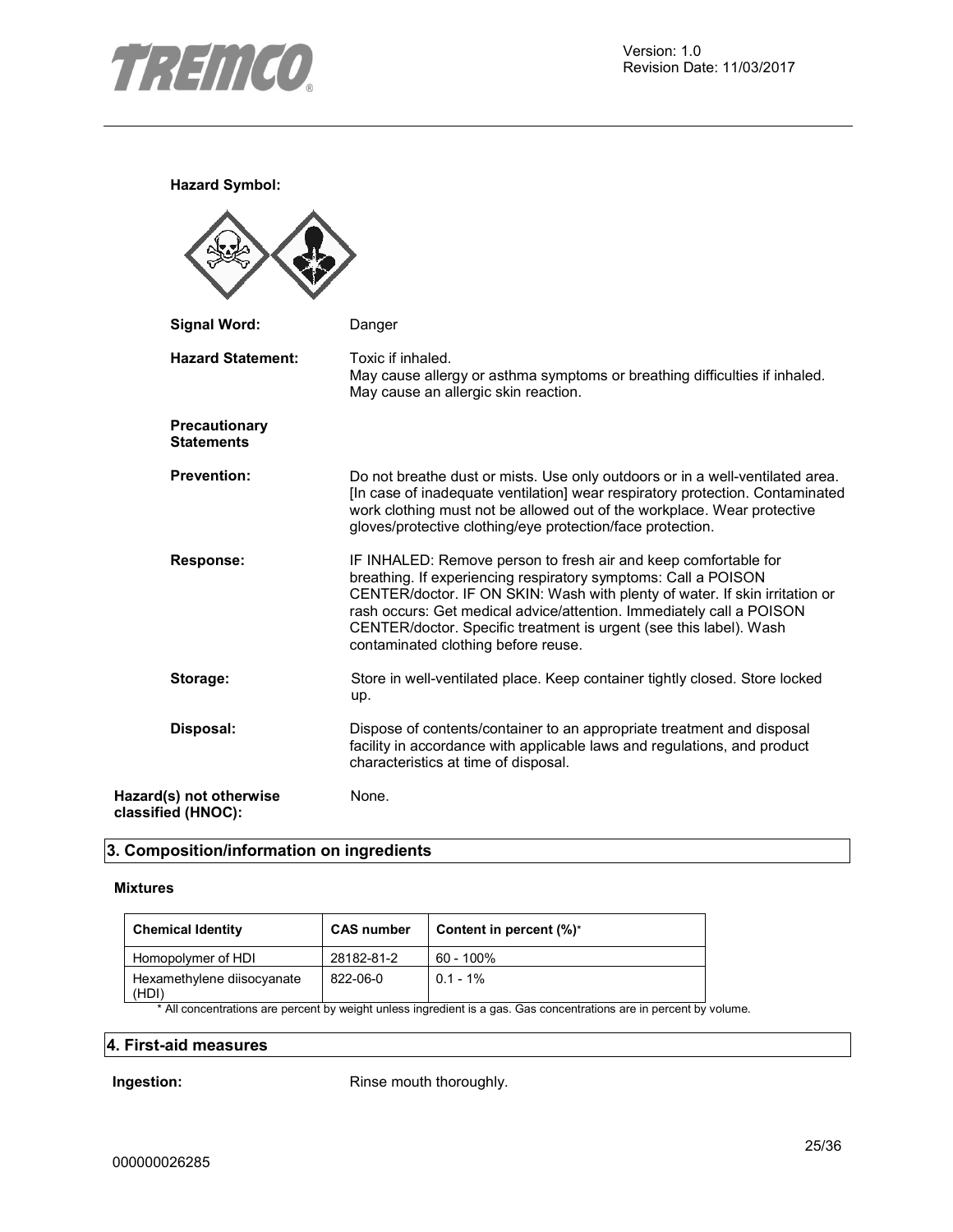

| Inhalation:                                                                | Call a physician or poison control center immediately. If breathing stops,<br>provide artificial respiration. Move to fresh air. If breathing is difficult, give<br>oxygen.                                                                                                          |  |
|----------------------------------------------------------------------------|--------------------------------------------------------------------------------------------------------------------------------------------------------------------------------------------------------------------------------------------------------------------------------------|--|
| <b>Skin Contact:</b>                                                       | Destroy or thoroughly clean contaminated shoes. Immediately remove<br>contaminated clothing and shoes and wash skin with soap and plenty of<br>water. If skin irritation or an allergic skin reaction develops, get medical<br>attention.                                            |  |
| Eye contact:                                                               | Rinse immediately with plenty of water.                                                                                                                                                                                                                                              |  |
| Most important symptoms/effects, acute and delayed                         |                                                                                                                                                                                                                                                                                      |  |
| Symptoms:                                                                  | No data available.                                                                                                                                                                                                                                                                   |  |
| Hazards:                                                                   | No data available.                                                                                                                                                                                                                                                                   |  |
|                                                                            | Indication of immediate medical attention and special treatment needed                                                                                                                                                                                                               |  |
| Treatment:                                                                 | No data available.                                                                                                                                                                                                                                                                   |  |
| 5. Fire-fighting measures                                                  |                                                                                                                                                                                                                                                                                      |  |
| <b>General Fire Hazards:</b>                                               | No unusual fire or explosion hazards noted.                                                                                                                                                                                                                                          |  |
| Suitable (and unsuitable) extinguishing media                              |                                                                                                                                                                                                                                                                                      |  |
| Suitable extinguishing<br>media:                                           | Use fire-extinguishing media appropriate for surrounding materials.                                                                                                                                                                                                                  |  |
| Unsuitable extinguishing<br>media:                                         | Do not use water jet as an extinguisher, as this will spread the fire.                                                                                                                                                                                                               |  |
| Specific hazards arising from<br>the chemical:                             | During fire, gases hazardous to health may be formed.                                                                                                                                                                                                                                |  |
| Special protective equipment and precautions for firefighters              |                                                                                                                                                                                                                                                                                      |  |
| <b>Special fire fighting</b><br>procedures:                                | No data available.                                                                                                                                                                                                                                                                   |  |
| Special protective equipment<br>for fire-fighters:                         | Self-contained breathing apparatus and full protective clothing must be<br>worn in case of fire.                                                                                                                                                                                     |  |
| 6. Accidental release measures                                             |                                                                                                                                                                                                                                                                                      |  |
| Personal precautions,<br>protective equipment and<br>emergency procedures: | Ventilate closed spaces before entering them. Evacuate area. See Section<br>8 of the SDS for Personal Protective Equipment. Keep upwind. Keep<br>unauthorized personnel away. Do not touch damaged containers or spilled<br>material unless wearing appropriate protective clothing. |  |
| <b>Methods and material for</b><br>containment and cleaning<br>up:         | Dam and absorb spillages with sand, earth or other non-combustible<br>material. Collect spillage in containers, seal securely and deliver for<br>disposal according to local regulations.                                                                                            |  |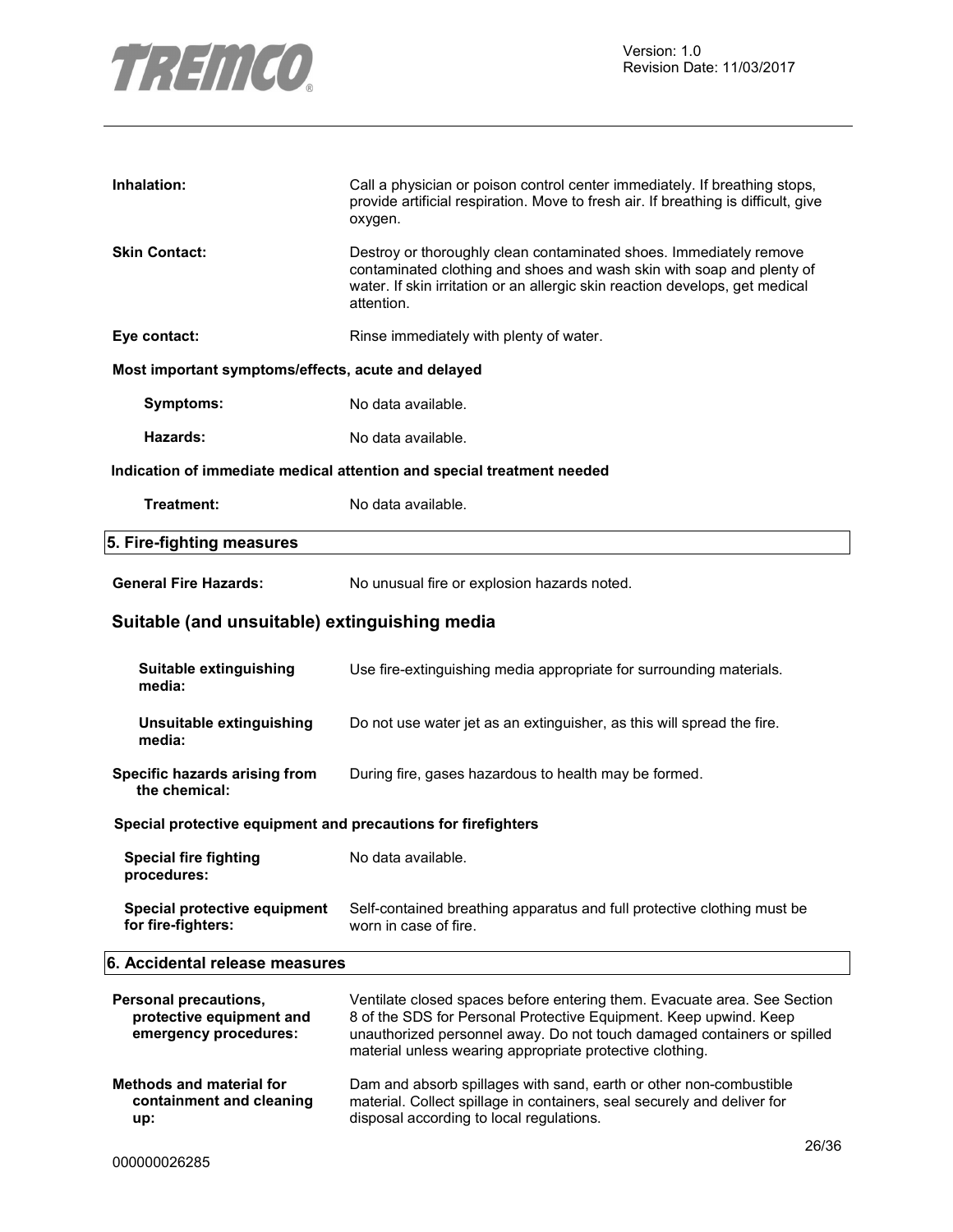

| <b>Notification Procedures:</b>                                     | In the event of a spill or accidental release, notify relevant authorities in<br>accordance with all applicable regulations.                                                                                                                                         |
|---------------------------------------------------------------------|----------------------------------------------------------------------------------------------------------------------------------------------------------------------------------------------------------------------------------------------------------------------|
| <b>Environmental Precautions:</b>                                   | Avoid release to the environment. Prevent further leakage or spillage if safe<br>to do so. Do not contaminate water sources or sewer. Environmental<br>manager must be informed of all major spillages.                                                              |
| 7. Handling and storage                                             |                                                                                                                                                                                                                                                                      |
| Precautions for safe handling:                                      | Do not breathe dust/fume/gas/mist/vapors/spray. Avoid contact with eyes.<br>skin, and clothing. Wash hands thoroughly after handling. Provide adequate<br>ventilation. Wear appropriate personal protective equipment. Observe good<br>industrial hygiene practices. |
| Conditions for safe storage,<br>including any<br>incompatibilities: | Store away from incompatible materials. Store in original tightly closed<br>container.                                                                                                                                                                               |

#### **8. Exposure controls/personal protection**

#### **Control Parameters**

#### **Occupational Exposure Limits**

| <b>Chemical Identity</b>            | туре       | <b>Exposure Limit Values</b> | Source                                  |
|-------------------------------------|------------|------------------------------|-----------------------------------------|
| Hexamethylene diisocyanate<br>(HDI) | <b>TWA</b> | $0.005$ ppm                  | US. ACGIH Threshold Limit Values (2011) |

| <b>Chemical name</b>                | <b>Type</b>    | <b>Exposure Limit Values</b>          | Source                                                                                                                                                                 |
|-------------------------------------|----------------|---------------------------------------|------------------------------------------------------------------------------------------------------------------------------------------------------------------------|
| Hexamethylene diisocyanate<br>(HDI) | <b>CEILING</b> | $0.01$ ppm                            | Canada. British Columbia OELs. (Occupational<br>Exposure Limits for Chemical Substances,<br>Occupational Health and Safety Regulation<br>296/97, as amended) (07 2007) |
|                                     | <b>TWA</b>     | $0.005$ ppm                           | Canada. British Columbia OELs. (Occupational<br>Exposure Limits for Chemical Substances,<br>Occupational Health and Safety Regulation<br>296/97, as amended) (07 2007) |
| Hexamethylene diisocyanate<br>(HDI) | <b>TWA</b>     | $0.005$ ppm                           | Canada. Ontario OELs. (Control of Exposure to<br>Biological or Chemical Agents) (06 2015)                                                                              |
|                                     | <b>CEV</b>     | $0.02$ ppm                            | Canada. Ontario OELs. (Control of Exposure to<br>Biological or Chemical Agents) (06 2015)                                                                              |
| Hexamethylene diisocyanate<br>(HDI) | <b>TWA</b>     | $0.034 \text{ ma/m}$ 3<br>$0.005$ ppm | Canada. Quebec OELs. (Ministry of Labor -<br>Regulation Respecting the Quality of the Work<br>Environment) (12 2008)                                                   |

#### **Biological Limit Values**

| <b>Chemical Identity</b>            | <b>Exposure Limit Values</b>  | <b>Source</b>       |
|-------------------------------------|-------------------------------|---------------------|
| Hexamethylene diisocyanate<br>(HDI) | 15 µg/g (Creatinine in urine) | ACGIH BEI (03 2015) |
| (Hexamethylenediamine               |                               |                     |
| (with hydrolysis): Sampling         |                               |                     |
| time: End of shift.)                |                               |                     |

#### **Appropriate Engineering Controls**

Observe good industrial hygiene practices. Observe occupational exposure limits and minimize the risk of inhalation of vapors and mist. Mechanical ventilation or local exhaust ventilation may be required.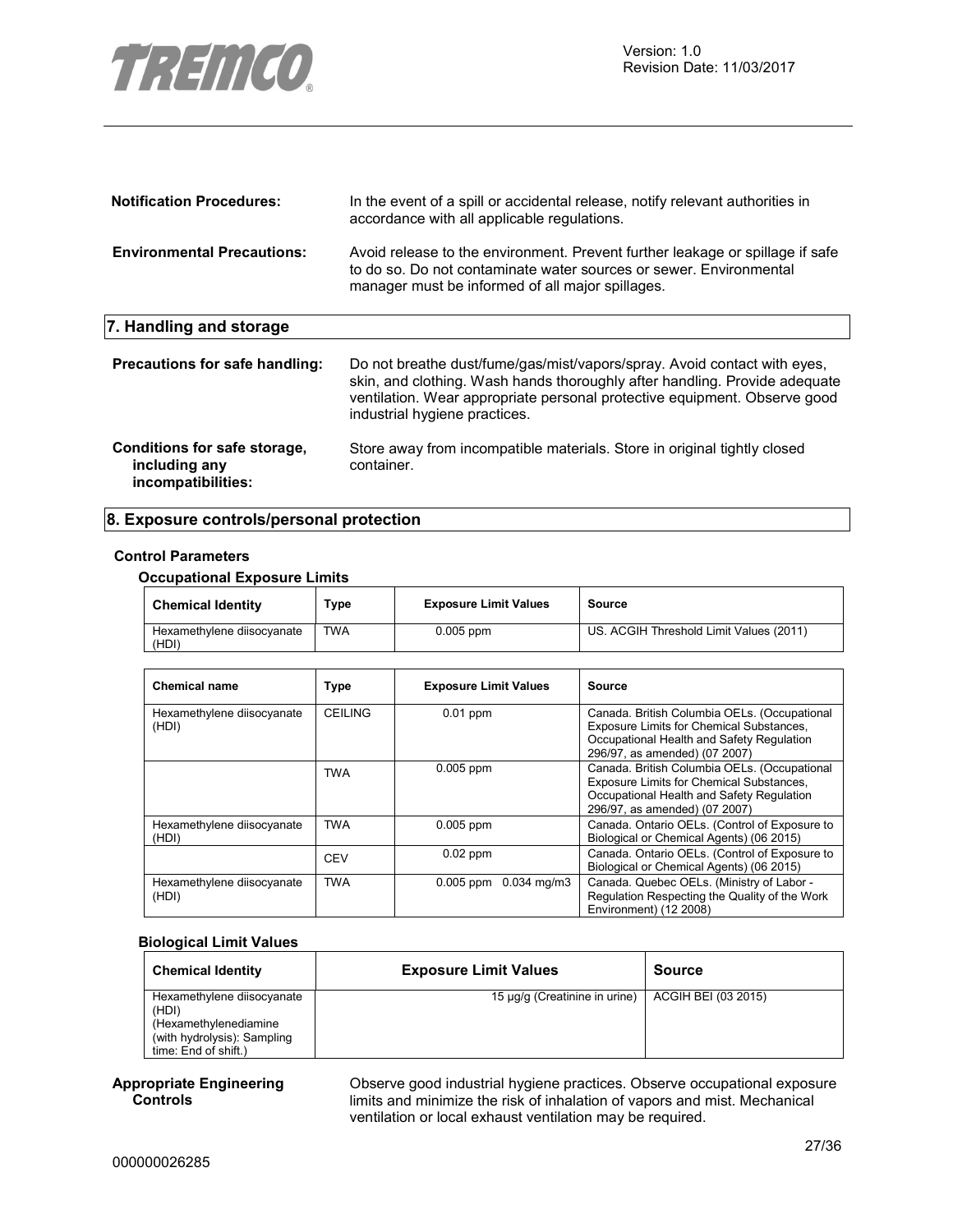

#### **Individual protection measures, such as personal protective equipment**

| <b>General information:</b>                       | Use personal protective equipment as required.                                                                                                                                                                                                                                                                                                                                                                                                                                            |  |  |
|---------------------------------------------------|-------------------------------------------------------------------------------------------------------------------------------------------------------------------------------------------------------------------------------------------------------------------------------------------------------------------------------------------------------------------------------------------------------------------------------------------------------------------------------------------|--|--|
| <b>Eye/face protection:</b>                       | Wear goggles/face shield.                                                                                                                                                                                                                                                                                                                                                                                                                                                                 |  |  |
| <b>Skin Protection</b><br><b>Hand Protection:</b> | Use suitable protective gloves if risk of skin contact.                                                                                                                                                                                                                                                                                                                                                                                                                                   |  |  |
| Other:                                            | Wear chemical-resistant gloves, footwear, and protective clothing<br>appropriate for the risk of exposure. Contact health and safety professional<br>or manufacturer for specific information.                                                                                                                                                                                                                                                                                            |  |  |
| <b>Respiratory Protection:</b>                    | If engineering controls do not maintain airborne concentrations below<br>recommended exposure limits (where applicable) or to an acceptable level<br>(in countries where exposure limits have not been established), an<br>approved respirator must be worn. Air-purifying respirator with an<br>appropriate, government approved (where applicable), air-purifying filter,<br>cartridge or canister. Contact health and safety professional or<br>manufacturer for specific information. |  |  |
| <b>Hygiene measures:</b>                          | Observe good industrial hygiene practices. Contaminated work clothing<br>should not be allowed out of the workplace. Avoid contact with skin.                                                                                                                                                                                                                                                                                                                                             |  |  |

## **9. Physical and chemical properties**

| Appearance                                            |                                                                                                |
|-------------------------------------------------------|------------------------------------------------------------------------------------------------|
| <b>Physical state:</b>                                | liquid                                                                                         |
| Form:                                                 | liquid                                                                                         |
| Color:                                                | Pale yellow                                                                                    |
| Odor:                                                 | Mild petroleum/solvent                                                                         |
| <b>Odor threshold:</b>                                | No data available.                                                                             |
| pH:                                                   | No data available.                                                                             |
| <b>Melting point/freezing point:</b>                  | No data available.                                                                             |
| Initial boiling point and boiling range:              | No data available.                                                                             |
| <b>Flash Point:</b>                                   | 174 °C 345 °F (Setaflash Closed Cup)                                                           |
| <b>Evaporation rate:</b>                              | Slower than Ether                                                                              |
| Flammability (solid, gas):                            | No.                                                                                            |
| Upper/lower limit on flammability or explosive limits |                                                                                                |
| Flammability limit - upper (%):                       | No data available.                                                                             |
| Flammability limit - lower (%):                       | No data available.                                                                             |
| Explosive limit - upper (%):                          | No data available.                                                                             |
| Explosive limit - lower (%):                          | No data available.                                                                             |
| Vapor pressure:                                       | No data available.                                                                             |
| Vapor density:                                        | Vapors are heavier than air and may travel along the floor and<br>in the bottom of containers. |
| <b>Relative density:</b>                              | 0.95                                                                                           |
| Solubility(ies)                                       |                                                                                                |
| <b>Solubility in water:</b>                           | <b>Practically Insoluble</b>                                                                   |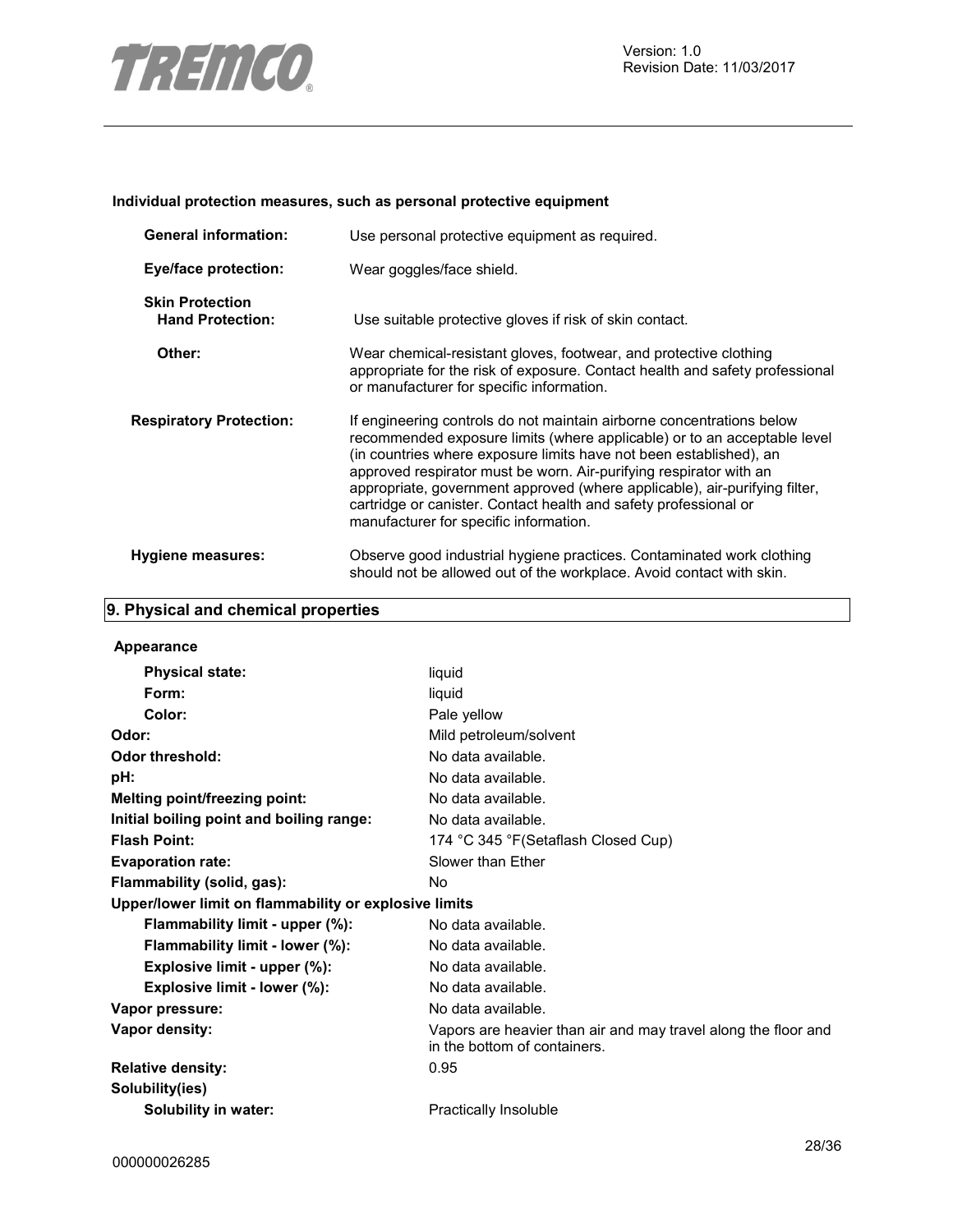

| Solubility (other):                      | No data available. |
|------------------------------------------|--------------------|
| Partition coefficient (n-octanol/water): | No data available. |
| Auto-ignition temperature:               | No data available. |
| Decomposition temperature:               | No data available. |
| Viscosity:                               | No data available. |

#### **10. Stability and reactivity**

| <b>Reactivity:</b>                                 | No data available.                                                                                 |
|----------------------------------------------------|----------------------------------------------------------------------------------------------------|
| <b>Chemical Stability:</b>                         | Material is stable under normal conditions.                                                        |
| Possibility of hazardous<br>reactions:             | No data available.                                                                                 |
| Conditions to avoid:                               | Avoid heat or contamination.                                                                       |
| Incompatible Materials:                            | Alcohols. Amines. Strong acids. Strong bases. Water, moisture.                                     |
| <b>Hazardous Decomposition</b><br><b>Products:</b> | Thermal decomposition or combustion may liberate carbon oxides and<br>other toxic gases or vapors. |

#### **11. Toxicological information**

#### **Information on likely routes of exposure**

| Inhalation:          | In high concentrations, vapors, fumes or mists may irritate nose, throat and<br>mucus membranes. |
|----------------------|--------------------------------------------------------------------------------------------------|
| <b>Skin Contact:</b> | May cause an allergic skin reaction.                                                             |
| Eye contact:         | Eye contact is possible and should be avoided.                                                   |
| Ingestion:           | May be ingested by accident. Ingestion may cause irritation and malaise.                         |

#### **Symptoms related to the physical, chemical and toxicological characteristics**

| Inhalation:          | No data available. |
|----------------------|--------------------|
| <b>Skin Contact:</b> | No data available. |

- **Eye contact:** No data available.
- **Ingestion:** No data available.

#### **Information on toxicological effects**

#### **Acute toxicity (list all possible routes of exposure)**

**Oral**  Not classified for acute toxicity based on available data.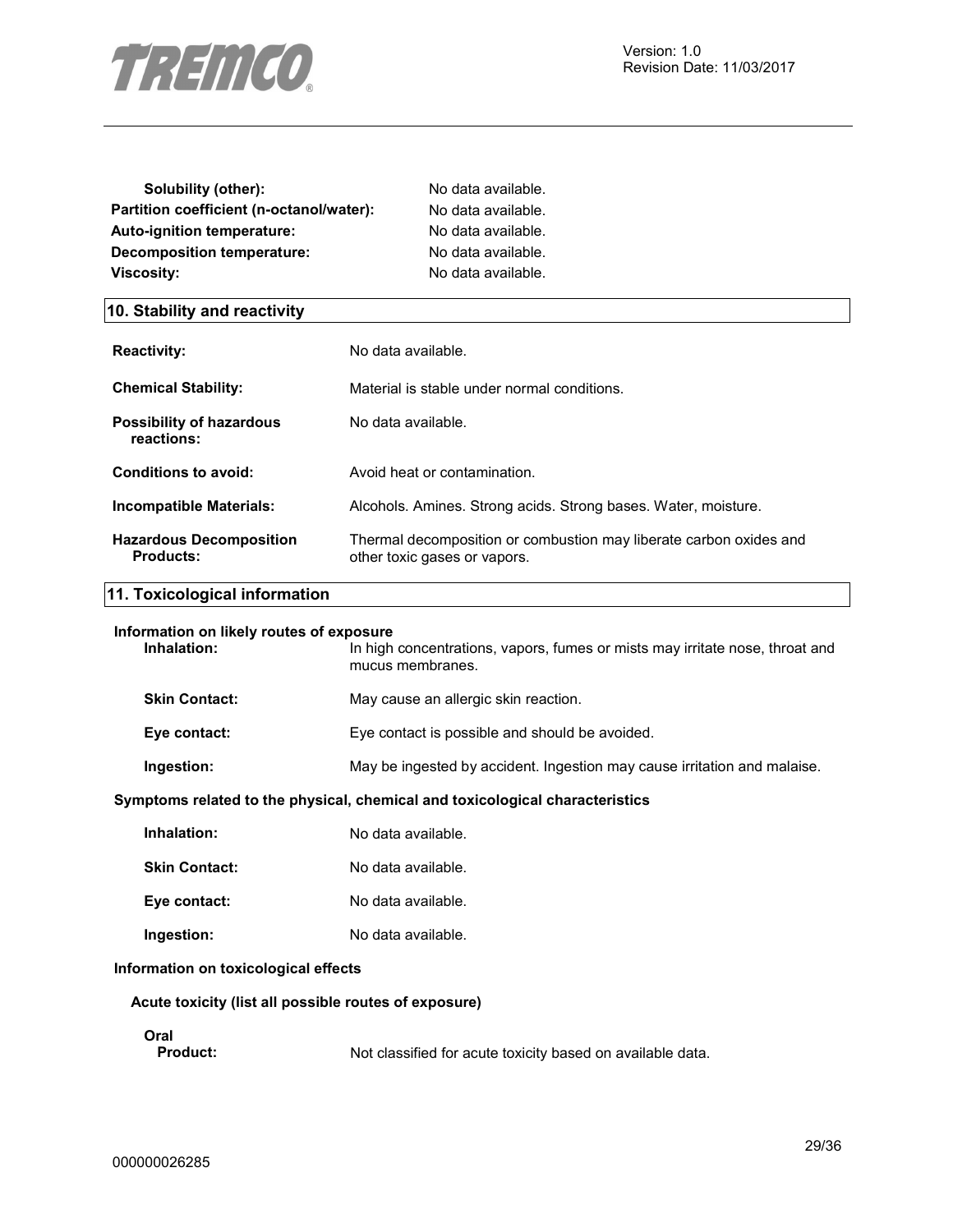

| Specified substance(s):<br>Homopolymer of HDI                                                         | LD 50 (Rat): $> 5,000$ mg/kg                                                                                         |
|-------------------------------------------------------------------------------------------------------|----------------------------------------------------------------------------------------------------------------------|
| Hexamethylene<br>diisocyanate (HDI)                                                                   | LD 50 (Rat): 746 mg/kg                                                                                               |
| Dermal<br><b>Product:</b>                                                                             | Not classified for acute toxicity based on available data.                                                           |
| Specified substance(s):<br>Homopolymer of HDI                                                         | LD 50 (Rabbit): > 15,800 mg/kg                                                                                       |
| Hexamethylene<br>diisocyanate (HDI)                                                                   | LD 50 (Rat): > 7,000 mg/kg                                                                                           |
| <b>Inhalation</b><br><b>Product:</b>                                                                  | ATEmix: 0.43 mg/l                                                                                                    |
| <b>Repeated dose toxicity</b><br><b>Product:</b>                                                      | No data available.                                                                                                   |
| <b>Skin Corrosion/Irritation</b><br><b>Product:</b>                                                   | No data available.                                                                                                   |
| Specified substance(s):<br>Homopolymer of HDI                                                         | in vivo (Rabbit): Not irritant Experimental result, Key study                                                        |
| Hexamethylene<br>diisocyanate (HDI)                                                                   | in vivo (Rabbit): Corrosive Experimental result, Key study                                                           |
| <b>Serious Eye Damage/Eye Irritation</b><br><b>Product:</b>                                           | No data available.                                                                                                   |
| <b>Respiratory or Skin Sensitization</b><br><b>Product:</b>                                           | May cause allergy or asthma symptoms or breathing difficulties if inhaled.<br>May cause sensitization by inhalation. |
| Carcinogenicity<br>Product:                                                                           | No data available.                                                                                                   |
| No carcinogenic components identified                                                                 | IARC Monographs on the Evaluation of Carcinogenic Risks to Humans:                                                   |
| US. National Toxicology Program (NTP) Report on Carcinogens:<br>No carcinogenic components identified |                                                                                                                      |
|                                                                                                       | US. OSHA Specifically Regulated Substances (29 CFR 1910.1001-1050):                                                  |

No carcinogenic components identified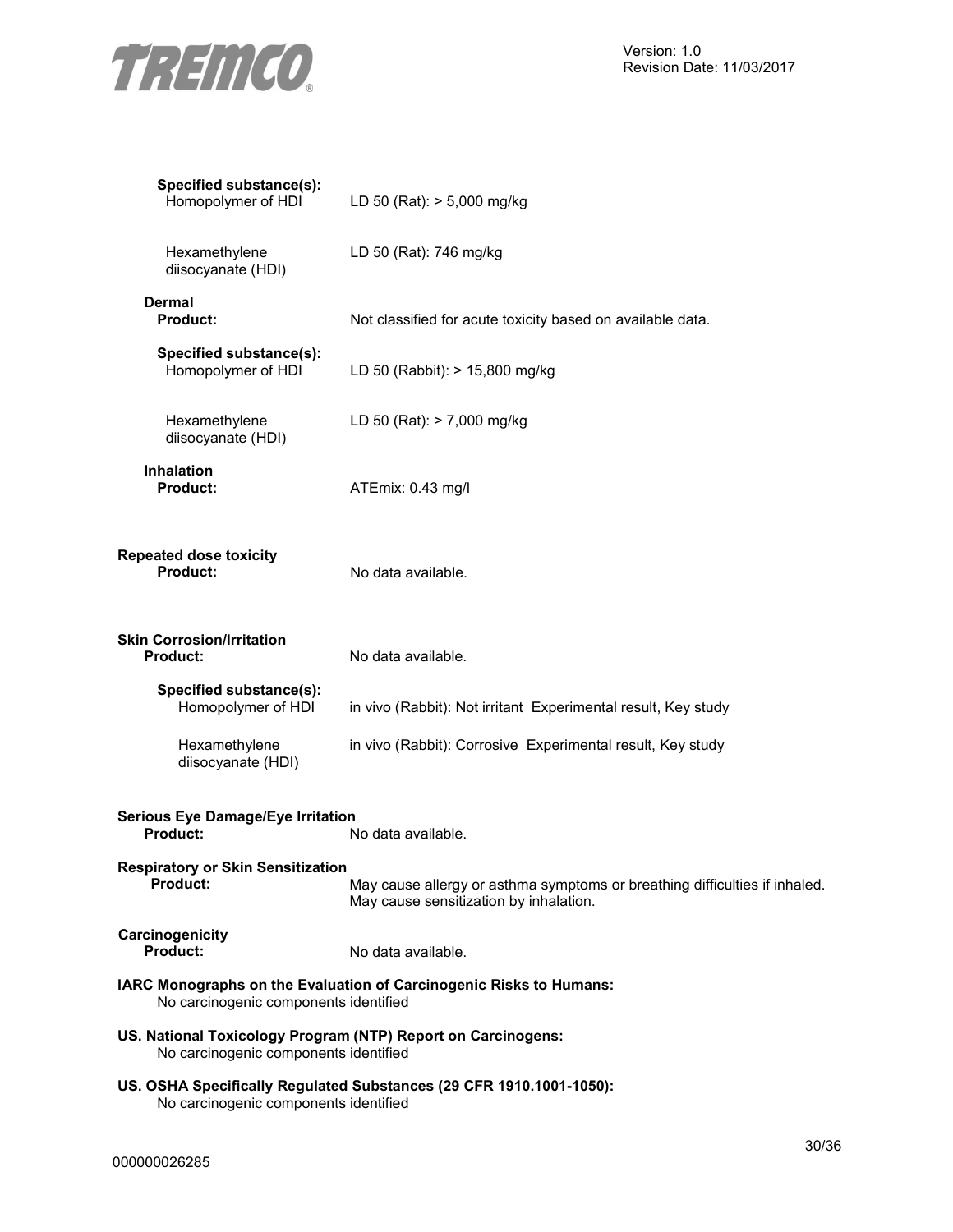

#### **Germ Cell Mutagenicity**

| In vitro<br><b>Product:</b>                                           | No data available. |
|-----------------------------------------------------------------------|--------------------|
| In vivo<br>Product:                                                   | No data available. |
| <b>Reproductive toxicity</b><br>Product:                              | No data available. |
| Specific Target Organ Toxicity - Single Exposure<br>Product:          | No data available. |
| Specific Target Organ Toxicity - Repeated Exposure<br><b>Product:</b> | No data available. |
| <b>Aspiration Hazard</b><br>Product:                                  | No data available. |
| Other effects:                                                        | No data available. |

## **12. Ecological information**

#### **Ecotoxicity:**

| Acute hazards to the aquatic environment:   |                    |
|---------------------------------------------|--------------------|
| Fish<br>Product:                            | No data available. |
| <b>Aquatic Invertebrates</b><br>Product:    | No data available. |
| Chronic hazards to the aquatic environment: |                    |
| Fish<br>Product:                            | No data available. |
| <b>Aquatic Invertebrates</b><br>Product:    | No data available. |
| <b>Toxicity to Aquatic Plants</b>           |                    |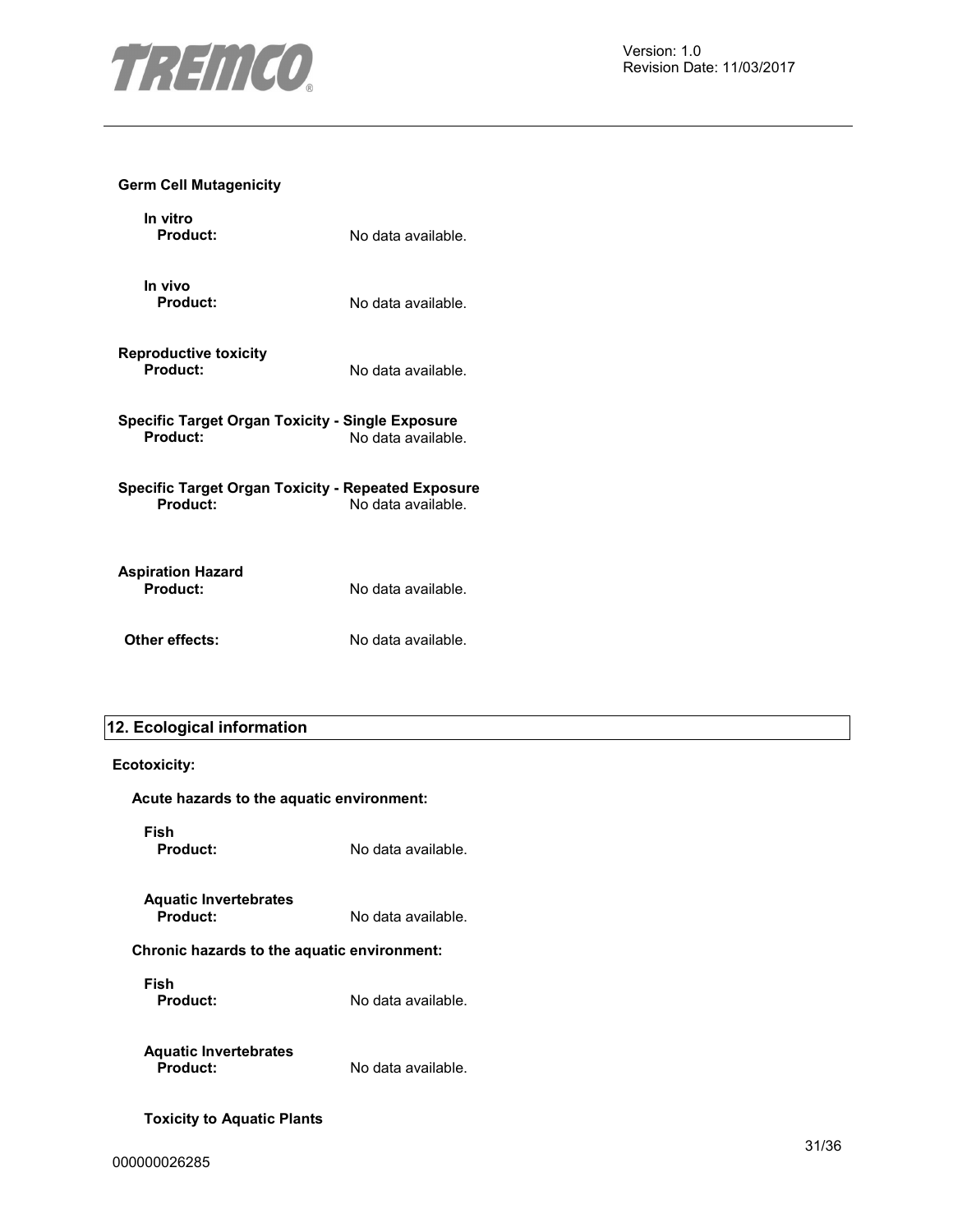

| <b>Product:</b>                                                                             | No data available.                                                                                                                                                            |
|---------------------------------------------------------------------------------------------|-------------------------------------------------------------------------------------------------------------------------------------------------------------------------------|
| <b>Persistence and Degradability</b>                                                        |                                                                                                                                                                               |
| <b>Biodegradation</b><br>Product:                                                           | No data available.                                                                                                                                                            |
| <b>BOD/COD Ratio</b><br><b>Product:</b>                                                     | No data available.                                                                                                                                                            |
| <b>Bioaccumulative potential</b><br><b>Bioconcentration Factor (BCF)</b><br><b>Product:</b> | No data available.                                                                                                                                                            |
| Partition Coefficient n-octanol / water (log Kow)<br><b>Product:</b>                        | No data available.                                                                                                                                                            |
| <b>Mobility in soil:</b>                                                                    | No data available.                                                                                                                                                            |
| Other adverse effects:                                                                      | No data available.                                                                                                                                                            |
| 13. Disposal considerations                                                                 |                                                                                                                                                                               |
| <b>Disposal instructions:</b>                                                               | Dispose of waste at an appropriate treatment and disposal facility in<br>accordance with applicable laws and regulations, and product<br>characteristics at time of disposal. |
| <b>Contaminated Packaging:</b>                                                              | No data available.                                                                                                                                                            |
| 14. Transport information                                                                   |                                                                                                                                                                               |
| TDG:                                                                                        |                                                                                                                                                                               |
| Not Regulated                                                                               |                                                                                                                                                                               |
| CFR / DOT:                                                                                  |                                                                                                                                                                               |
| Not Regulated                                                                               |                                                                                                                                                                               |
| IMDG:                                                                                       |                                                                                                                                                                               |
| Not Regulated                                                                               |                                                                                                                                                                               |

## **15. Regulatory information**

#### **US Federal Regulations**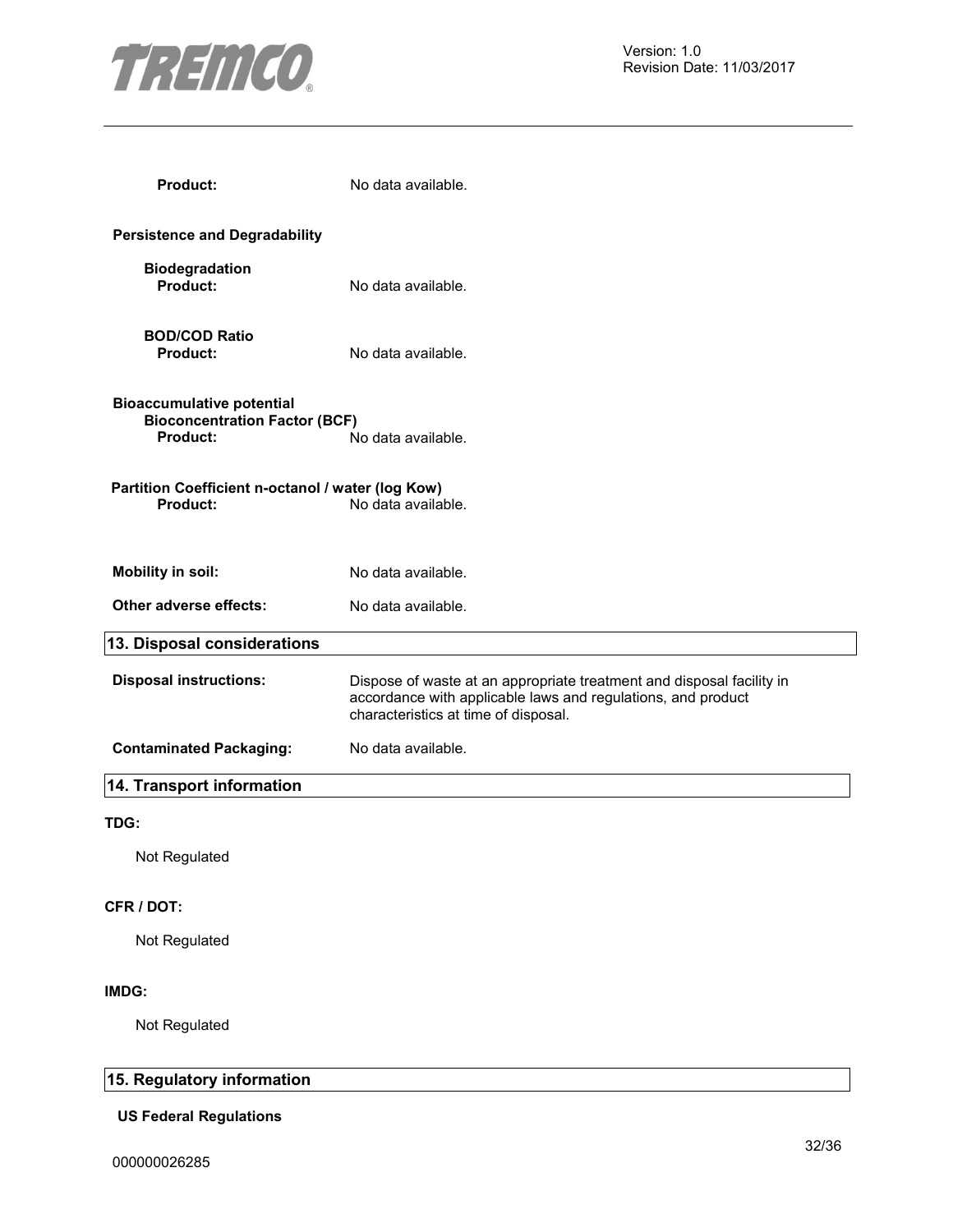

### **TSCA Section 12(b) Export Notification (40 CFR 707, Subpt. D)**

None present or none present in regulated quantities.

**US. OSHA Specifically Regulated Substances (29 CFR 1910.1001-1050)**  None present or none present in regulated quantities.

#### **CERCLA Hazardous Substance List (40 CFR 302.4):**

| <b>Chemical Identity</b> | Reportable quantity |
|--------------------------|---------------------|
| Hexamethylene            | 100 lbs.            |
| diisocyanate (HDI)       |                     |

#### **Superfund Amendments and Reauthorization Act of 1986 (SARA)**

#### **Hazard categories**

Immediate (Acute) Health Hazards Delayed (Chronic) Health Hazard

#### **SARA 302 Extremely Hazardous Substance**

None present or none present in regulated quantities.

#### **SARA 304 Emergency Release Notification**

| <b>Chemical Identity</b> | Reportable quantity |  |
|--------------------------|---------------------|--|
| Hexamethylene            | 100 lbs.            |  |
| diisocyanate (HDI)       |                     |  |

#### **SARA 311/312 Hazardous Chemical**

Homopolymer of HDI **Hexamethylene** diisocyanate (HDI)

**Chemical Identity Threshold Planning Quantity**<br>
Homopolymer of HDI 10000 lbs 10000 lbs

#### **SARA 313 (TRI Reporting)**

None present or none present in regulated quantities.

- **Clean Air Act (CAA) Section 112(r) Accidental Release Prevention (40 CFR 68.130)**  None present or none present in regulated quantities.
- **Clean Water Act Section 311 Hazardous Substances (40 CFR 117.3)**  None present or none present in regulated quantities.

#### **US State Regulations**

#### **US. California Proposition 65**

No ingredient regulated by CA Prop 65 present.

- **US. New Jersey Worker and Community Right-to-Know Act**  No ingredient regulated by NJ Right-to-Know Law present.
- **US. Massachusetts RTK Substance List**  No ingredient regulated by MA Right-to-Know Law present.
- **US. Pennsylvania RTK Hazardous Substances**

No ingredient regulated by PA Right-to-Know Law present.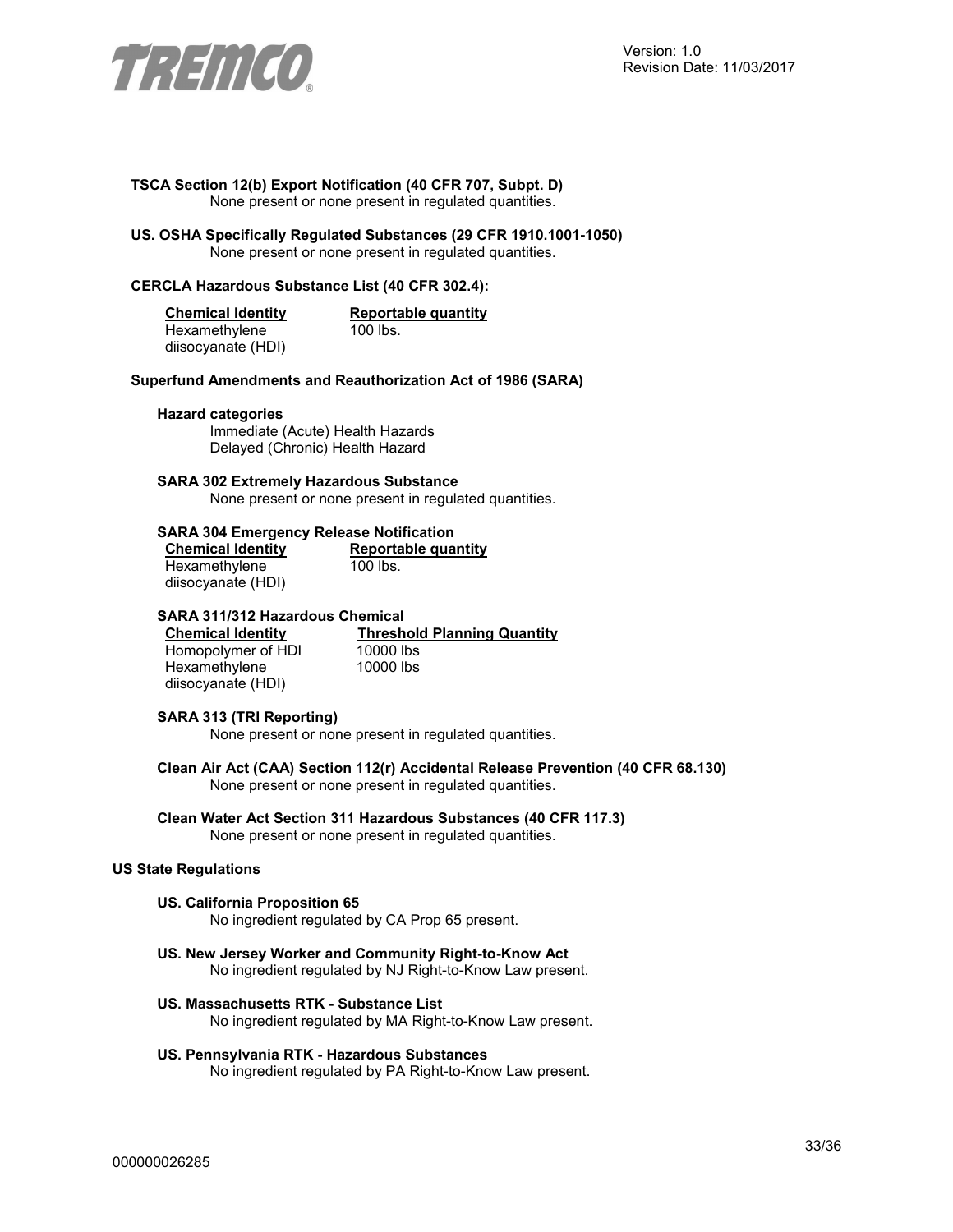

#### **US. Rhode Island RTK**

No ingredient regulated by RI Right-to-Know Law present.

#### **International regulations**

#### **Montreal protocol**

not applicable

#### **Stockholm convention**

not applicable

#### **Rotterdam convention**

not applicable

#### **Kyoto protocol**

not applicable

**VOC:** When appropriately mixed with the other part, product has a VOC less water and exempt solvent of: 6 g/l

| Regulatory VOC (less water and | $: 1$ q/l |
|--------------------------------|-----------|
| exempt solvent)                |           |
| VOC Method 310                 | $0.10 \%$ |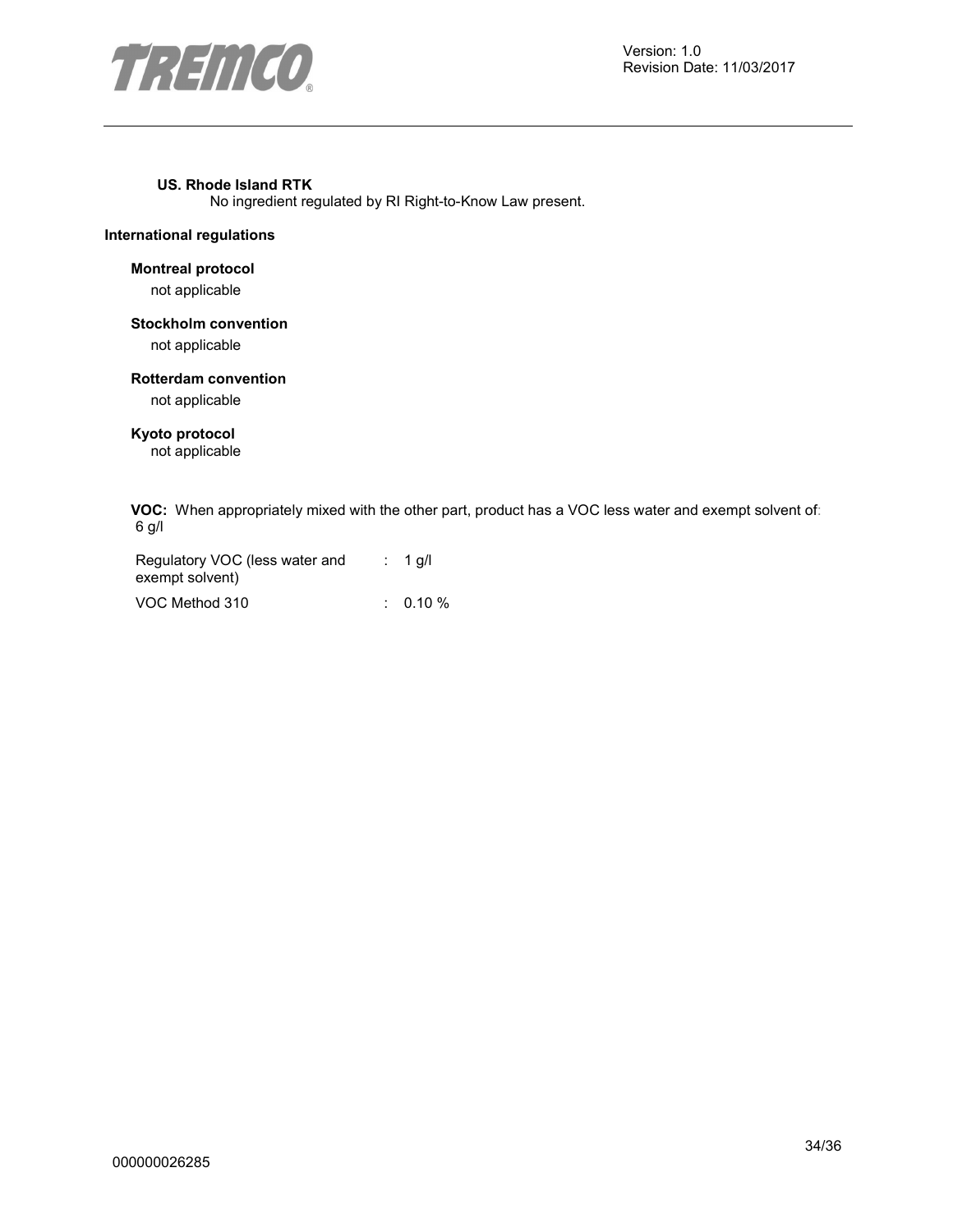

## **Inventory Status:**

Australia AICS: All components in this product are listed on or exempt from the Inventory.

Canada DSL Inventory List: All components in this product are listed on or exempt from the Inventory.

EINECS, ELINCS or NLP: All components in this product are listed on or exempt from the Inventory.

Japan (ENCS) List: One or more components in this product are not listed on or exempt from the Inventory.

China Inv. Existing Chemical Substances: All components in this product are listed on or exempt from the Inventory.

Korea Existing Chemicals Inv. (KECI): All components in this product are listed on or exempt from the Inventory.

Canada NDSL Inventory: One or more components in this product are not listed on or exempt from the Inventory.

Philippines PICCS: All components in this product are listed on or exempt from the Inventory.

US TSCA Inventory: The same of the COLOR All components in this product are listed on or exempt from the Inventory.

New Zealand Inventory of Chemicals: All components in this product are listed on or exempt from the Inventory.

Japan ISHL Listing: One or more components in this product are not listed on or exempt from the Inventory.

Japan Pharmacopoeia Listing: One or more components in this product are not listed on or exempt from the Inventory.

#### **16.Other information, including date of preparation or last revision**

| <b>Revision Date:</b>       | 11/03/2017                                                                                                                                                                                                                                                                                                           |
|-----------------------------|----------------------------------------------------------------------------------------------------------------------------------------------------------------------------------------------------------------------------------------------------------------------------------------------------------------------|
| <b>Version #:</b>           | 1.0                                                                                                                                                                                                                                                                                                                  |
| <b>Further Information:</b> | No data available.                                                                                                                                                                                                                                                                                                   |
| Disclaimer:                 | For Industrial Use Only. Keep out of Reach of Children. The hazard<br>information herein is offered solely for the consideration of the user, subject<br>to their own investigation of compliance with applicable regulations, including<br>the safe use of the product under every fore seeable condition.<br>35/36 |